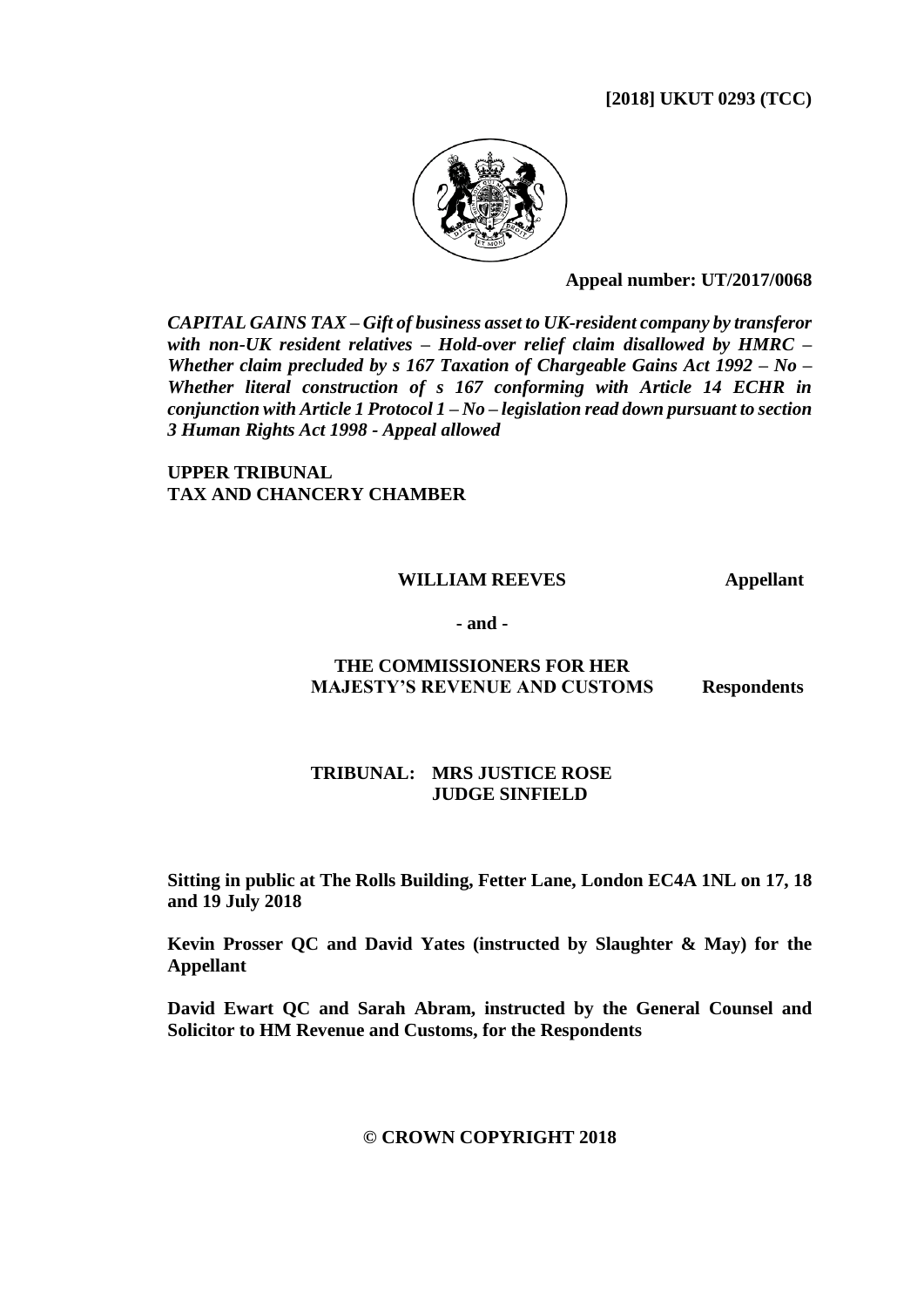# DECISION

# **INTRODUCTION**

- 5 This is an appeal against the decision of the First-tier Tribunal (Judge John Brooks) released on 28 February 2017 dismissing Mr Reeves' appeal against HMRC's disallowance of a claim under section 165 of the Taxation of Chargeable Gains Act 1992 ('TCGA') for holdover relief from capital gains tax ([2017] UKFTT 192 (TC)).
- $2.$ The issue in the appeal is whether Mr Reeves is entitled to claim holdover relief 10 pursuant to section 165 TCGA on a disposal that he made when he gifted his interest in an LLP called BlueCrest to a UK resident company, WHR Ltd, of which he was the sole shareholder. BlueCrest LLP operated a hedge fund business. At the time of the disposal Mr Reeves was resident in the United States and non-resident in the UK for tax purposes. Accruing to Mr Reeves on this disposal was a capital gain of about £33.6 15 million. He asserts that that gain is held over and attaches to the interest now owned by WHR. If and when WHR disposes of it, WHR may have to pay that charge.

 $3<sub>1</sub>$ HMRC assert that Mr Reeves is not entitled to holdover relief because that relief is denied by the operation of section 167(2) TCGA. Mr Reeves accepts that the literal wording of the relevant provisions would mean that the disposal does not benefit from 20 holdover relief. But Mr Reeves says that the words cannot possibly mean what they say because it leads to absurd and arbitrary results. He therefore invites us to interpret the words to prevent absurdity from arising. If they are so read, Mr Reeves does benefit from holdover relief.

 $\overline{4}$ Mr Reeves further contends that if the Tribunal is not able to construe the 25 provisions restrictively using the ordinary canons of statutory construction then:

> (1) he can rely on his rights under Article 14 of the European Convention on Human Rights, in conjunction with Article 1 Protocol 1 to the Convention to require the Tribunal to read down the provisions pursuant to section 3 of the Human Rights Act 1998 to achieve compliance with his ECHR rights; and/or

30 (2) he can rely on his right to free movement of capital protected by Article 63 TFEU to invite the Tribunal either to adopt a compliant interpretation of the relevant provisions or to disapply the provisions.

In an annex to this decision, we set out the text of the main relevant statutory  $5<sub>1</sub>$ provisions.

#### 35 **THE FACTS**

6. The facts are not in dispute and are set out in an agreed Statement of Facts and Issues. In summary:

(1) Mr Reeves was one of two founders of the hedge fund business carried on by BlueCrest.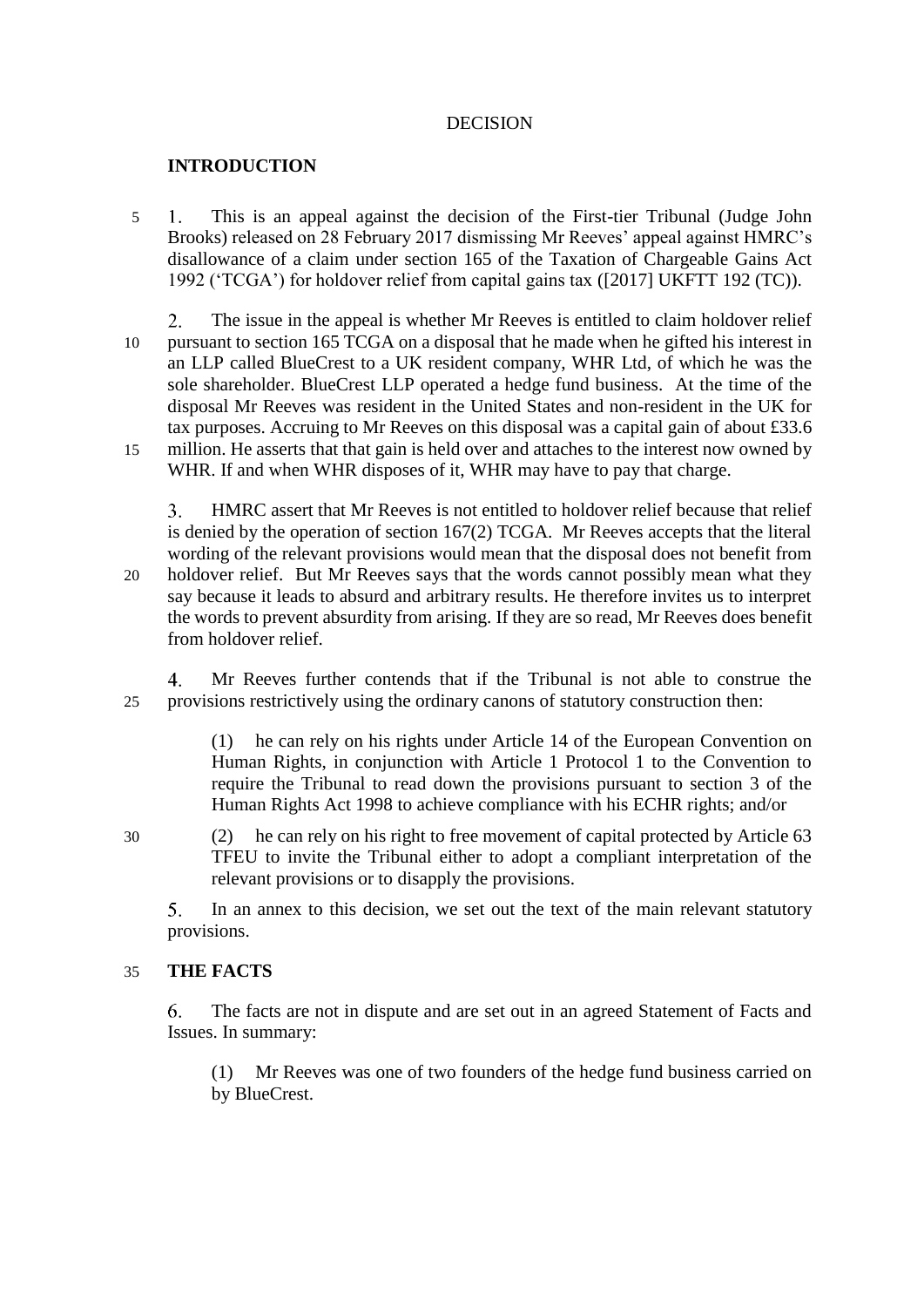(2) Until 2007, Mr Reeves was resident and ordinarily resident in the UK, but in 2007 he moved back to the US. Thereafter, Mr Reeves and his wife and children were not resident or ordinarily resident in the UK.

(3) In late 2009, BlueCrest began planning to move its business out of the UK 5 to Guernsey (where it would be non-UK resident for tax purposes).

> (4) At that time, Mr Reeves held a 7.4% interest in BlueCrest, represented by allocations of "income points" and "capital points", each of which came to a little over 76 million out of a total of more than a billion such "points".

(5) On 1 April 2010 Mr Reeves gifted substantially the whole of his interest in 10 BlueCrest to WHR. Mr Reeves was the sole shareholder and director of WHR; his wife and children had no shareholding or other interest in it.

> (6) In March 2011 Mr Reeves sold his shares in WHR. The proceeds of sale were \$64.1 million and he paid US tax on the gain at the rate of 22.9%.

# 15 **THE STATUTORY PROVISIONS**

#### $7.$ Section 2(1) TCGA provides:

#### "**2. Persons and gains chargeable to capital gains tax, and allowable losses**

(1) Subject to any exceptions provided by this Act, and without prejudice to sections 10 and 276, a person shall be chargeable to capital gains tax in respect of chargeable 20 gains accruing to him in a year of assessment during any part of which he is resident in the United Kingdom, or during which he is ordinarily resident in the United Kingdom."

8. Thus the liability to capital gains tax depends generally on the residence or ordinary residence of the taxpayer being in the United Kingdom.

- 25 The taxation of limited liability partnerships is dealt with by section 59A TCGA, originally inserted by the Limited Liability Partnerships Act 2000, later substituted by the Finance Act 2001. That provides that where an LLP carries on a trade or business with a view to profit, the assets held by the partnership including goodwill are treated for the purposes of chargeable gains tax as held by its members as partners. Any 30 dealings by the LLP are treated for those purposes as dealings by its members in partnership and not by the LLP as such. Section 59A(1) makes clear that tax in respect of chargeable gains accruing to the members of the LLP on disposal of any of its assets shall be assessed and charged on them separately. According to an HMRC Statement of Practice, the ownership of the assets is treated by HMRC as being in proportion to 35 the partners' capital profit shares. Hence Mr Reeves is treated as personally owning
	- 7.4% of the assets and goodwill of BlueCrest.

Although section 2 states that capital gains are only chargeable on UK residents, it is expressed to be subject to section 10. Section 10 provides: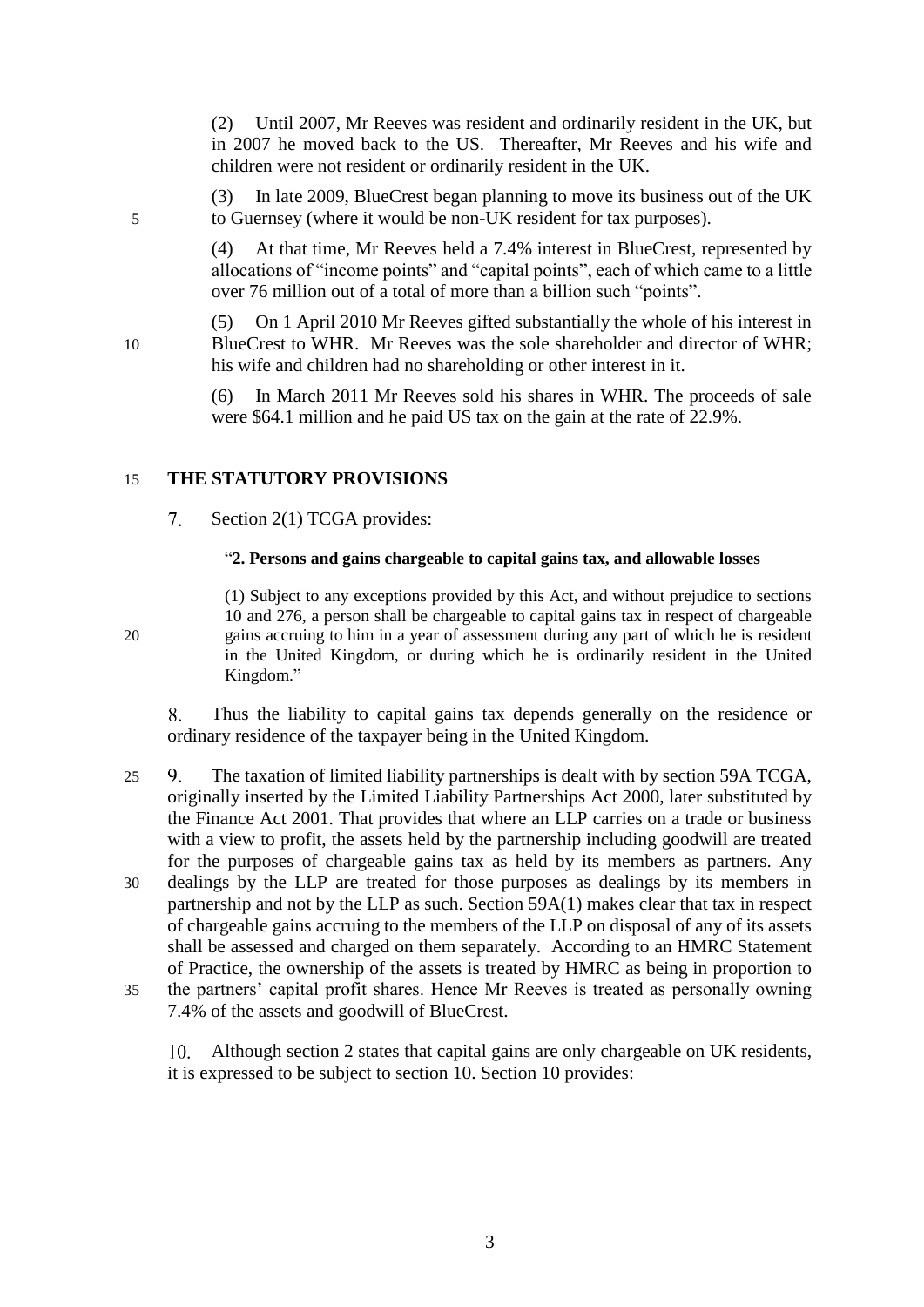#### **"10 Non-resident with United Kingdom branch or agency**

(1) Subject to any exceptions provided by this Act, a person shall be chargeable to capital gains tax in respect of chargeable gains accruing to him in a year of assessment in which he is not resident and not ordinarily resident in the United Kingdom but is 5 carrying on a trade in the United Kingdom through a branch or agency, and shall be so chargeable on chargeable gains accruing on the disposal—

> (a) of assets situated in the United Kingdom and used in or for the purposes of the trade at or before the time when the capital gain accrued, or

(b) of assets situated in the United Kingdom and used or held for the purposes of the 10 branch or agency at or before that time, or assets acquired for use by or for the purposes of the branch or agency.

> (2) Subsection (1) above does not apply unless the disposal is made at a time when the person is carrying on the trade in the United Kingdom through a branch or agency."

It is common ground here that the BlueCrest LLP before it emigrated to Guernsey 11. 15 was a branch or agency within the meaning of section 10. This meant that even though Mr Reeves was a non-resident, he was carrying on a trade in the United Kingdom in respect of assets including goodwill which were situated here. Even after Mr Reeves became non-resident, if BlueCrest had sold its assets he would have been liable to capital gains tax on any chargeable gain arising. At that time, section 10 was the only 20 circumstance in which a non-resident could be liable to a charge on disposal of an asset in the UK.

12. Importantly, however, the shares held by Mr Reeves in WHR were not assets used in or for the purposes of a trade carried on in the UK and thus were not an asset within section 10.

- 25 The proposed emigration of BlueCrest from the UK to Guernsey would trigger the application of section 25 TCGA. Section 25(1) provides that where an asset ceases by virtue of becoming situated outside the United Kingdom to be a chargeable asset in relation to a person, he shall be deemed for all purposes of the TCGA to have disposed of the asset immediately before the time it emigrated and to have immediately 30 reacquired it at its market value at that time. Similarly, section 25(3) provides that where an asset ceases to be a chargeable asset in relation to a person by virtue of his ceasing to carry on a trade in the United Kingdom through a branch or agency he shall be deemed to have disposed of and immediately reacquired the asset at its market value. The effect of section 25 was that if BlueCrest emigrated from being a UK resident LLP
- 35 to being non-resident at a time when Mr Reeves still held his interest in it then even though he was non-resident he would be deemed to have disposed of and immediately re-acquired his 7.4% interest and would be chargeable to tax on any gain. According to section 25(7), an asset is only a chargeable asset for the purposes of the deemed disposal under section 25(1) or 25(3) if any chargeable gain accruing to the non-resident person 40 on the disposal would be chargeable to capital gains tax under section 10(1).

14. However, once BlueCrest was owned by WHR, section 10 had no application because WHR was resident in the UK. Since any gain on the disposal would not be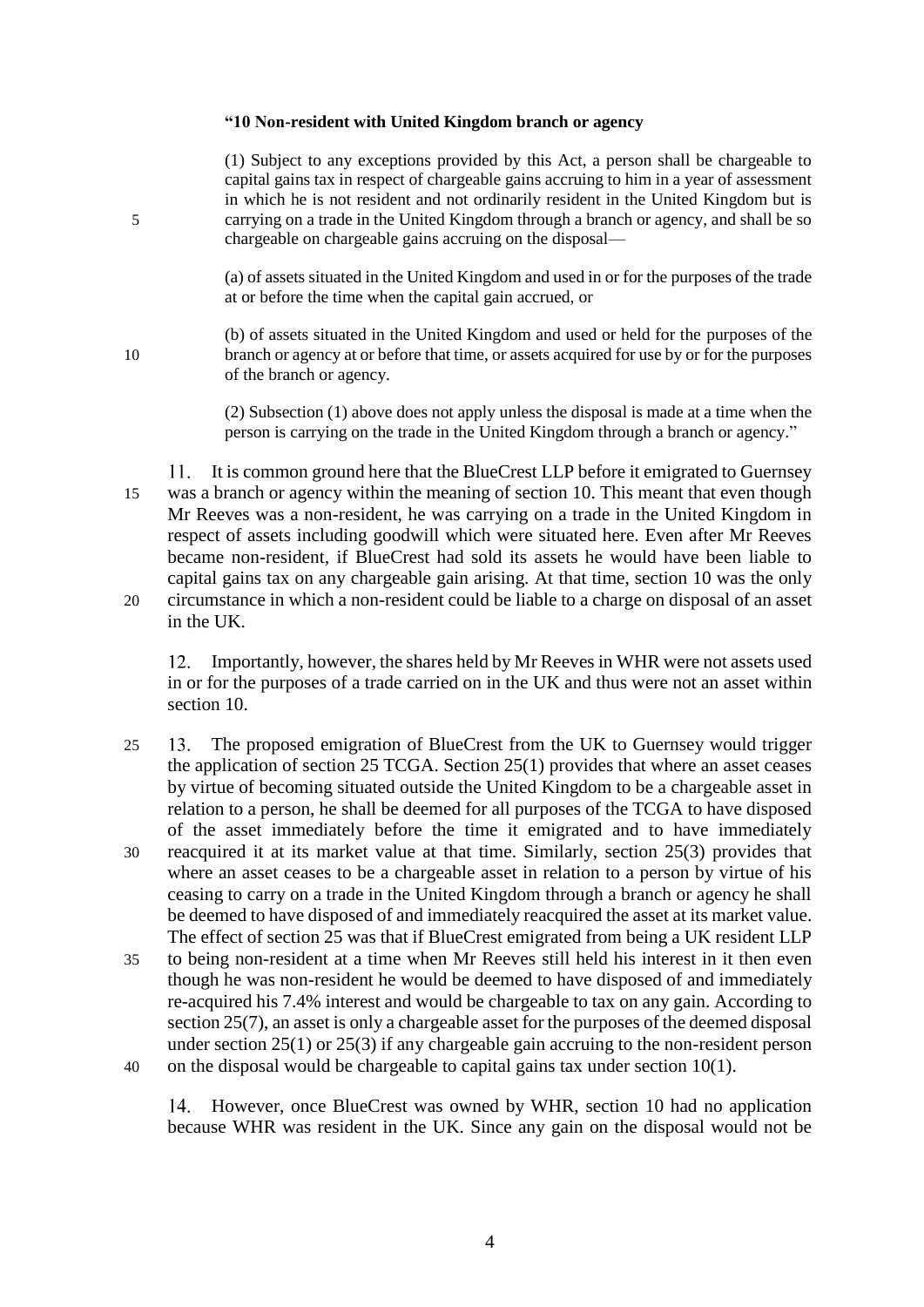chargeable under section 10, section 25 also did not apply and there would be no deemed disposal on the emigration of BlueCrest to Guernsey.

When Mr Reeves gifted his interest in BlueCrest to WHR that was, of course, a  $15.$ disposal of that interest by him to WHR. Even though it was a gift, it is deemed for 5 capital gains tax purposes to be for a consideration equal to the market value of the asset: see section 17 TCGA. The question arising in this appeal is whether Mr Reeves was liable to pay capital gains tax on that disposal of his interest to WHR or whether he can benefit from holdover relief.

16. The holdover relief provisions are found in sections 165 to 167 TCGA.

# 10 "**165 Relief for gifts of business assets**

 $(1)$  If— (a) an individual ("the transferor") makes a disposal otherwise than under a bargain at arm's length of an asset within subsection (2) below, and (b) a claim for relief under this section is made by the transferor and the person who 15 acquires the asset ("the transferee") or, where the trustees of a settlement are the transferee, by the transferor alone, then, subject to subsection (3) and sections 166 and 167, 169, 169B and 169C, subsection (4) below shall apply in relation to the disposal. (2) An asset is within this subsection if— 20 (a) it is, or is an interest in, an asset used for the purposes of a trade, profession or vocation carried on by— (i) the transferor, or (ii) his personal company, or (iii) a member of a trading group of which the holding company is his personal 25 company, or (b) … (3) Subsection (4) below does not apply in relation to a disposal if— (a) in the case of a disposal of an asset, any gain accruing to the transferor on the disposal is (apart from this section) wholly relieved under Schedule 6, or 30 (b) … (ba) in the case of a disposal of shares or securities, the transferee is a company, (c) in the case of a disposal of qualifying corporate bonds, a gain is deemed to accrue by virtue of section  $116(10)(b)$ , or (d) subsection (3) of section 260 applies in relation to the disposal (or would apply if a 35 claim for relief were duly made under that section). (4) Where a claim for relief is made under this section in respect of a disposal— (a) the amount of any chargeable gain which, apart from this section, would accrue to the transferor on the disposal, and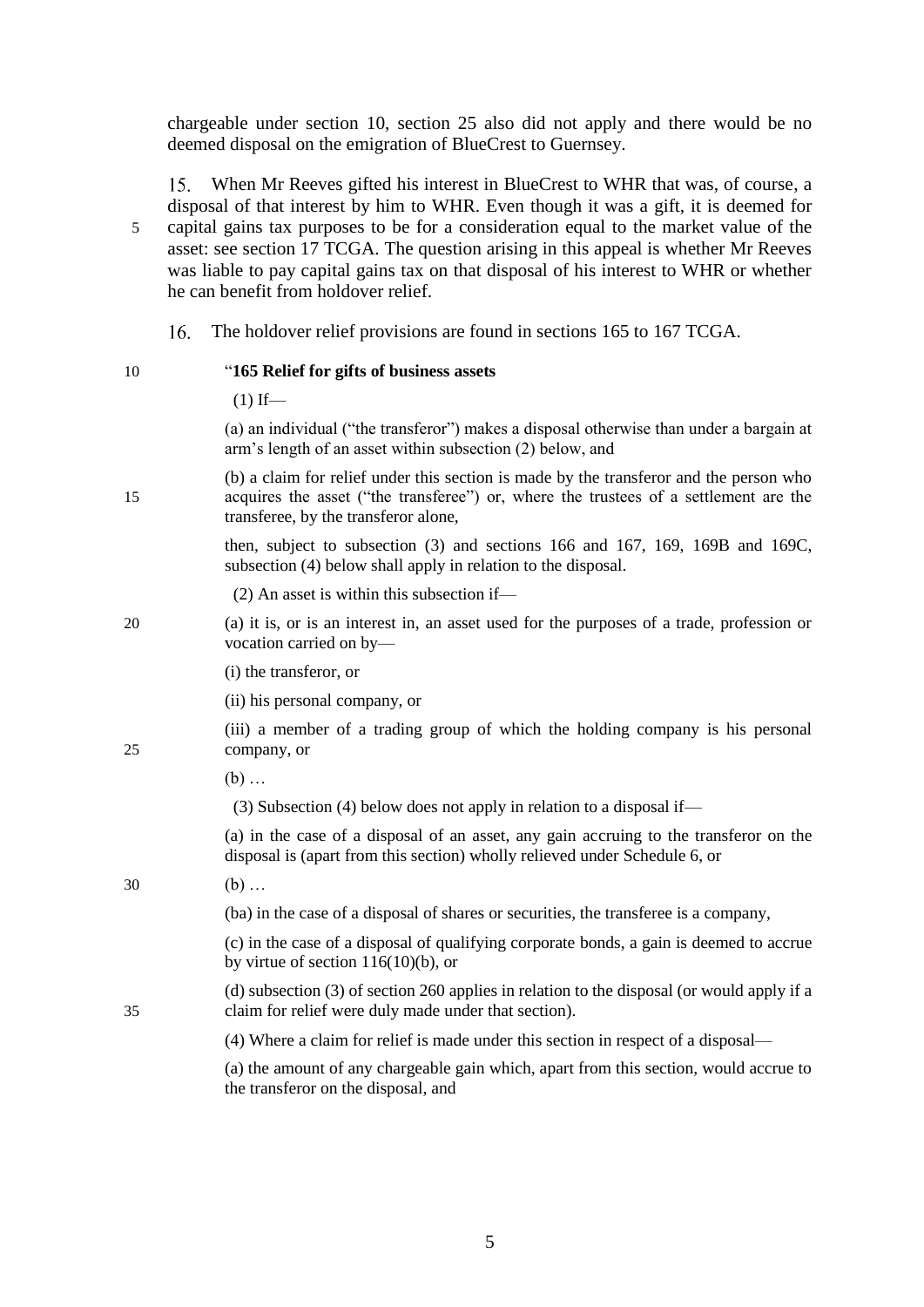(b) the amount of the consideration for which, apart from this section, the transferee would be regarded for the purposes of capital gains tax as having acquired the asset or, as the case may be, the shares or securities,

shall each be reduced by an amount equal to the held-over gain on the disposal.

 $5$  (5)...

(6) Subject to Part II of Schedule 7 and subsection (7) below, the reference in subsection (4) above to the held-over gain on a disposal is a reference to the chargeable gain which would have accrued on that disposal apart from subsection (4) above and (in appropriate cases) Schedule 6, and in subsection (7) below that chargeable gain is 10 referred to as the unrelieved gain on the disposal."

17. It is common ground that Mr Reeves' interest in BlueCrest was an interest in an asset used by him as transferor for the purposes of trade for the purposes of section 165(2). Further, the interest in BlueCrest, being an LLP, did not come within the carve out in section 165(3)(ba) because it was not a disposal of shares or securities.

15 The circumstances in which a taxpayer cannot benefit from holdover relief under section 165(4) include those set out in sections 166 and 167.

#### "**166 Gifts to non-residents**

(1) Section 165(4) shall not apply where the transferee is neither resident nor ordinarily resident in the United Kingdom.

20 (2) Section 165(4) shall not apply where the transferee is an individual if that individual—

> (a) though resident or ordinarily resident in the United Kingdom, is regarded for the purposes of any double taxation relief arrangements as resident in a territory outside the United Kingdom, and

25 (b) by virtue of the arrangements would not be liable in the United Kingdom to tax on a gain arising on a disposal of the asset occurring immediately after its acquisition.

# **167 Gifts to foreign-controlled companies**

(1) Section 165(4) shall not apply where the transferee is a company which is within subsection (2) below.

30 (2) A company is within this subsection if it is controlled by a person who, or by persons each of whom—

(a) is neither resident nor ordinarily resident in the United Kingdom, and

(b) is connected with the person making the disposal.

(3) For the purposes of subsection (2) above, a person who (either alone or with others) 35 controls a company by virtue of holding assets relating to that or any other company and who is resident or ordinarily resident in the United Kingdom shall be regarded as neither resident nor ordinarily resident there if—

> (a) he is regarded for the purposes of any double taxation relief arrangements as resident in a territory outside the United Kingdom, and

40 (b) by virtue of the arrangements he would not be liable in the United Kingdom to tax on a gain arising on a disposal of the assets."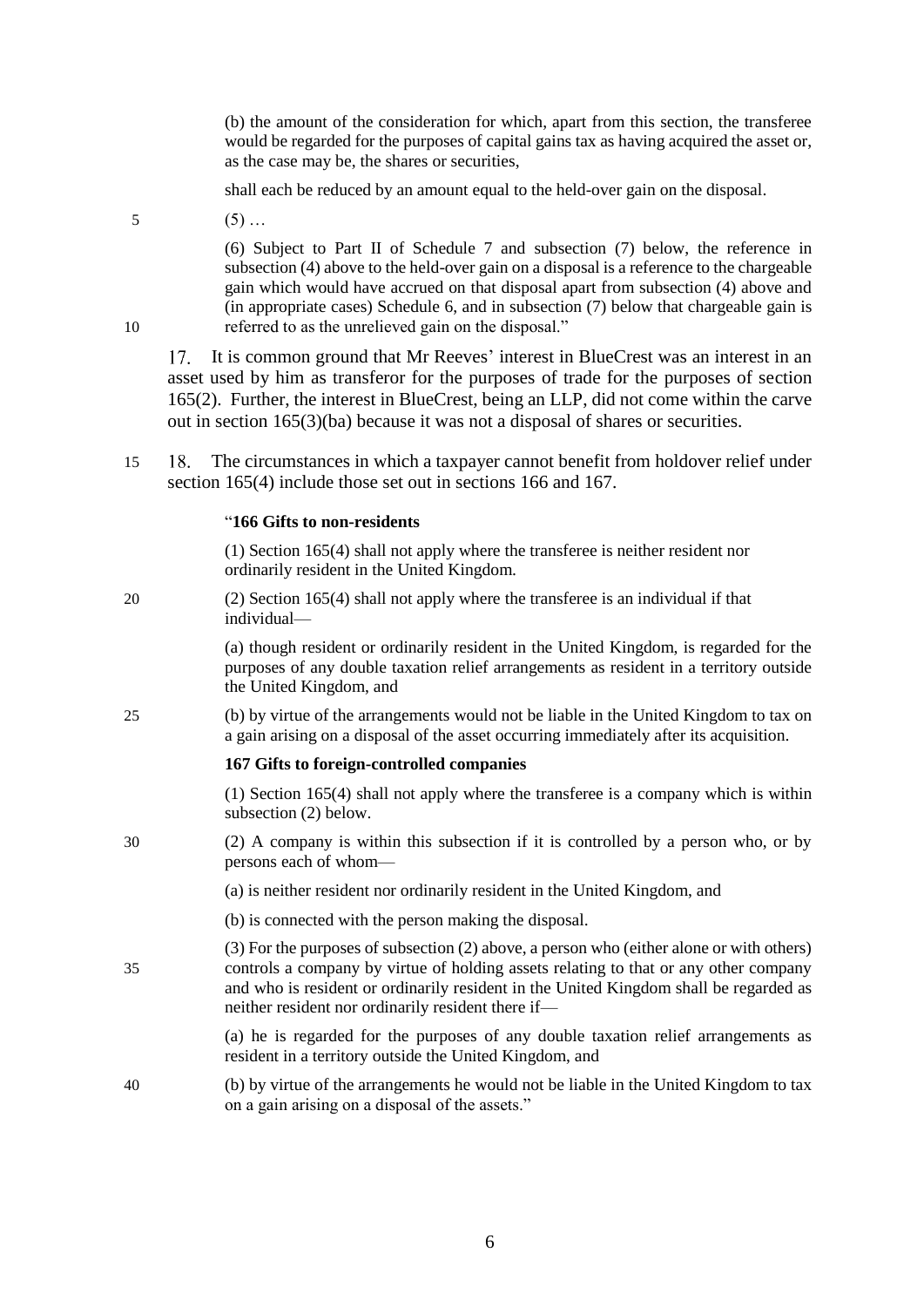19. Section 166 did not operate to prevent the application of section 165(4) here because the transferee, WHR, was resident in the United Kingdom and was not an individual.

The definitions of the different concepts used in section 167 are important in this **20** 5 appeal. First, the definition of when the person controlling the company is "connected" with the person making the disposal for the purposes of subsection (2)(b) is defined in section 286 TCGA:

#### "**286 Connected persons: interpretation**

- 10 (1) Any question whether a person is connected with another shall for the purposes of this Act be determined in accordance with the following subsections of this section (any provision that one person is connected with another being taken to mean that they are connected with one another).
- (2) A person is connected with an individual if that person is the individual's husband 15 or wife, or is a relative, or the husband or wife of a relative, of the individual or of the individual's husband or wife.

(3) A person, in his capacity as trustee of a settlement, is connected with any individual who in relation to the settlement is a settlor, with any person who is connected with such an individual and with a body corporate which, under section 681 of the Taxes 20 Act, is deemed to be connected with that settlement ("settlement" and "settlor" having for the purposes of this subsection the meanings assigned to them by subsection (4) of the said section 681).

(4) Except in relation to acquisitions or disposals of partnership assets pursuant to bona fide commercial arrangements, a person is connected with any person with whom he 25 is in partnership, and with the husband or wife or a relative of any individual with whom he is in partnership.

….<br>……

(8) In this section "relative" means brother, sister, ancestor or lineal descendant."

30 The definition of when a company is "controlled" by a person is dealt with in section 288(1) TCGA.

#### "**288 Interpretation**

(1) In this Act, unless the context otherwise requires—

- 35 …
- "control" shall be construed in accordance with section 416 of the Taxes Act;"

Section 416 is part of Chapter 1 of Part XI of the Income and Corporation Taxes 22. Act 1988 dealing with the taxation of close companies. Chapter 1 contains the interpretative provisions for that Part. A close company is defined in section 414 as 40 one which is under the control of five or fewer participators. Section 416 then defines the meaning of "control".

#### "**416 Meaning of "associated company" and "control"**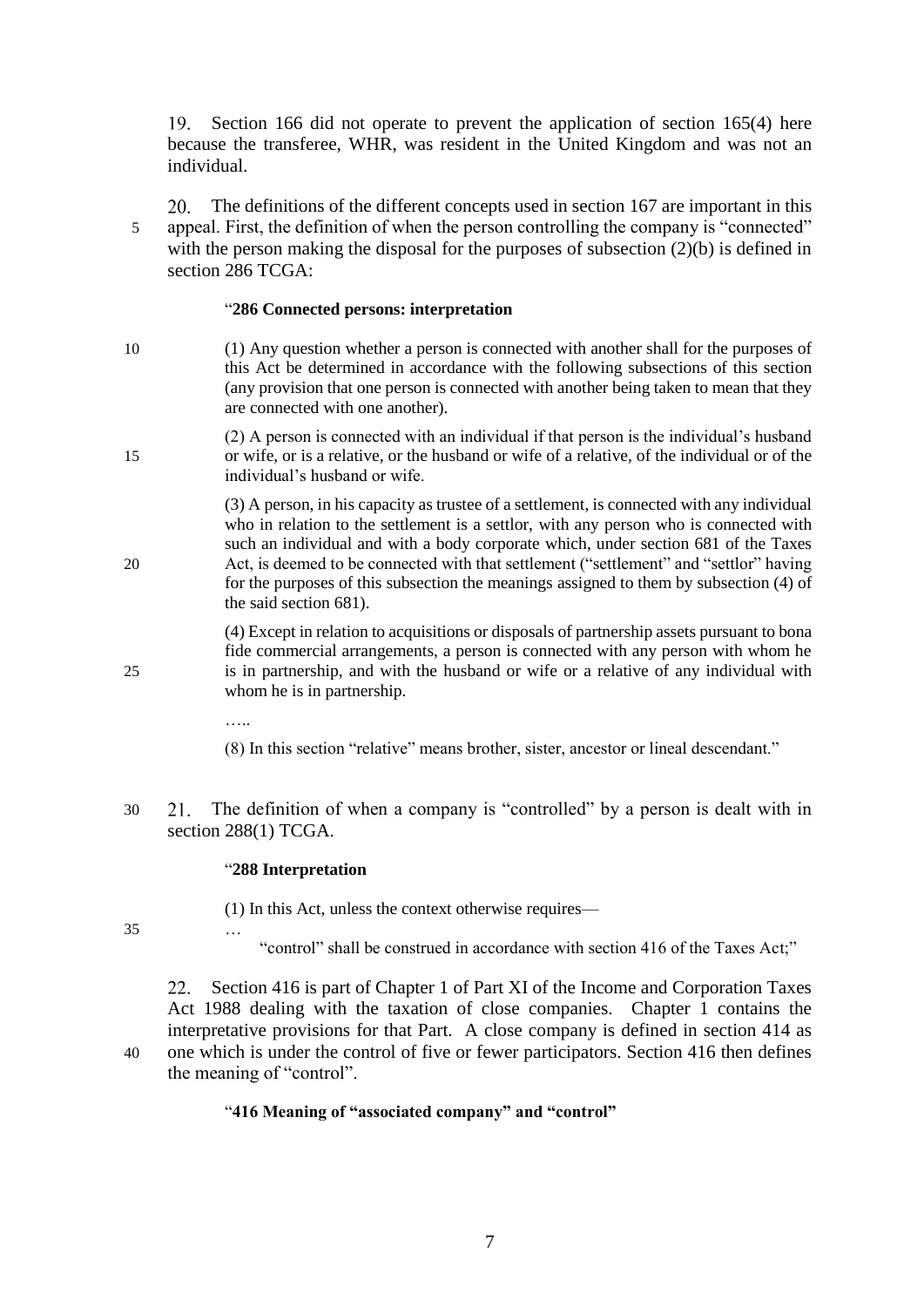| 5  | (1) For the purposes of this Part, a company is to be treated as another's "associated"<br>company" at a given time if, at that time or at any other time within one year previously,<br>one of the two has control of the other, or both are under the control of the same person<br>or persons.                                                                                                |
|----|--------------------------------------------------------------------------------------------------------------------------------------------------------------------------------------------------------------------------------------------------------------------------------------------------------------------------------------------------------------------------------------------------|
| 10 | (2) For the purposes of this Part, a person shall be taken to have control of a company<br>if he exercises, or is able to exercise or is entitled to acquire, direct or indirect control<br>over the company's affairs, and in particular, but without prejudice to the generality of<br>the preceding words, if he possesses or is entitled to acquire—                                         |
|    | (a) the greater part of the share capital or issued share capital of the company or of the<br>voting power in the company; or                                                                                                                                                                                                                                                                    |
| 15 | (b) such part of the issued share capital of the company as would, if the whole of the<br>income of the company were in fact distributed among the participators (without regard<br>to any rights which he or any other person has as a loan creditor), entitle him to receive<br>the greater part of the amount so distributed; or                                                              |
| 20 | (c) such rights as would, in the event of the winding-up of the company or in any other<br>circumstances, entitle him to receive the greater part of the assets of the company which<br>would then be available for distribution among the participators.                                                                                                                                        |
| 25 | (3) Where two or more persons together satisfy any of the conditions of subsection (2)<br>above, they shall be taken to have control of the company.                                                                                                                                                                                                                                             |
|    | (4) For the purposes of subsection (2) above a person shall be treated as entitled to<br>acquire anything which he is entitled to acquire at a future date, or will at a future date<br>be entitled to acquire.                                                                                                                                                                                  |
| 30 | (5) For the purposes of subsections (2) and (3) above, there shall be attributed to any<br>person any rights or powers of a nominee for him, that is to say, any rights or powers<br>which another person possesses on his behalf or may be required to exercise on his<br>direction or behalf.                                                                                                  |
| 35 | $(6)$ For the purposes of subsections $(2)$ and $(3)$ above, there may also be attributed to<br>any person all the rights and powers of any company of which he has, or he and<br>associates of his have, control or any two or more such companies, or of any associate                                                                                                                         |
| 40 | of his or of any two or more associates of his, including those attributed to a company<br>or associate under subsection (5) above, but not those attributed to an associate under<br>this subsection; and such attributions shall be made under this subsection as will result<br>in the company being treated as under the control of five or fewer participators if it can<br>be so treated." |
| 45 | The definitions of certain terms used in section 416 ICTA are set out in section<br>23.<br>417 ICTA:                                                                                                                                                                                                                                                                                             |

# "**417 Meaning of "participator", "associate", "director" and "loan creditor"**

(1) For the purposes of this Part, a "participator" is, in relation to any company, a 50 person having a share or interest in the capital or income of the company, and, without prejudice to the generality of the preceding words, includes—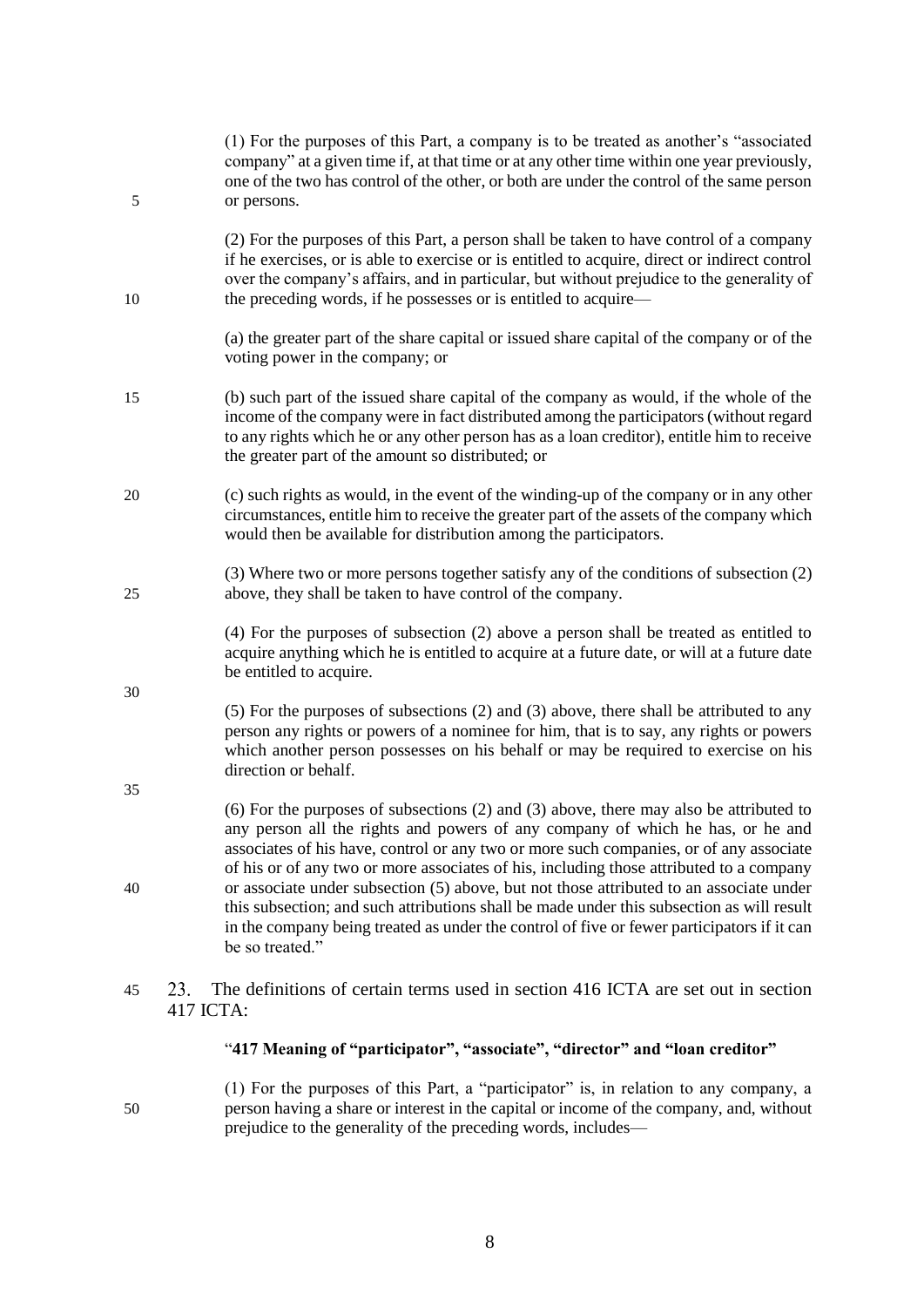|    | (a) any person who possesses, or is entitled to acquire, share capital or voting rights in<br>the company;                                                                                                                                                                                                       |
|----|------------------------------------------------------------------------------------------------------------------------------------------------------------------------------------------------------------------------------------------------------------------------------------------------------------------|
| 5  | (b) any loan creditor of the company;                                                                                                                                                                                                                                                                            |
| 10 | (c) any person who possesses, or is entitled to acquire, a right to receive or participate<br>in distributions of the company (construing "distributions" without regard to section<br>418) or any amounts payable by the company (in cash or in kind) to loan creditors by<br>way of premium on redemption; and |
|    | (d) any person who is entitled to secure that income or assets (whether present or<br>future) of the company will be applied directly or indirectly for his benefit.                                                                                                                                             |
| 15 | In this subsection references to being entitled to do anything apply where a person is<br>presently entitled to do it at a future date, or will at a future date be entitled to do it.                                                                                                                           |
| 20 | (2) The provisions of subsection (1) above are without prejudice to any particular<br>provision of this Part requiring a participator in one company to be treated as being<br>also a participator in another company.                                                                                           |
|    | (3) For the purposes of this Part "associate" means, in relation to a participator-                                                                                                                                                                                                                              |
| 25 | (a) any relative or partner of the participator;                                                                                                                                                                                                                                                                 |
|    | (b) the trustee or trustees of any settlement in relation to which the participator is, or<br>any relative of his (living or dead) is or was, a settlor ("settlement" and "settlor" having<br>here the same meaning as in section $681(4)$ ; and                                                                 |
| 30 | (c) where the participator is interested in any shares or obligations of the company<br>which are subject to any trust, or are part of the estate of a deceased person-                                                                                                                                          |
| 35 | (i) the trustee or trustees of the settlement concerned or, as the case may be, the personal<br>representatives of the deceased; and                                                                                                                                                                             |
|    | (ii) if the participator is a company, any other company interested in those shares or<br>obligations;                                                                                                                                                                                                           |
| 40 | and has a corresponding meaning in relation to a person other than a participator.                                                                                                                                                                                                                               |
|    | (4) In subsection (3) above "relative" means husband or wife, parent or remoter<br>forebear, child or remoter issue, or brother or sister."                                                                                                                                                                      |

# **The rival constructions of the provisions**

- 45 On 20 December 2011 Mr Reeves and WHR made a joint claim for holdover relief on the disposal by gift of Mr Reeves' interest in BlueCrest to WHR. That gift had produced a chargeable gain of £33,636,557 because it was treated under section 17 TCGA as having been made for market value. On 26 September 2012 HMRC opened an enquiry into Mr Reeves' self-assessment tax return for the year ended 5 April 2010.
- 50 On 2 May 2013 HMRC indicated that they considered the claim to holdover relief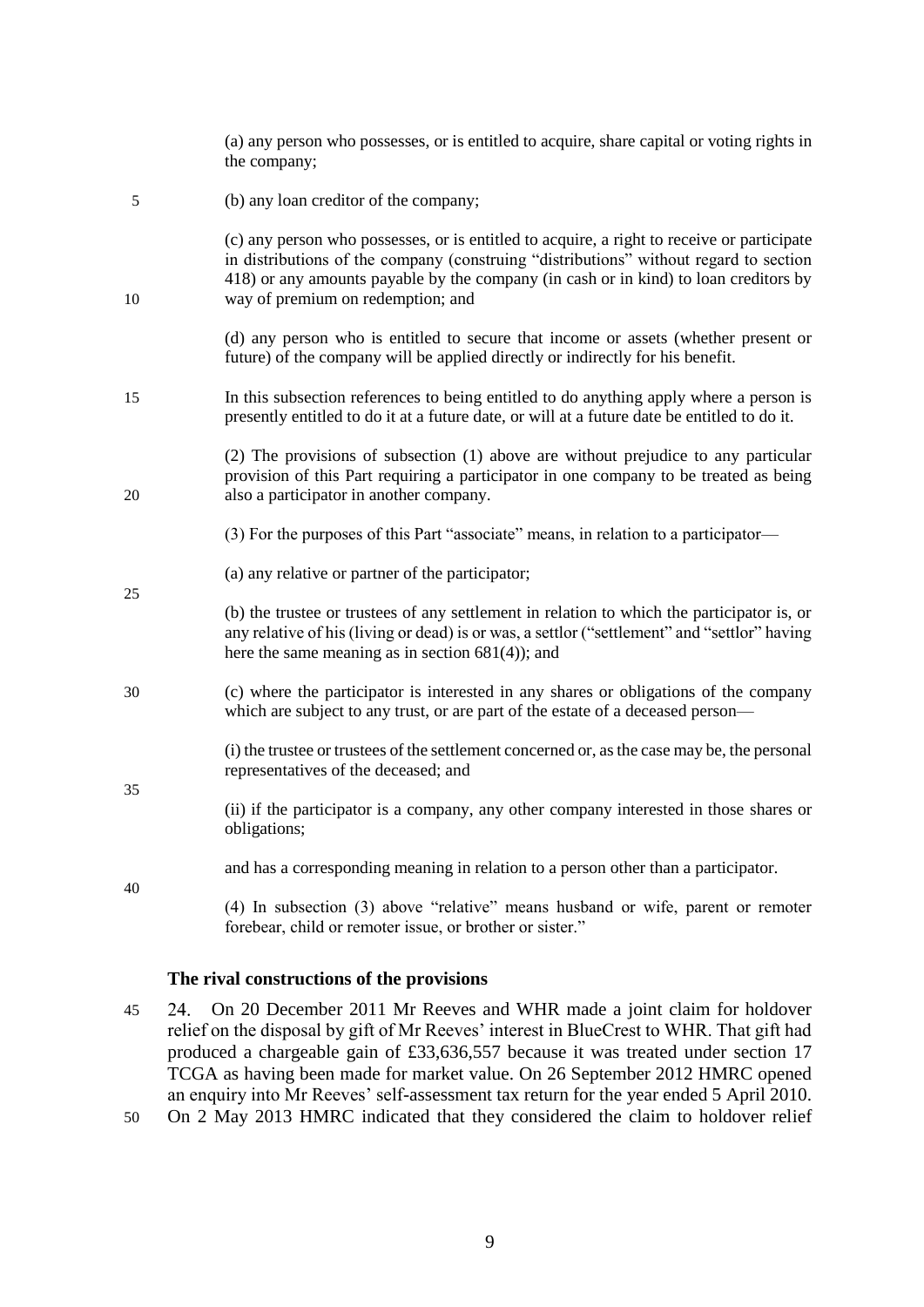invalid because of section 167(2) TCGA. The enquiry was closed on 1 September 2014 and HMRC amended Mr Reeves' return to disallow the claim. HMRC contended then, as they have contended throughout, that section 167(2) applies to preclude holdover relief because WHR is "controlled" by non-resident persons connected with Mr Reeves, 5 namely Mr Reeves' wife and children.

25. Both parties agreed before the FTT and before us that on a literal interpretation of section 167(2) TCGA, HMRC is correct in saying that the disposal does not benefit from holdover relief under section 165(4) because it falls within section 167(2). This is because Mr Reeves' wife and children are not resident in the United Kingdom. They 10 are clearly connected with Mr Reeves who is the person making the disposal for the purposes of section 167(2)(b). But how is it that they are said to control WHR when they have no interest in it? This results from the operation of section 416(2) ICTA as extended by section 416(6). For this purpose, one reads subsection (2) as follows:

*"(2) For the purposes of section 167(2), Mrs Reeves shall be taken to have control*  15 *of WHR if she possesses —*

> *(a) the greater part of the share capital or issued share capital of WHR or of the voting power in WHR."*

26. But does Mrs Reeves possess the greater part of the share capital of WHR? She 20 does if one attributes to her, pursuant to subsection (6), Mr Reeves' controlling interest in WHR. One reads subsection (6) as follows:

*"(6) For the purposes of {deciding whether Mrs Reeves possesses the greater part of the share capital of WHR} … , there may also be attributed to Mrs Reeves all the rights and powers of ... any associate of hers, including her husband Mr Reeves but*  25 *not those attributed to an associate under this subsection; and such attributions shall be made under this subsection as will result in the company being treated as under the control of five or fewer participators if it can be so treated."*

Thus, it is agreed that on its literal interpretation:  $27<sub>1</sub>$ 

30 (1) Mr Reeves' 100% shareholding in the transferee company WHR does not bring it within section 167(2) because although he clearly controls it and he is neither resident nor ordinarily resident in the United Kingdom he is not a person "connected with" himself - rather he **is** himself;

(2) although Mrs Reeves has no shareholding or other direct link with WHR of 35 a kind falling within section 416(2), Mr Reeves is an associate of hers for the purposes of that subsection (being her husband and therefore a relative) and one can attribute to her all the rights and powers of Mr Reeves and those rights and powers clearly include rights and powers in WHR falling within subsection (2).

Both HMRC and Mr Reeves regard the wording of the relevant statutory 28. 40 provisions as unsatisfactory from their perspective. HMRC contend that the main provision in dispute, section 167(2) TCGA, contains an error in the drafting. They invite us to read in words which would more aptly cover a taxpayer in Mr Reeves'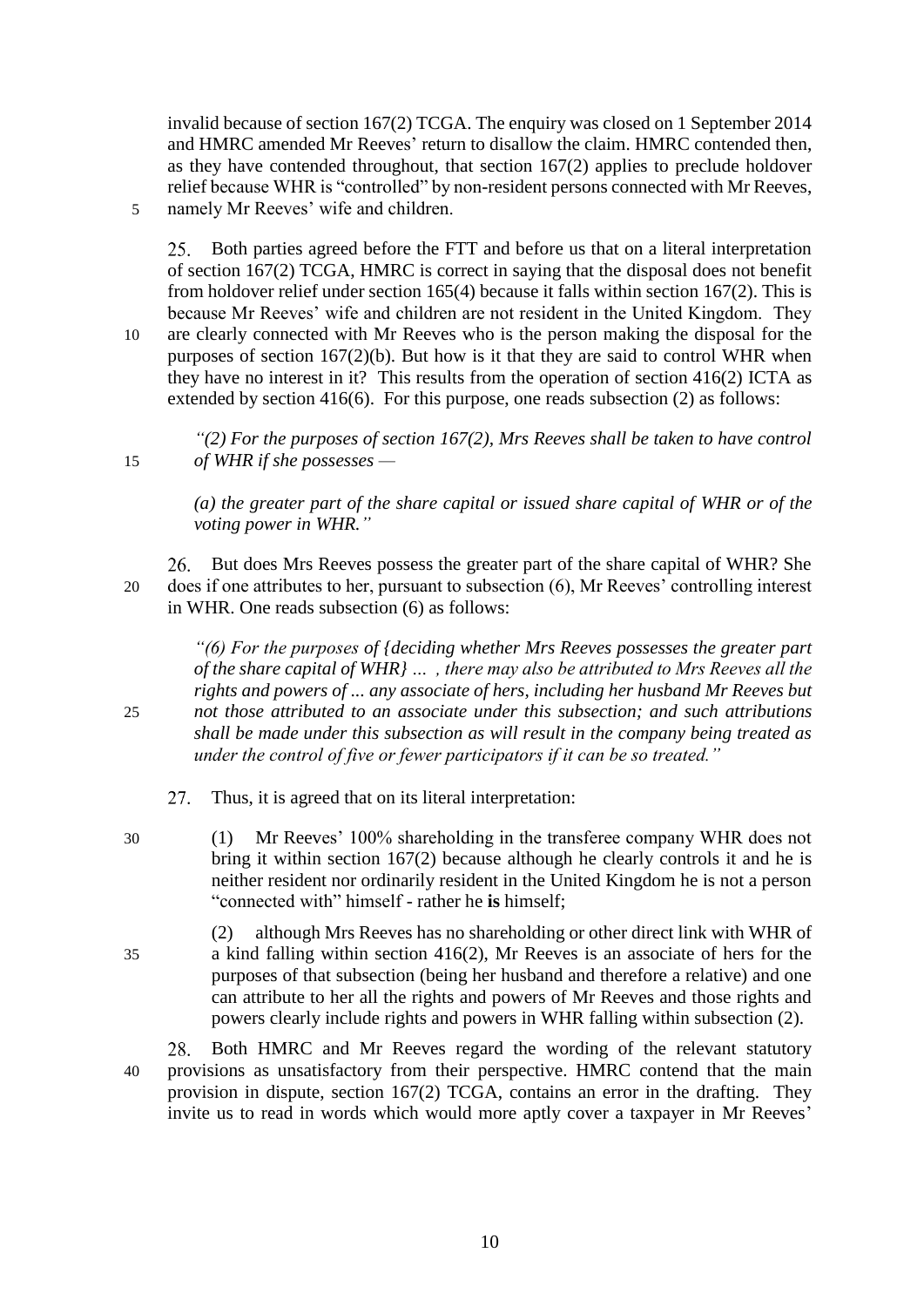position whose disposal should not, they submit, benefit from holdover relief. They say that although strictly he is not "connected with the person making the disposal", section 167(2) should be read as including the situation where the transferee company is controlled by a person who is non-resident and who actually is the person making the 5 disposal.

Unless one can read it like that, HMRC argue, the literal wording creates a loophole from which, fortuitously, Mr Reeves cannot benefit because he has relatives  $(i)$  who are associated with him for the purposes of section 416(6), (ii) to whom his rights in WHR can be attributed under that subsection; (iii) who are non-UK resident; 10 and (iv) who are connected with him for the purposes of section 167(2). But the loophole would still exist if Mr Reeves was non-resident himself and had no one connected with him at all or if all his associates were UK resident.

Mr Reeves argues that what is wrong with section 167(2) as expanded by section 416 is that it attributes Mr Reeves' rights and powers in WHR to his non-resident wife 15 and children even though they have nothing to do with WHR themselves but just happen to be connected to him. This leads to an absurd result because it makes the application of section 167 turn on the happenstance of whether a transferor has an associate - a term which is defined very widely by section 417 - who is non-resident. In particular, it does not matter on this literal interpretation whether Mr Reeves who

- 20 actually owns the company is non-resident. Even if Mr Reeves and his wife lived in the United Kingdom, he would not be entitled to holdover relief under section 165 if, for example, his parents had retired to Florida or his daughter had taken up a teaching post at an Australian university. His parents or his daughter may be completely unaware of and unconcerned with the existence of this business. They may never have had any
- 25 dealings with WHR. But the fact that they are associates of his, are connected with him and are non-resident would on the literal interpretation of the provisions mean that his interest would be attributed to them and hence bring the disposal within section 167(2) and outside section 165(4).

Mr Reeves proposes two ways to interpret the legislation to avoid this absurd 31. 30 result. The first way is to rely on the qualification expressed in section 288 TCGA which imports the definition of 'control' in section 416 into the TCGA, including into section 167(2). That qualification is that 'control' is construed in accordance with section 416 "unless the context otherwise requires". Mr Reeves submits that the context here does require a modification to the imported definition in order to avoid the 35 absurdity of Mrs Reeves being treated as controlling WHR when she has no connection with it other than being married to Mr Reeves. What the context requires, he submits, is that Mrs Reeves should herself be a participator in WHR within the meaning of section 417(1) before Mr Reeves' rights and powers are attributed to her under section 416(2).

40  $32$ . The second way is to read into section 167(2) the words which are there in section 167(3), namely that for the purposes of subsection (2) a person only controls the company if he or she controls it "by virtue of holding assets relating to that or any other company". If Mrs Reeves did hold assets relating to WHR, then Mr Reeves accepts that it would be entirely fair for Mr Reeves' rights and powers to be attributed to her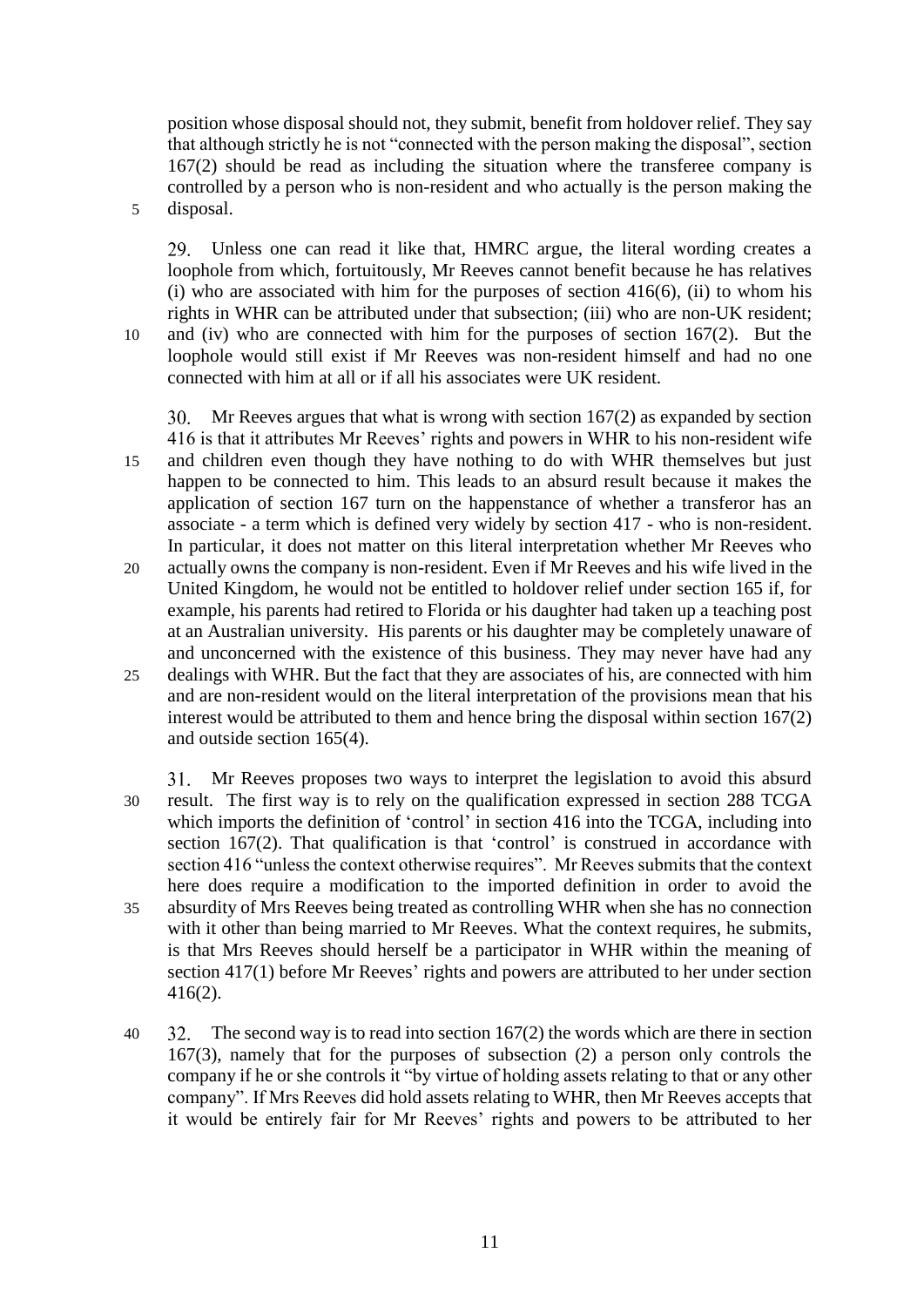pursuant to section 416(6) so whatever holding she had, however small, would be aggregated with his holding and result in her controlling WHR.

Mr Reeves submits that he can achieve this reading of section 167(2) because the words which are expressly included in section 167(3) must be implicit in the preceding 5 subsection. But if he is wrong in his submission that one can arrive at that result by the ordinary canons of statutory construction, he asserts that there was clearly a mistake by the draftsman which the Tribunal can correct.

# **The case law on statutory construction**

Before considering the merits of these different interpretations we consider the 10 case law on statutory construction. In the well-known case of *Barclays Mercantile Business Finance Ltd v Mawson* [2004] UKHL 51, [2005] 1 AC 684 ('*Mawson*') the House of Lords held that a taxing statute is to be applied by reference to the ordinary principles of statutory construction, i.e. by giving the provision a purposive construction in order to identify its requirements and then deciding whether the actual 15 transaction answers to the statutory description. The question is always whether the relevant provision of the statute, upon its true construction, applies to the facts as found. The Appellant in *Mawson*, Barclays, claimed a capital allowance for a pipeline which had been purchased and then leased back to the seller. The Inland Revenue's challenge to the claim for a capital allowance arose from the fact that the transactions formed part

- 20 of a larger scheme concerning the disposal of the proceeds of sale which Barclays paid for the pipeline. The Special Commissioners and the High Court on appeal held that the expenditure was not incurred for the purpose of Barclays' finance leasing trade because the transaction lacked commercial reality. That decision was overturned by the Court of Appeal. The House of Lords upheld the Court of Appeal. The statutory requirements
- 25 for the application of the capital allowance were, they held, concerned entirely with the acts and purposes of the lessor. The relevant provisions said nothing about what the lessee should do with the purchase price, how he found the money to pay the rent or how he used the plant. The findings that the transaction had no commercial reality depended on an examination of what happened to the purchase price after Barclays had 30 paid it. But that did not affect the reality of the expenditure by Barclays.

The role of the court in correcting anomalies created by the literal wording of tax legislation has been considered on many occasions. In *Jenks v Dickinson (HM Inspector of Taxes)* [1997] STC 853, Neuberger J cited passages from earlier authorities including *Mangin v Inland Revenue Commissioner* [1971] AC 739 where Lord Donovan had said 35 that the object of the construction of the statute being to ascertain the will of the legislature, it may be presumed that neither injustice nor absurdity was intended. If therefore a literal interpretation would produce such a result, and the language admits of an interpretation which would have avoided it, then such an interpretation may be adopted. Further the history of an enactment and the reasons which led to it being

40 passed may be used as an aid to its construction. Neuberger J went on to refer to two cases where a strained meaning was preferred to the more natural meaning of the words in order to prevent a wholly unreasonable result. He referred in particular to *Marshall (HM Inspector of Taxes) v Kerr* (1993) 67 TC 56 which dealt with the construction of a deeming provision. The Court of Appeal in that case had said that if the ordinary and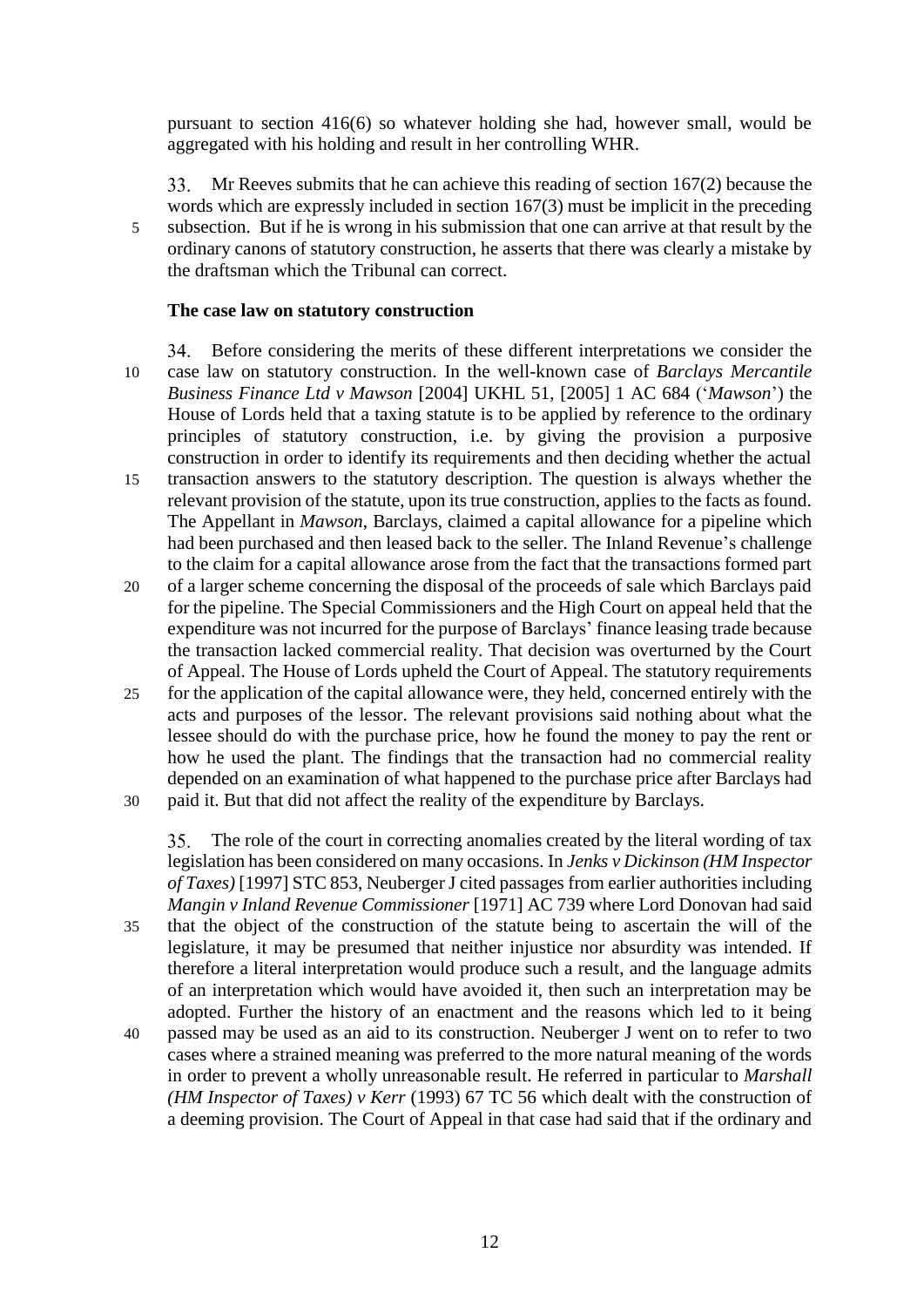natural meaning of the words would lead to injustice or absurdity, "the application of the statutory fiction should be limited to the extent needed to avoid such injustice or absurdity, unless such application would clearly be within the purposes of the fiction": see the passage from *Marshall* cited by Neuberger J at page 861 of *Jenks*. Neuberger J 5 regarded the provision which generated the anomaly in the case before him as also being a deeming provision. He followed the guidance of the Court of Appeal in *Marshall* that when considering whether one can do some violence to the words and discard their ordinary meaning one can, indeed one should, take into account the fact that one is construing a deeming provision: (page 878)

10 "This is not to say that ordinary principles of construction somehow cease to apply when one is concerned with interpreting a deeming provision: there is no basis in principle or authority for such a proposition. It is more that, by its very nature, a deeming provision involves artificial assumptions. It will frequently be difficult or unrealistic to expect the legislature to be able satisfactorily to proscribe the precise 15 limit to the circumstances in which, or the extent to which, the artificial assumptions are to be made. … Accordingly, while the rules of construction … apply equally to a deeming provision it is, at least in some circumstances, rather easier to identify a limitation to the ambit of a deeming provision than it is to the ambit of a provision which is not a deeming provision."

Neuberger J considered that the fact that the anomaly arose from the interrelationship of a deeming provision construed in a literal and unlimited way, an unusual set of facts, and legislation which was complex helped demonstrate why it may be appropriate as a matter of construction to limit the apparently very wide effect of the 25 deeming provision.

Both Mr Reeves and HMRC relied before us on *Inco Europe* [2000] 1 WLR 586. In that case the House of Lords was considering an application for a stay of High Court proceedings on the grounds that they had been brought in respect of a matter which the parties had agreed to refer to arbitration in the Netherlands. The first instance judge had 30 dismissed the application on the grounds that the arbitration agreement was void. A question arose as to whether the Court of Appeal had jurisdiction to entertain an appeal. Lord Nicholls of Birkenhead recognised that the relevant provision in the Schedule to the Arbitration Act "read literally and in isolation from its context" precluded any right of appeal. His Lordship held that "Several features make it plain beyond a peradventure 35 that on this occasion Homer, in the person of the draftsman … nodded" and that something had gone awry in the drafting. Having regard to the purpose of the provision and its context, that is that it was intended to be a consequential amendment rather than making a major legislative change, he held that the proper interpretation of the provision should give effect to Parliament's intention. He referred to the court's role in 40 correcting obvious drafting errors. In suitable cases, in discharging its interpretative function the court will add words, or omit words or substitute words: page 592C-D. However, the power was strictly confined "to plain cases of drafting mistakes":

"The courts are ever mindful that their constitutional role in this field is interpretative. They must abstain from any course which might have the appearance of judicial 45 legislation. A statute is expressed in language approved and enacted by the legislature. So the courts exercise considerable caution before adding or omitting or substituting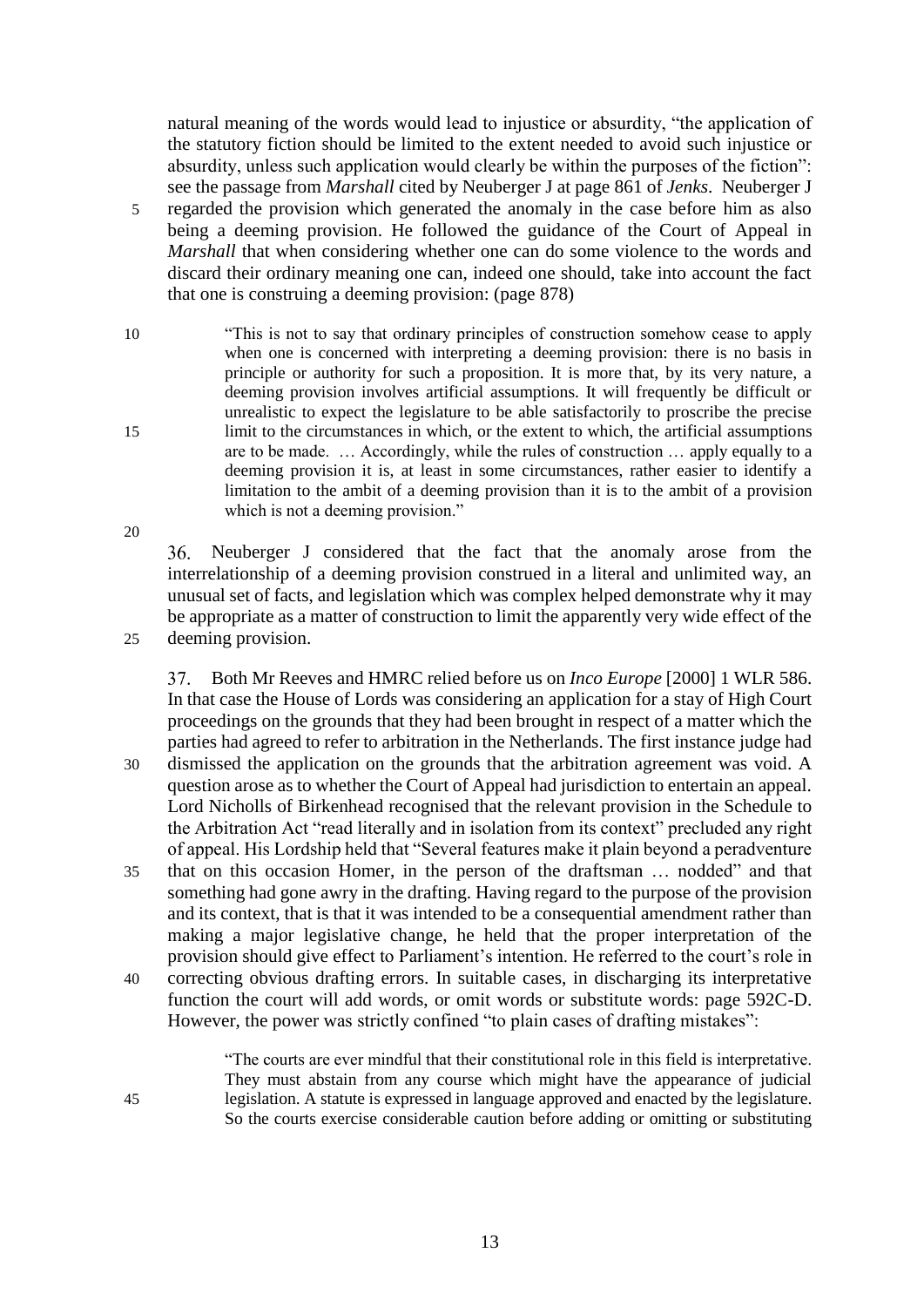words. Before interpreting a statute in this way the court must be abundantly sure of three matters: (1) the intended purpose of the statute or provision in question; (2) that by inadvertence the draftsman and Parliament failed to give effect to that purpose in the provision in question; and (3) the substance of the provision Parliament would have 5 made, although not necessarily the precise words Parliament would have used, had the error in the Bill been noticed. The third of these conditions is of crucial importance. Otherwise any attempt to determine the meaning of the enactment would cross the boundary between construction and legislation …"

10 38. Lord Nicholls went on to say that even where these three conditions were met the court may find itself inhibited from interpreting the statutory provision in accordance with what it is satisfied was the underlying intention of Parliament.

*Inco Europe* was applied by the Court of Appeal in *Pollen Estate Trustee Co Ltd*  39. *v HMRC* [2013] EWCA Civ 753, [2013] 1 WLR 3785. In that case the statutory 15 provision appeared to rule out relief from stamp duty land tax for a charity on the purchase price of property acquired by the charity in a situation where it only acquired part of the beneficial interest in the property and not the whole beneficial interest. The literal wording of the charitable exemption meant that although a charity would be entitled to relief from SDLT if it acquired an existing beneficial interest in property as 20 an investment for charitable purposes, it was denied relief if it merely participated in a purchase of a larger interest with non-charities. The Upper Tribunal decision recorded having asked Counsel for HMRC what policy reason there might be for distinguishing the acquisition of an existing undivided share by a charity from the acquisition of part of an undivided share as a result of a joint purchase with a non-charity. One of the 25 reasons given in response was that there was a policy concern that if relief was available where a charity contributed to the purchase price of a property that could lead to

- avoidance or abuse. Lewison LJ (with whom McFarlane and Laws LJJ agreed) regarded that reason as unconvincing particularly because there was an express provision precluding relief where the transaction had been entered into for the purpose of avoiding
- 30 the tax: [21]. He therefore held that there was no policy justification for the anomalous position and concluded that it seemed obvious that if Parliament had excluded exemption in such a case, it had done so by mistake. In *Pollen Estates* the difficulty arose because the exemption applied only where "the purchaser is a charity". Lewison LJ recognised that simply changing the word "purchaser" to "purchasers" or to "one of
- 35 the purchasers" did not work. One had to add in the words "to the extent that the purchaser is a charity". That would have the consequence that a land transaction was partially exempt to the extent of the charity's interest. He held that that was the correct interpretation even though there was no machinery for determining what part of the interest is held for qualifying charitable purposes; that was not an insuperable objection.

#### 40 **HMRC's purposive interpretation**

HMRC submit that an unintended loophole exists in section 167(2) because it only applies where the non-resident controller of the transferee company is a person connected with the transferor, not where the controller is the transferor himself. This must be a mistake which should be remedied directly by adding in some words to 45 section 167(2) so that it reads something like: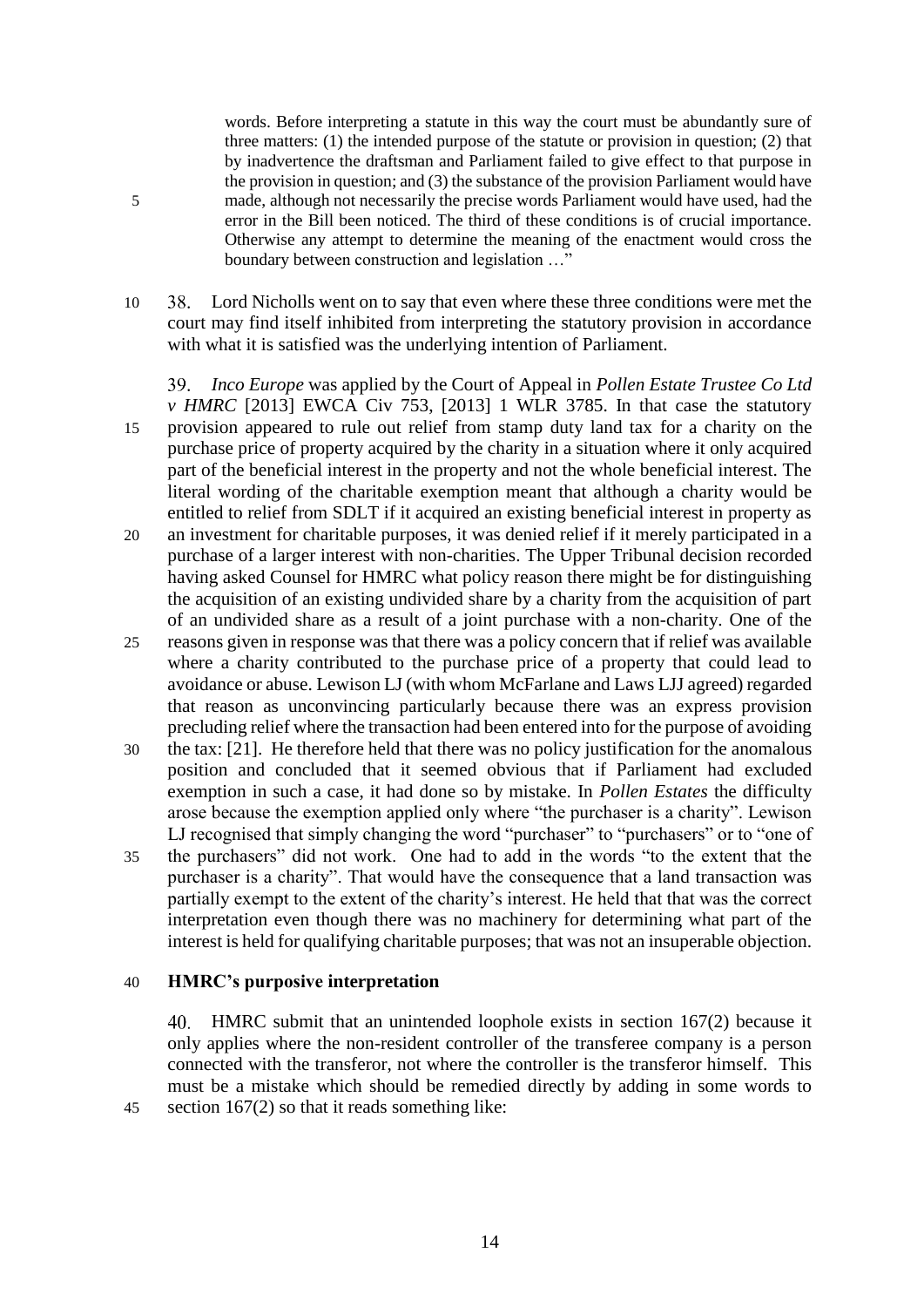*"(2) A company is within this subsection if it is controlled by a person who, or by persons each of whom—*

*(a) is neither resident nor ordinarily resident in the United Kingdom, and*

5

*(b) [is the person making the disposal or] is connected with the person making the disposal."*

This construction was referred to at the hearing before us as HMRC's "purposive 10 interpretation".

The FTT rejected this purposive interpretation. The tribunal accepted Mr Reeves' 42. argument that section 167 does not address the residence status of the transferor but is solely concerned with the residence of the person to whom the control is transferred. Judge Brooks therefore held that in the circumstances he could not be "abundantly sure" 15 (adopting Lord Nicholls' phrase from *Inco Europe*) that Parliament intended that holdover relief under section 165 TCGA should not be available to a non-UK resident transferor making a gift of a business asset to a company he controlled: see [43].

# *Discussion of HMRC's purposive interpretation*

In our judgment, applying the three stage test in *Inco Europe*, we cannot be 20 abundantly sure what Parliament intended to do about a taxpayer in Mr Reeves' position, namely one who is a non-resident transferor and who also controls the resident transferee company.

First, one must recognise that the position of such a taxpayer is curious on a number of fronts. Non-resident taxpayers are generally not taxed on their disposals of 25 assets based in the United Kingdom. Section 10 provided at the relevant time for a single exception which applied on the disposal of a narrowly defined class of assets the disposal of which can trigger a chargeable gain even for a non-resident. Section 10 is drafted so that shares in a company do not count as business assets potentially triggering such a charge. This means that even if the company is carrying on a business in the UK, 30 a non-resident shareholder can dispose of those shares without incurring a charge to tax. Thus, when section 10 was enacted it was intended to catch non-resident people who directly owned the business assets but not non-resident people who owned or controlled them via shares in a corporate entity.

45. Section 10 might also have captured a foreign partnership holding assets. But 35 both parties accepted that the chances of that occurring at the time when the provisions were enacted were very small. Mr Ewart QC appearing for HMRC explained that before 2000, partnerships were either traditional 1890 Act partnerships where everyone had unlimited liability or limited partnerships under the Limited Partnership Act 1907. The former were not popular for those engaged in business and in the latter, the partners

40 who had limited liability could not participate in the business of the partnership; the business was usually conducted by the general partner who was a corporate entity with limited liability.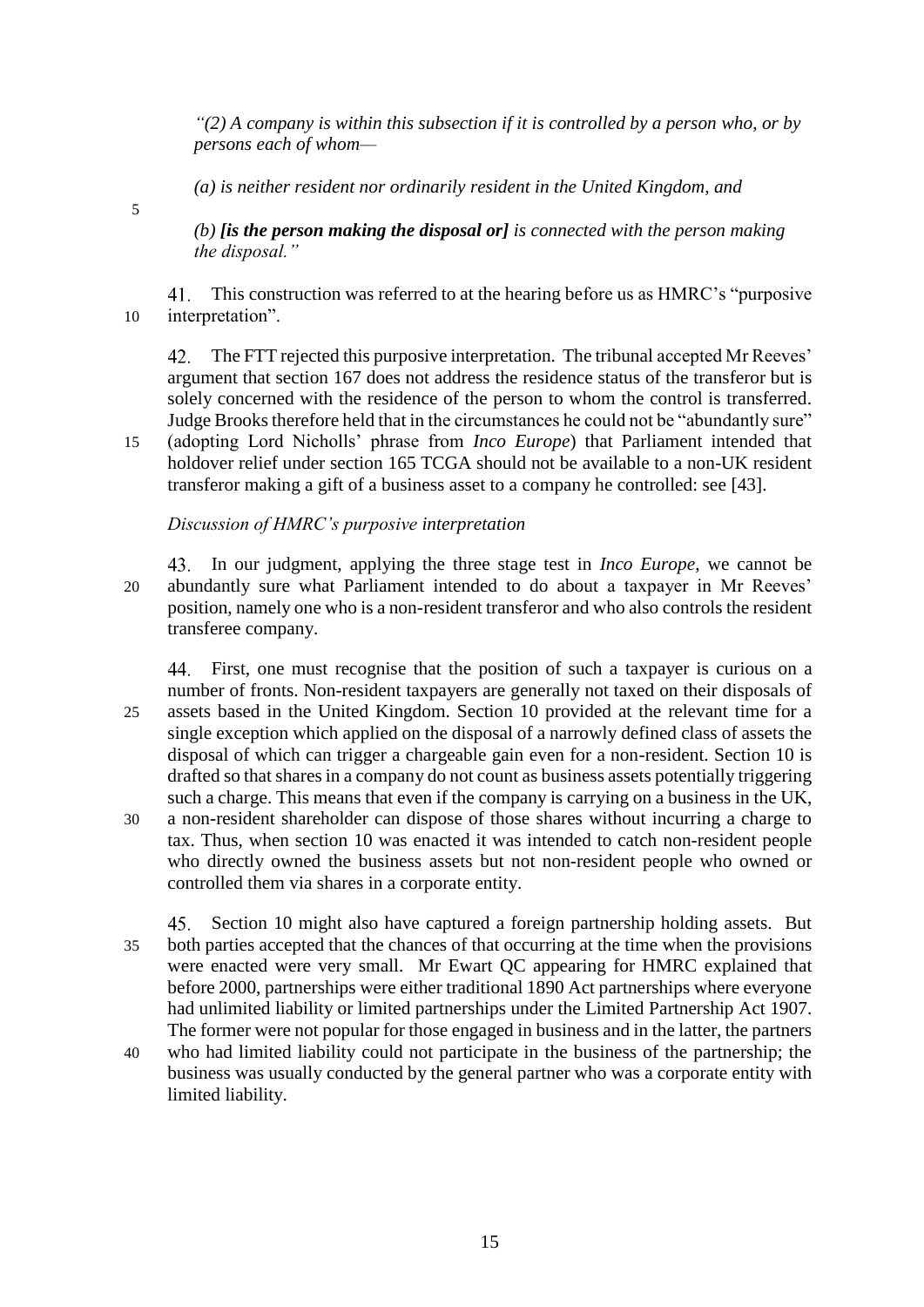What has given rise to Mr Reeves' issue is the superimposition onto this structure of the way in which LLPs were treated in the tax system once they were created in the Limited Liability Partnerships Act 2000. It is the fact that the interest in an LLP is treated, pursuant to section 59A TCGA, as Mr Reeves' personal asset rather than being 5 allied with an interest in a company that brings his interest in BlueCrest within section 10 and hence means that he needs to rely on the holdover relief in section 165.

As to whether sections 166 and 167 achieve their purpose, that rather depends on how widely one defines the purpose once one tries to ascertain what lay behind the enactment of section 167. Mr Ewart describes the purpose as ensuring that assets which 10 are within the charge to tax are not disposed of in a manner which means that the transferor retains de facto control by gifting the asset to a company which is controlled (within the meaning of section 416(6)) by non-residents so that subsequent disposals of the shares in that company are outside the charge to tax. He said that if section 167(2) cannot be given this purposive construction then sections 10 and 25 TCGA are a 15 completely dead letter. One can circumvent them very simply by doing what Mr Reeves did. He does not even have to set up an offshore trust - he can own the company himself.

Mr Prosser QC, appearing for Mr Reeves, drew our attention to the case of *Frankland v IRC* [1997] STC 1450 where the Court of Appeal refused to construe a statutory exemption to extend to a transaction which was not covered by its literal 20 wording. Peter Gibson LJ cited the judgment of Oliver LJ in *IRC v Sir John Aird's Settlement Trustees* [1983] STC 700, at 707-708 about the dangers of surmising as to the purpose of a statutory provision where a provision construed literally is perfectly intelligible and perfectly capable of operation. Chadwick LJ at page 1464 of *Frankland* 

- stressed that the purpose of the legislation must be identified in the legislation itself and 25 in any other relevant and admissible material. It is not permissible to speculate as to what the legislature must or might have intended and then strain the statutory language used in order to give effect to that presumed purpose. We were not taken to any admissible material to substantiate HMRC's submission that the purpose of the provision included catching a non-resident transferor like Mr Reeves.
- 30 Mr Prosser describes the purpose of section 167 as to prevent what was known among tax advisers as "the envelope trick". This was a device by which UK resident taxpayers transferred their assets in the UK to non-resident connected persons in order that subsequent disposals of those shares would not be caught. He says that section 167(2) is designed to prevent the owner of a business asset from doing indirectly what 35 section 166 prevents him from doing directly, namely passing control to a transferee which is controlled by someone other than himself. Section 166 does not contemplate anything other than the asset being transferred to someone else so there is no reason to suppose that section 167 does either.

In our judgment, there is no doubt that the drafting of section 167(2) achieves the 40 purpose for which it was enacted, that is to put an end to the envelope trick as a widely used arrangement by which UK residents could avoid capital gains tax by gifting their assets to a company controlled by non-resident associates. What it does not achieve is sewing up a different, albeit similar, loophole benefiting a non-resident taxpayer who,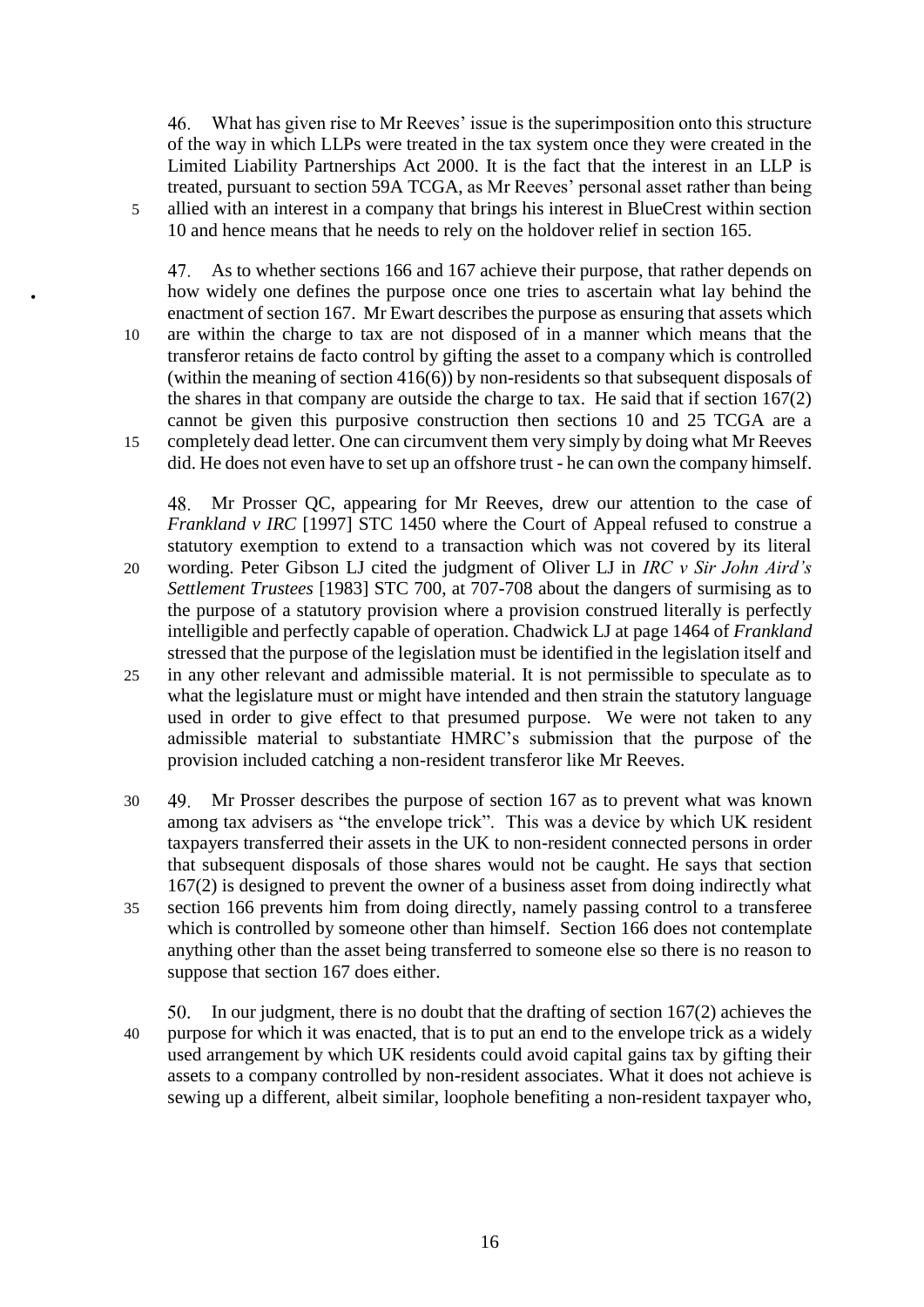because of the way in which a combination of other, subsequently enacted, statutory provisions work, would be liable to tax on the disposal of an asset.

If the drafting of section 167(2) had been defective in a way which failed to prevent the envelope trick from working, then that might well have been an error which 5 the Tribunal could repair relying on *Inco Europe*. But Mr Ewart fairly accepted that Parliament did not address its mind either when section 167 was enacted or when LLPs were created to a non-resident owner of an interest in an LLP like Mr Reeves. We do not consider that the authority of *Inco Europe* is intended to allow HMRC to extend a provision designed to close one gap so that it closes a different gap which Parliament 10 has not considered.

52. It may be, as Mr Ewart submits, that other non-resident transferors of assets falling within section 10 would seek to take advantage of the mechanism that Mr Reeves has devised. But if Parliament were then to turn its mind to preventing that, we cannot be abundantly sure how, if at all, it would go about stopping such avoidance and 15 in particular whether it would decide as a matter of policy to treat non-resident transferors who hold section 10 assets because they are partners in an LLP in the same way as it treats non-resident transferors who hold section 10 assets directly.

Mr Prosser pointed out also that the court cannot assume that because the transferor who also holds all the shares in the transferee company is non-resident, that 20 means the effect of the transfer will be to take the gift out of the charge to capital gains tax. He gave the example of the non-resident trustees of a trust which owns a business, part of which they wish to transfer to a UK resident company of which they will own the shares. They may decide to claim holdover relief under section 165(4) pursuant to paragraph 2 of Schedule 7 to the TCGA because although, as non-residents, they would 25 not be liable to tax on any gain themselves, they may wish to prevent the beneficiaries or the settlor from being liable on the gain pursuant to sections 86 and 87 TCGA. There could be no policy reason for refusing holdover relief in that situation since the asset is as much within the charge to tax after as it was before the transaction.

Mr Prosser also relies on the fact that close by sections 165 – 167 is section 162 30 TCGA. That section provides roll over relief in circumstances where a person who is not a company transfers to a company a business as a going concern together with the whole assets of the business and receives in exchange shares in the company. If the person transferring the business is non-resident and the business constitutes an asset within section 10, the transfer of the business in exchange for shares will enable the 35 non-resident transferor subsequently to sell those shares without paying capital gains tax because the shares in the company do not fall within section 10.

There are obvious differences between the holdover relief available under this  $55.$ provision and the holdover relief available under section 165. Section 162 applies only where all the assets of the business are transferred and section 165 applies only where 40 the transfer is by way of gift. But we accept that section 162 is an instance where Parliament contemplates that a non-resident having an asset within section 10 and transferring it to a company of which he is the shareholder will be entitled to holdover

relief even though he will no longer be liable to tax on a gain if he then sells those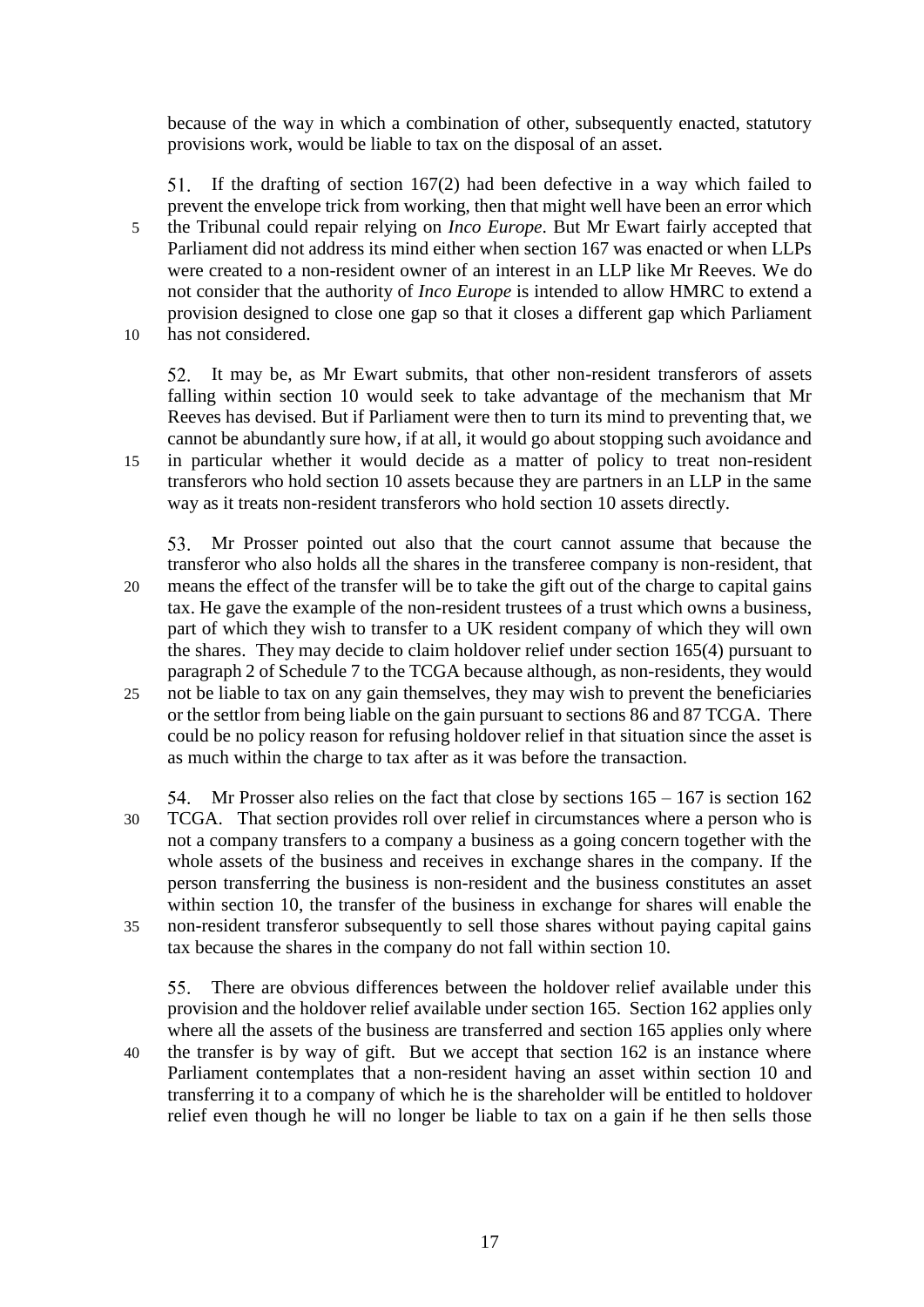shares. Of course, the company itself would be liable to tax on the heldover gain if it subsequently sold the business assets. But that is the same under section 165 as under section 162.

Finally, we consider there is some force in Mr Prosser's submission that it is 5 difficult to believe that an error was made in a short and simply worded provision such as section 167(2) and that the draftsman simply did not notice or appreciate that a reference to a person connected to the transferor would not include the transferor himself.

We therefore reject HMRC's purposive interpretation as a possible legitimate 10 reading of the provision.

# **Mr Reeves' first construction: implying words from section 167(3) into section 167(2)**

Mr Reeves' first possible alternative construction is to treat the words that are expressed in section 167(3), namely that the controller has to be someone who controls 15 the company "by virtue of holding assets relating to that or any other company" as being implicit in section 167(2). In the present case if Mrs Reeves and the Reeves' children had been Treaty non-resident rather than actually non-resident, section 167(3) would not have applied because they do not have control by virtue of holding assets in the company. It is only because they are actually non-resident and the relevant words in 20 section 167(3) are not expressly included in section 167(2) that they appear to be caught and holdover relief is denied.

Mr Prosser submits that section 167(3) cannot be intended to be narrower than section 167(2); it is intended to replicate the effect of section 167(2) for a person who is Treaty non-resident rather than actually non-resident. There can be no rational basis 25 for requiring a link between the associate and the company for the purposes of a Treaty non-resident transferee but not requiring such a link for the purposes of an actually nonresident transferee. Mr Prosser argues that the wording of subsection (3) puts beyond

doubt that what Parliament had in mind was control through having an interest in the

30 HMRC argue that the difference in language between the two subsections must be deliberate and that the omission of the reference to control by virtue of having an interest in the company from section 167(2) must mean that section 167(2) control was intended to be wider. Mr Ewart argues that the reason that the words are included in section 167(3) is that the Treaty provisions referred to only operate by reference to 35 particular assets. They could not apply to a person who controls the company without holding any assets.

transferee company.

Mr Prosser drew our attention to *O'Rourke (Inspector of Taxes) v Binks* [1992] STC 703 as an example of a case where the court transposed words expressly included in some subsections into a subsection from which they had been omitted. In that case 40 the court considered a claim by the taxpayer to make an election under section 72(4)

Capital Gains Tax Act 1979 (which was a consolidating Act) in respect of a capital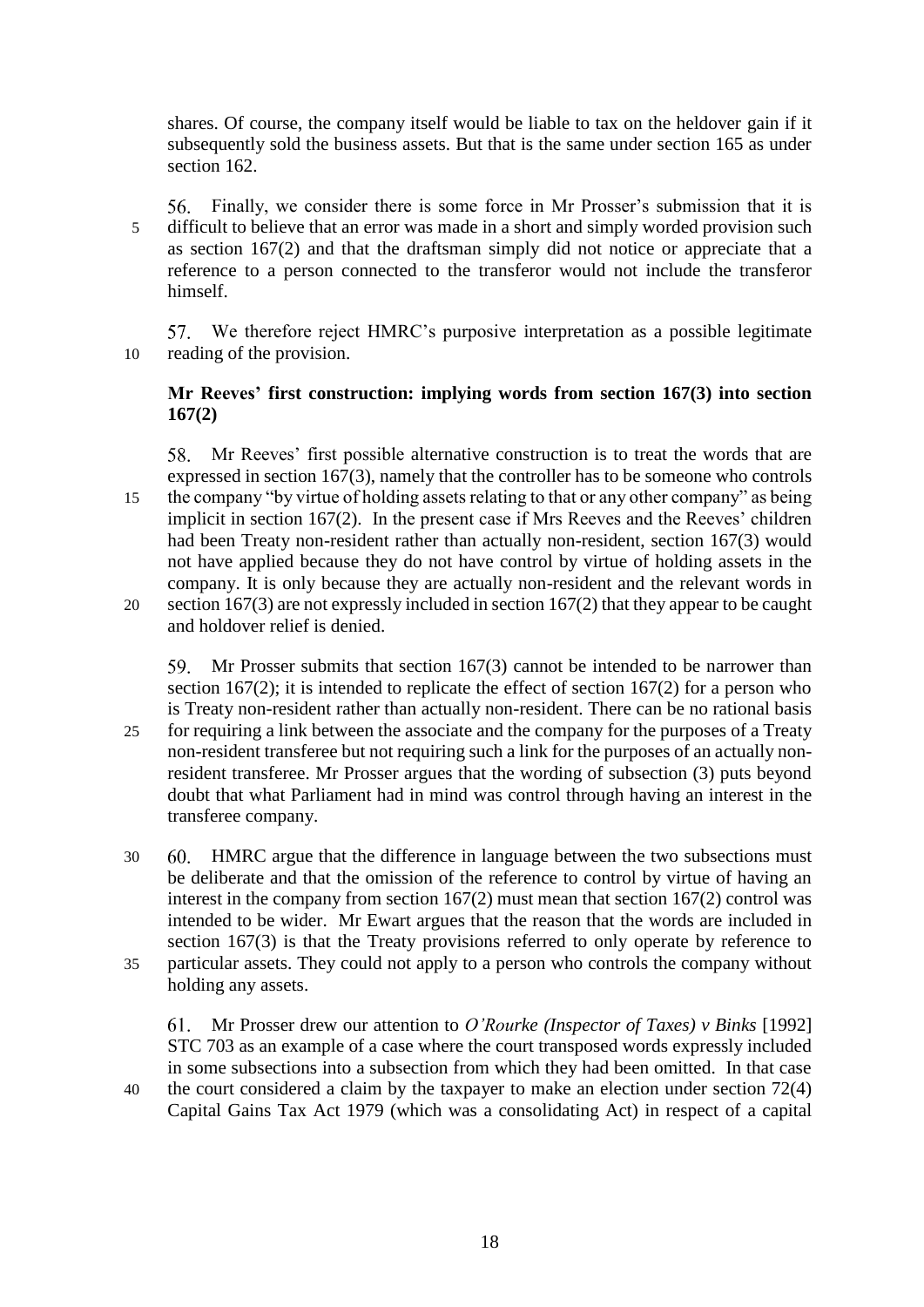distribution even though it was not a "small" distribution within the meaning of the other subsections of section 72. The problem with the drafting was that although section 72(2) limited its application to small distributions, subsection (4) on its face contained no such limitation and appeared to apply wherever allowable expenditure was less than

- 5 the amount distributed. The Court of Appeal held that subsection (4) was designed to remedy a potential anomaly created by subsection (2). But if read literally it had an effect that went far beyond merely remedying that anomaly: page 706f. Scott LJ, with whom Stuart-Smith and Lloyd LJJ agreed, said that it was "natural" to read subsection (4) as dealing with only small distributions even though there was no express limitation 10 of its scope. He rejected the strict approach to construction urged by the taxpayer at
- page 707-8:

"I am unable to accept that the strict approach is the right one. An ambiguity in a statutory provision may arise in more than one way. … The natural construction of sub-s (4) in its context is, in my opinion, that it is limited in its scope. But the absence 15 of any express limitation makes it possible that no limitation was intended. The contrast between the limitation that would be inferred from a reading of the subsection in its statutory context on the one hand, and the absence of any express limitation on the other hand, produces, in my judgment, an ambiguity.

Accordingly, in my opinion, it is permissible as an aid to construction, as an aid to 20 identifying the legislative intention behind s 72(4), to take into account the anomalies that the absence of any limitation to the scope of the subsection will produce. It is permissible to take account of the antecedent legislation. …"

62. Mr Prosser also referred us to the predecessor provisions to what are now sections 165 onwards of the TCGA. Those were in the Capital Gains Tax Act 1979 into which 25 sections 126A, 126B and 126C were inserted by the Finance Act 1989. They supplemented the existing section 126 which was the equivalent of section 165 giving holdover relief. The first two additional sections, 126A and 126B, then limited that holdover relief in the same way as sections 166 and 167 do. Section 126C was a clawback provision aimed at the emigration of controlling trustees. It provided that 30 where relief had been given under section 126 in respect of a disposal of an asset to a company which was controlled by the trustee of a settlement, and the trustees become non-resident at a time when the company still held the asset and was still controlled by the trustees, a chargeable gain would be deemed to have accrued to the trustees on emigration, that gain being equal to the holdover gain.

35 Mr Prosser points out that the wording of section 126B was the same as the current section 167. The wording does not specifically state that the trustees control the company by virtue of having an interest in the company rather than simply by virtue of being associated with someone who has an interest in the company. But he says that section 126C is drafted on the assumption that the trustees control the company through

- 40 some interest in it, however large or small that interest might be. Otherwise it is difficult to see why their emigration to become non-resident should trigger a deemed disposal. The clawback provision only makes sense if the trustees do have an interest in the company and therefore might dispose of that interest after emigrating thereby benefiting from having taken the asset out of charge. Section 126C was not brought forward into
- 45 the 1992 Act because it was replaced by a general emigration charge for emigrating trustees in what is now section 87 of the TCGA. But Mr Prosser relies on what he says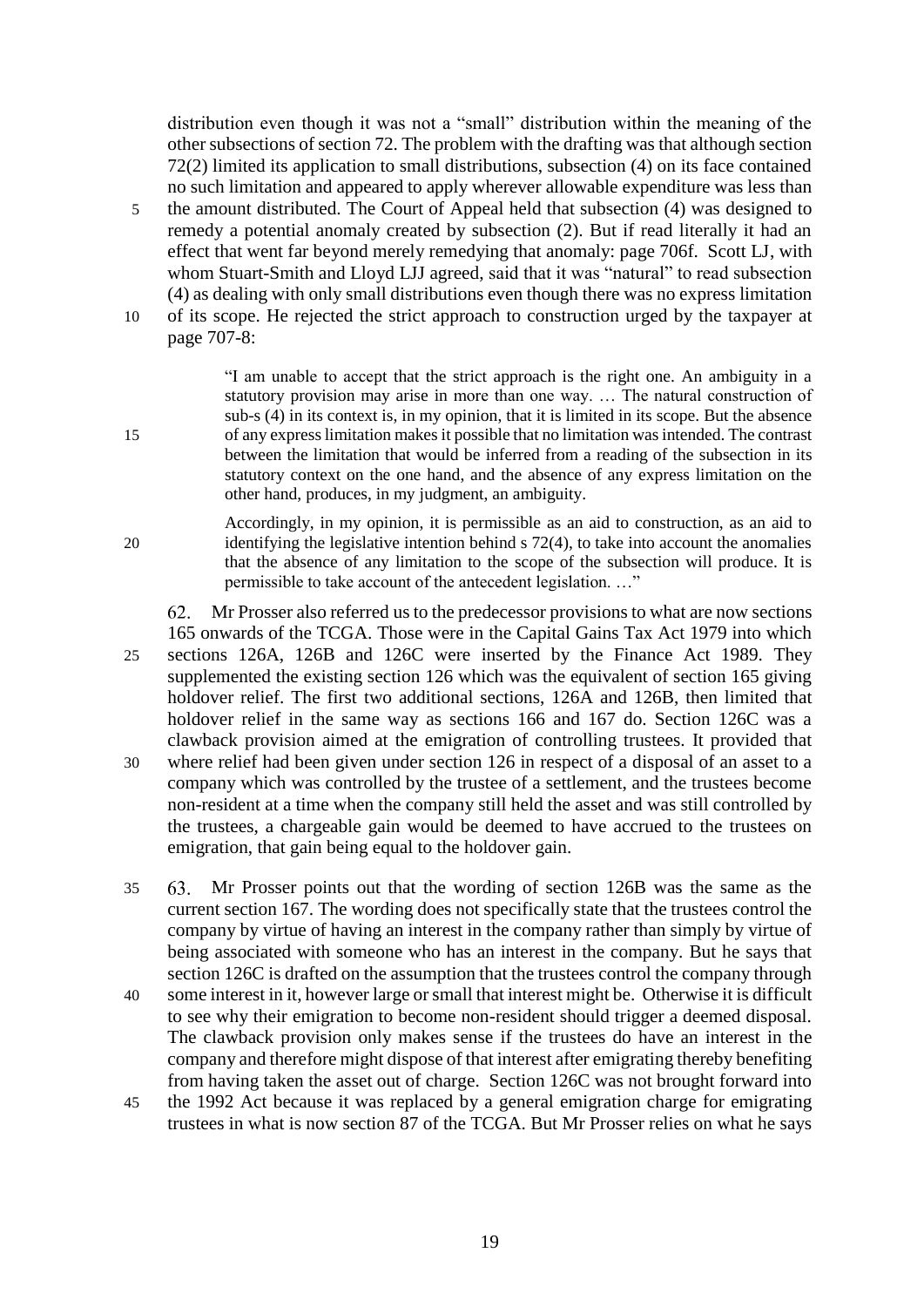is a presupposition in section 126C that the control by the trustees exists by virtue of them having an interest as supporting his submission that section 126B also presupposes the existence of an interest. Hence the replacement for section 126B, that is now section 167 TCGA, should also be read as having that requirement implicit in it.

- 5 We were not convinced by Mr Prosser's submissions on this point. As we have concluded that the same effect that Mr Reeves sought to achieve by the argument that the words in section 167(3) were implicit in section 167(2) is in fact achieved by the application of the qualifying words in section 288 and by the application of section 3 of the HRA, both discussed below, we do not need to reach a concluded view on this 10 argument.
- 

# **Mr Reeves' reliance on the words "unless the context otherwise requires"**

Section 288 imports the definition of 'control' from section 416 ICTA into the TCGA for all purposes, unless the context otherwise requires. The first issue raised by Mr Reeves here is whether the context in which the term 'control' is used in section 15 167(2) does require that it be defined in a different way from the way it is construed in its original place in section 416 ICTA.

There is no doubt that in its original context the term 'control' falls to be 66. construed very broadly. This is illustrated by the decision of the House of Lords in *R v Inland Revenue Commissioners, ex p Newfields Developments Ltd*. [2001] UKHL 27,

- 20 [2001] 1 WLR 1111 ('*Newfields*'). *Newfields* concerned a claim by the taxpayer company Newfields to small companies' relief from corporation tax, such relief being subject to a reduction if the company had an associated company. According to section 13(4) ICTA, a company was associated with another company where they were under the control of the same person or persons. 'Control' was construed in accordance with 25 section 416. The Revenue Commissioners argued that there were two companies,
- Newfields and Lawrek, under the control of the trustees of the will trust of W and that both sets of trustees were associates of W's widow. The rights and powers of both sets of trustees were therefore to be attributed to her so that she was taken to have control of both companies with the result that both were associated.
- 30 Lord Hoffmann noted at [10] that although the definition in section 416 starts with a concept of control which reflects its meaning in ordinary speech, "that fairly simple notion is enormously widened by subsequent subsections". As regards subsection (6), he commented that "[p]lainly the intention of the legislature was to spread the net very wide".
- 35 Mr Prosser appeared in that case for the taxpayer. He argued before the House that the use of the word 'may' in the opening words of section 416(6) (in contrast to the word 'shall' used in the preceding subsections) meant that the application of the full width of subsection (6) was not mandatory but could be cut back where appropriate. The House of Lords disagreed, holding that the use of the word "may" did not create
- 40 an elective power but simply allowed for the fact that a wide range of attributions were possible of which only those that would result in a person being treated as in control were required to be made.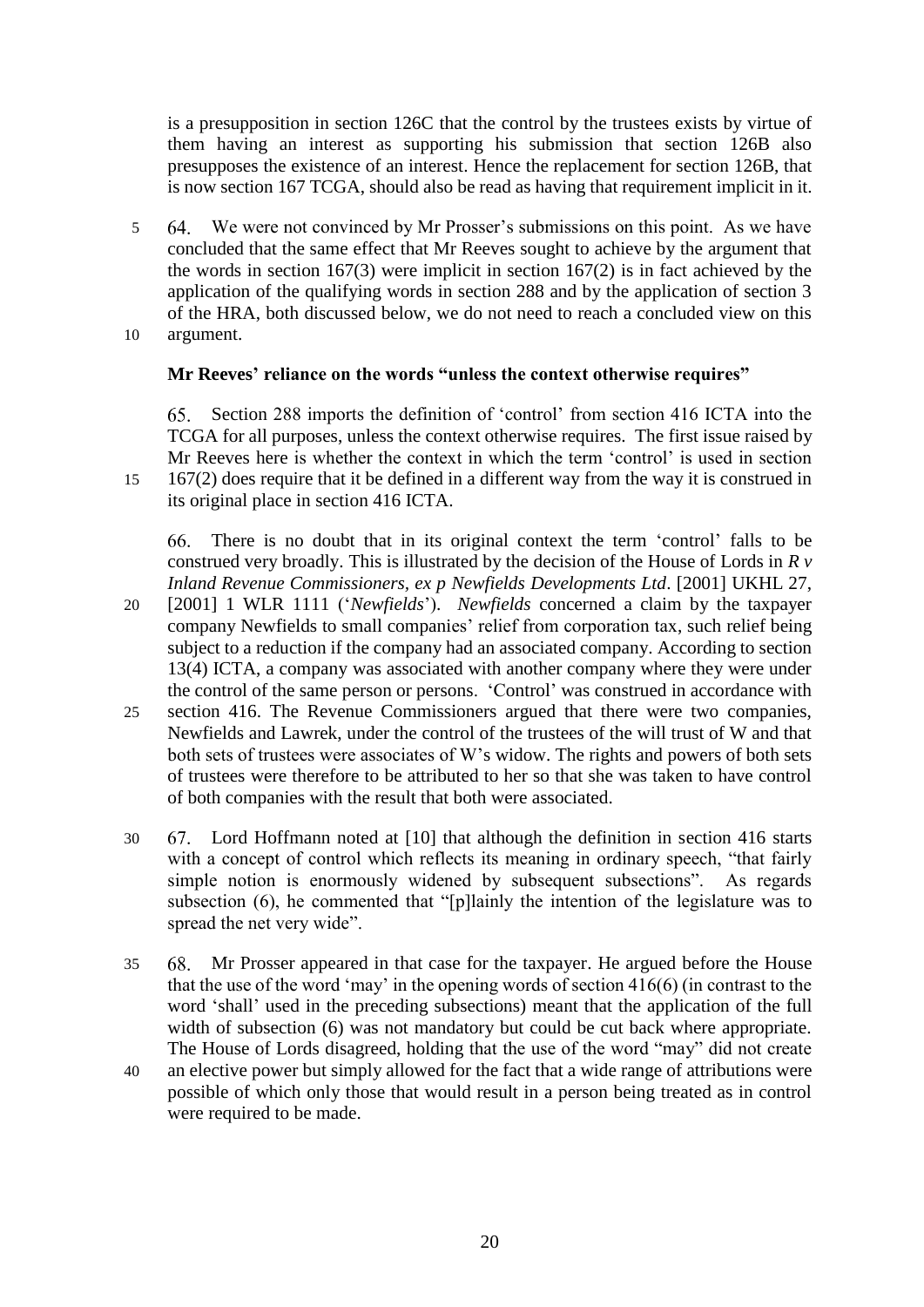69. The House of Lords also rejected an argument based on the reference in the final words of section 416(6) to 'five or fewer participators'. Their Lordships held that that part of the provision was relevant only for the original purpose of section 416(6) which was to identify close companies that are subject to a special fiscal regime.

# 5 *(i) Partial disapplication of section 416*

Initially Mr Reeves argued that the whole of subsection (6) of section 416 should  $70.$ be disapplied. However, Mr Prosser accepted at the hearing that HMRC had shown that the subsection has a proper role to play for the purposes of section 167(2). For example, if a non-resident has shares in a holding company and the gift were made by the 10 transferor to a subsidiary, it is right that the non-resident is treated as controlling the subsidiary even though he does not actually have any shares in the subsidiary but only holds shares in the parent company. It is important therefore that those parts of section 416(6) which attribute to a person all the rights and powers "of a company" he controls are imported into section 167(2), so that he is treated as controlling the subsidiary. The 15 modification that Mr Reeves seeks to make to subsection (6) therefore only extends to what Mr Prosser referred to as the "associate attribution rule", that is those words which attribute to any person all the rights and powers "of any associate" of his.

HMRC argue that the words "unless the context otherwise requires" in section 288 TCGA do not permit the disapplication of part only of section 416. Either the whole 20 of section 416 including subsection (6) applies unmodified to define 'control' as it is used in a provision in the TCGA or it does not, in which case there must be some other definition of 'control' adopted by the TCGA. There is no definition of 'control' provided by Parliament for section 167 other than the cross reference in section 288 to section 416. The disapplication of the whole of section 416 would therefore leave the 25 term as used in section 167 without definition.

We do not accept that the qualification in section 288 to the importing of section 416 has to be on an all or nothing basis as HMRC submit. Mr Prosser referred us to *Bennion on Statutory Interpretation*, 6<sup>th</sup> ed., p 523 which discusses the use of the phrase "unless the contrary intention appears" and states that "A contrary intention may apply 30 to a part only of the definition". The example by given *Bennion* is the case of *Starke and another (executors of Brown deceased) v Inland Revenue Commissioners* [1995] STC 689 ('*Starke*'). In that case the question arose whether the Interpretation Act 1978 required the word 'land' used in the Inheritance Tax Act 1984 provisions which defined agricultural property as including 'agricultural land or pasture' to be construed as 35 including 'buildings or other structures'. The executors of the estate relied on the Interpretation Act to argue that the reference in the exemption to 'land' did include buildings and other structures. This meant that the farmhouse included in the estate benefited from agricultural property relief. HMRC argued that a contrary intention was apparent from the rest of the definition of 'agricultural property' which expressly 40 included certain cottages, farm buildings and farmhouses provided they had particular features.

Morritt LJ in *Starke* noted that it was plain that the definition from section 5 of 73. the Interpretation Act was not excluded in its entirety. He noted also that the form of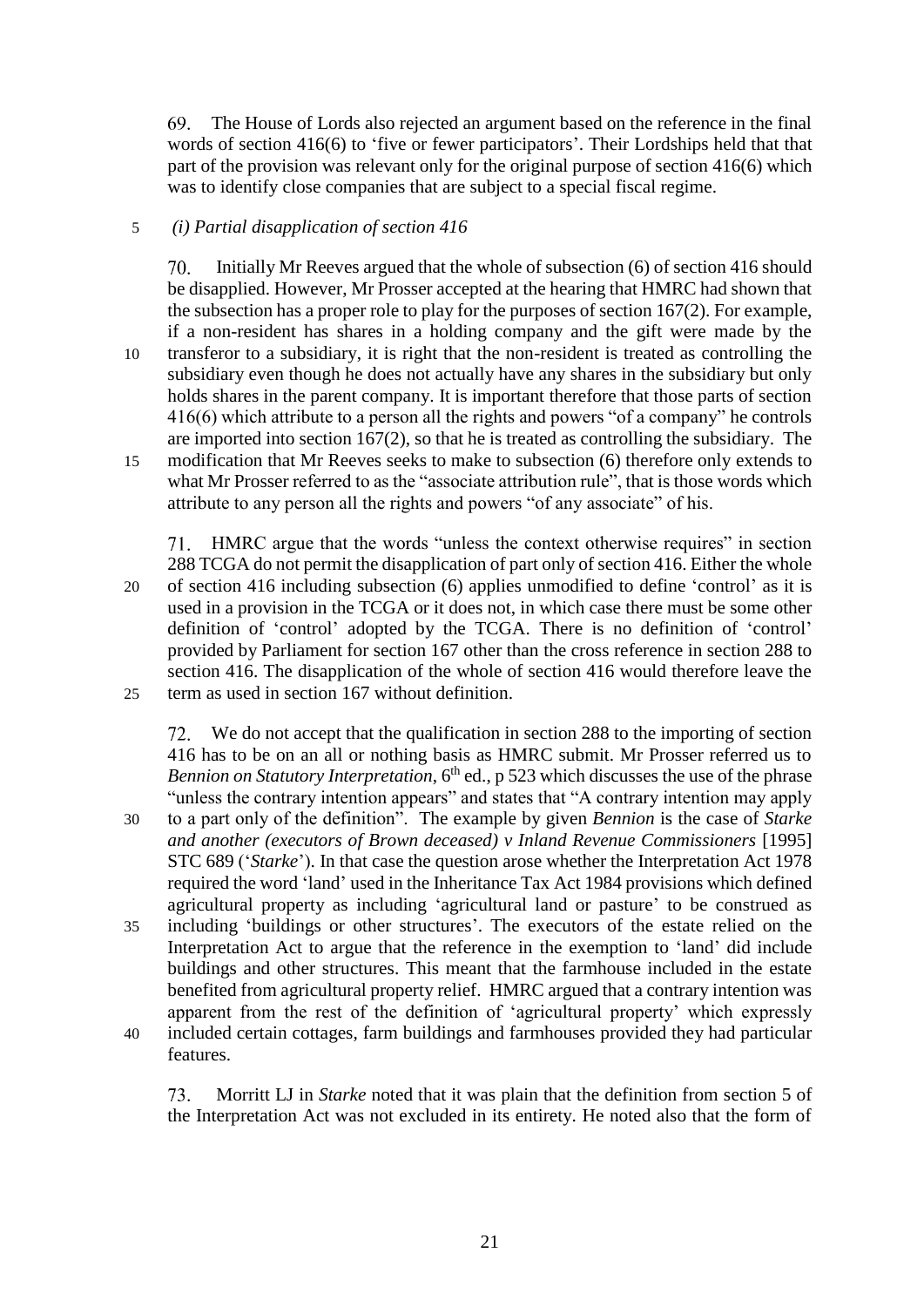the definition in the Interpretation Act provided that the word 'land' **includes** specified items, not that the word **means** such items. He said: "In such a case I can see no reason why the contrary intention referred to in s 5 may not appear in respect of some only of the specified items but not others". The real question was thus whether the definition 5 of agricultural property showed an intention that the word 'land' used there should not include 'buildings and other structures'. Given that the Inheritance Tax Act definition of 'land' specifically referred to certain kinds of buildings, he held that the judge had been right to conclude that that element of the Interpretation Act definition of 'land' did not apply.

10 We recognise that *Starke* is not on all fours with the present case. This is not a case where the form of definition used provides that 'control' **includes** particular situations but rather that it has a meaning which is extended by the mandatory attributions in the subsections. Further, there was in *Starke* clear wording in the rest of the Inheritance Tax Act provision that made it nonsensical to include buildings in the 15 definition of land in that context.

However, here a statute imports a complex, many-limbed definition from another statute and provides that the definition applies in a number of different places in the importing statute. We do not see that it makes sense to treat the qualifying words that Parliament has included in section 288 as requiring a choice between applying every 20 element in the definition or none. We derive some support for this conclusion from the speech of Lord Hoffmann in *Newfields* to which we have already referred. Lord Hoffmann disagreed with the decision of the Court of Appeal which had held, relying on the closing words of section 416(6), that unless the attributions of rights and powers would result in the company being treated as under the control of five or fewer 25 participators, the attributions could not be made at all: [26]. Lord Hoffmann said:

"27 This construction produces a very arbitrary result and would appear to make section 416(6) an unsuitable element in any definition of control for the purposes of section 13(4). …. In deciding what counts as controlling another company, it would be illogical to attribute additional powers only if the effect was to bring that other 30 company within the definition of a close company. That would seem an irrelevant consideration. Mr Prosser said that one could avoid this illogicality by treating the whole of subsection (6) as applicable only to the question of whether a company was a close company. But this would leave it open to anyone to claim small companies' relief by dividing his business between companies controlled by himself and his wife 35 … . The absence of the attribution provisions of subsection (6) would leave a large gap in the defence which section 13(4) provides for the public revenue."

He therefore held that the closing words of subsection (6) should not be treated as part of the definition of 'control' when considering how that definition is to apply in a context where it is used for a purpose other than the purpose for which it was enacted. 40 The qualification provided by those closing words had "no relevance to any case in which the general definition of control, as set out in the rest of section 416(2) to (6) is sufficient answer to the statutory question".

*Newfields* therefore recognises that where a definition has been drafted for one purpose but is imported into another context for a different purpose one must take care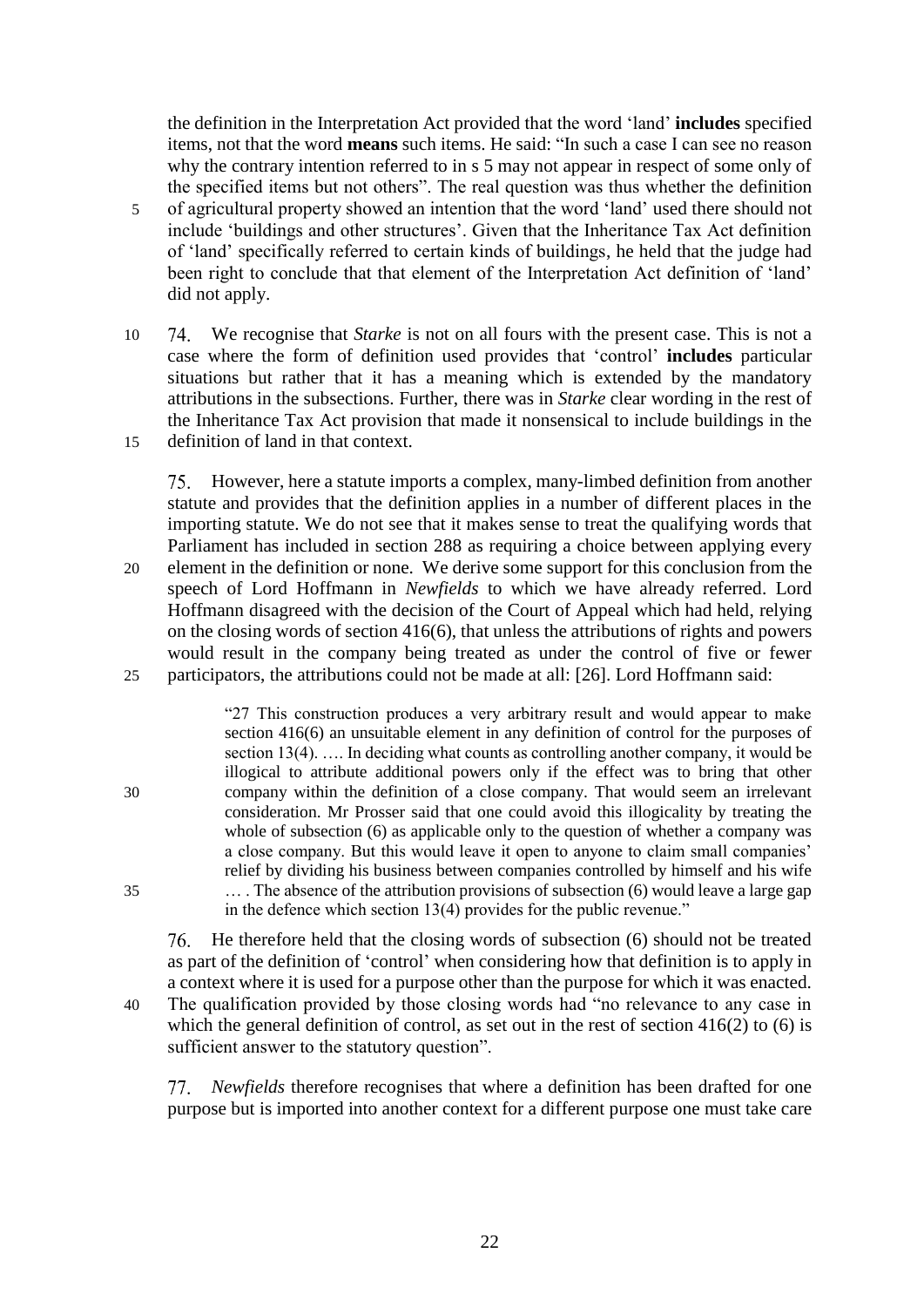in applying it in that other context not to include unsuitable elements that arrive at results which are illogical or which require one to take into account an irrelevant consideration. Again, we recognise that this case is not on all fours with *Newfields*  because there is no doubt that the associate attribution rule is part of the definition of 5 'control' and not some additional wording which is intended only to apply in the original context of defining close companies. But it would not be possible to follow Lord Hoffmann's guidance if one were faced with the choice of either applying section 416 in its unmodified entirety or disapplying it.

We also consider the present case has parallels with the provisions considered by 10 Neuberger J in *Jenks* referred to earlier. Section 416(6) deems a person to be a controller of a company in certain circumstances. That brings into play the principles set out in *Marshall* that it is important to keep the artificiality created by a deeming provision within the bounds which Parliament must have intended. Again, we consider that this supports an interpretation of the section 288 caveat to the import of section 416(6) into 15 section 167(2) which can be more nuanced than HMRC submit.

*(ii) Does the context "otherwise require"?*

We have already described the anomaly that is created by the literal wording of section 416(6), namely that it attributes to a non-resident connected person who has no interest in the transferee company the rights and powers of the owner of the transferee, 20 regardless of whether the transferor is resident or non-resident. It makes the availability of relief dependent on a factor which must be irrelevant in any sensible consideration of whether relief ought or ought not to be available.

HMRC argue however that the associate attribution rule serves two useful purposes. The first is based on specific cases where the rule is needed to prevent 25 arrangements which should be caught from benefiting from holdover relief. The second was based on the need for a bright line to be drawn in a provision aimed at preventing tax avoidance and for that line to be drawn in such a way that a wide range of situations will be on the side of the line that results in holdover relief being denied.

The example HMRC gave of an arrangement which needs to be caught by section 81. 30 167(2) is given by the FTT at [18], namely where a company is owned by someone who is UK resident but whose wife is non-UK resident. The UK resident could transfer his business assets – say an asset of the kind that would fall within section  $10(1)(a)$  or (b) - to the company claiming holdover relief under section 165 and then give his interest in the company to his non-resident wife. That transfer would not be subject to 35 tax because of the general automatic holdover in section 58 TCGA applying to transfers from one spouse or civil partner to the other. The non-resident spouse could then sell the interest in the company free of tax. If the UK resident had just given the assets to his non-resident wife, then any later disposal by her would be caught by section 10 and within the charge to tax. But if he first gives the assets to a UK company and then

40 transfers the interest in the company to his non-resident wife, the subsequent transfer would not be caught (since shares in a company are not assets within section 10).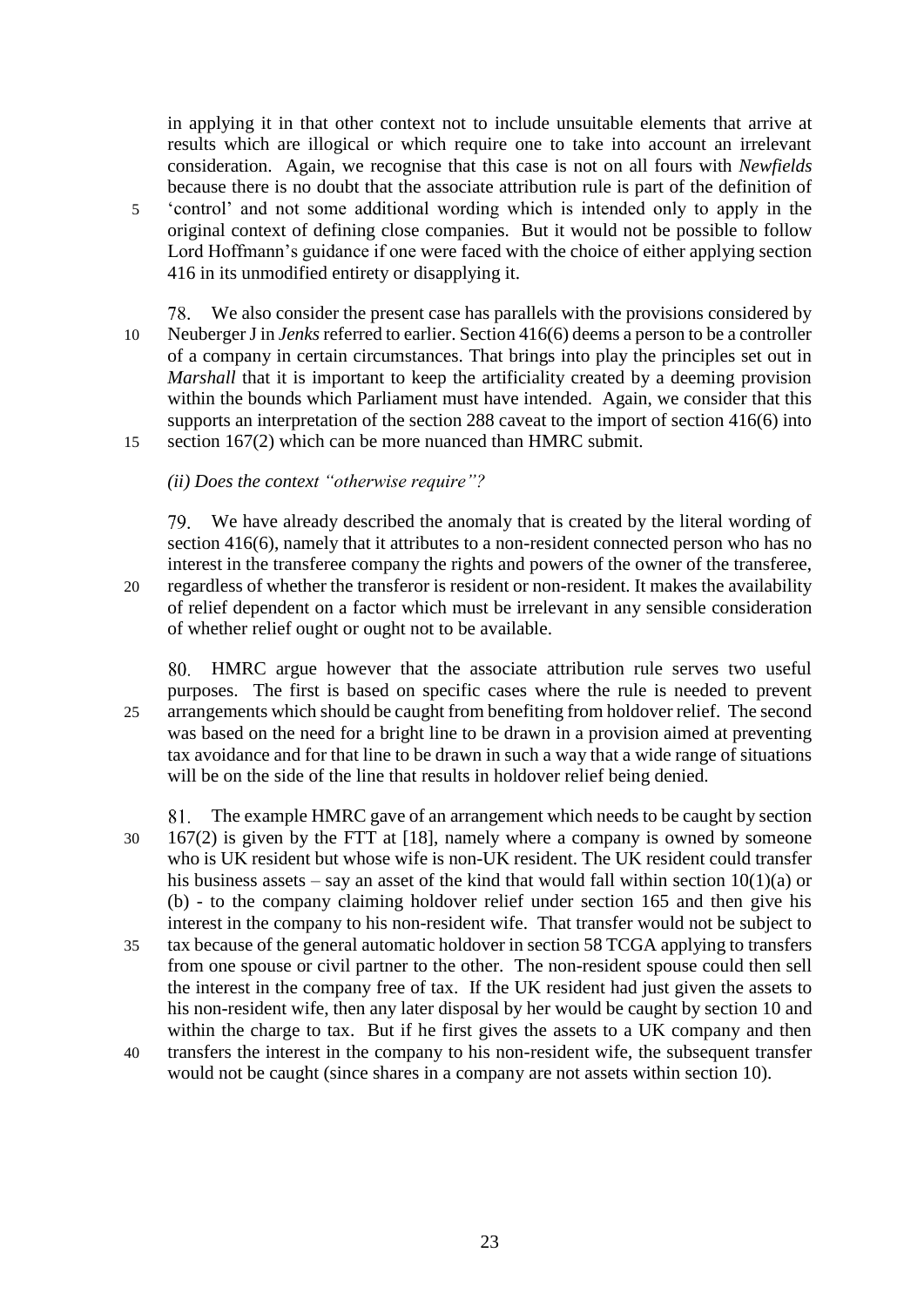We agree with Mr Prosser that this rather far-fetched example does not provide any justification for the breadth of the associate attribution rule. Section 58 applies to transfers between spouses regardless of their residence status. As Mr Prosser pointed out, in 1988, Parliament amended the spousal transfer relief so that it applies where one

- 5 spouse is UK resident for tax purposes and the other is not, but they are not permanently separated. Parliament was prepared as a matter of policy to tolerate assets being taken out of charge by transfer under section 58, presumably on the basis that it will be rare that spouses who have not separated are nevertheless tax resident in different jurisdictions. If that is the case, Mr Prosser asks, why should Parliament be concerned 10 about the supposed device contemplated in the example given by HMRC? We also accept his submission that it is unlikely that Parliament intended the associate attribution rule to prevent holdover relief being claimed under section 165 by a UK
- might later transfer his interest to his non-resident wife. He might have no intention of 15 ever transferring the interest to her, so it would be unfair to deprive him of the holdover relief just in case he later did so. If Parliament was really concerned about this possibility, it is more likely to have dealt with it by enacting some clawback provision if and when the husband does try to make the transfer.

resident husband transferring his asset to a UK resident company simply because he

Mr Prosser described the associate attribution rule as a sledgehammer to crack a 20 nut, that nut being the supposed device suggested by HMRC. Further, the associate attribution rule is not limited to where the associate is the wife of the transferor. The example does not provide any justification at all for the inclusion of the parents and children or remoter forebears and issue of the transferor in section 416(6). We agree with Mr Prosser that HMRC have been unable to suggest a plausible situation in which 25 the associate attribution rule would be a useful provision in preventing tax avoidance.

84. Mr Ewart then seeks to justify the breadth of section 167(2) read in conjunction with section 416(6) by the need for tax avoidance measures to be drafted widely and to create a bright line between those who are caught and those who are not caught. He submitted that it is impossible for HMRC to predict how ingenious tax advisers will 30 devise schemes to exploit advantages if they can. He set out for us the history of what he described as the battle between HMRC and Parliament on the one side and taxpayers and their advisers on the other, in particular in their use of companies with non-resident shareholders or off-shore trusts. That is why Parliament must provide for as wide as possible an application to cover all possible schemes.

- 35 This was the argument that found favour with the FTT. Judge Brooks recognised that it appeared somewhat irrational and illogical to preclude holdover relief because of the attribution of 'control' in a company to a non-UK resident child who has absolutely no interest in the company or its operation. However, he referred to the dictum of Morritt LJ in *Steele (Inspector of Taxes) v EVC International NV (formerly European*
- 40 *Vinyls Corp (Holdings) BV)* [1996] STC 785, to the effect that anti-avoidance provisions do sometimes have a greater scope than strictly required with possible unforeseen and unwelcome consequences. He was thus unable to conclude that Parliament necessarily intended control for the purposes of section 167(2) TCGA to refer to 'real' as opposed to 'fictional' control: [37] and [38].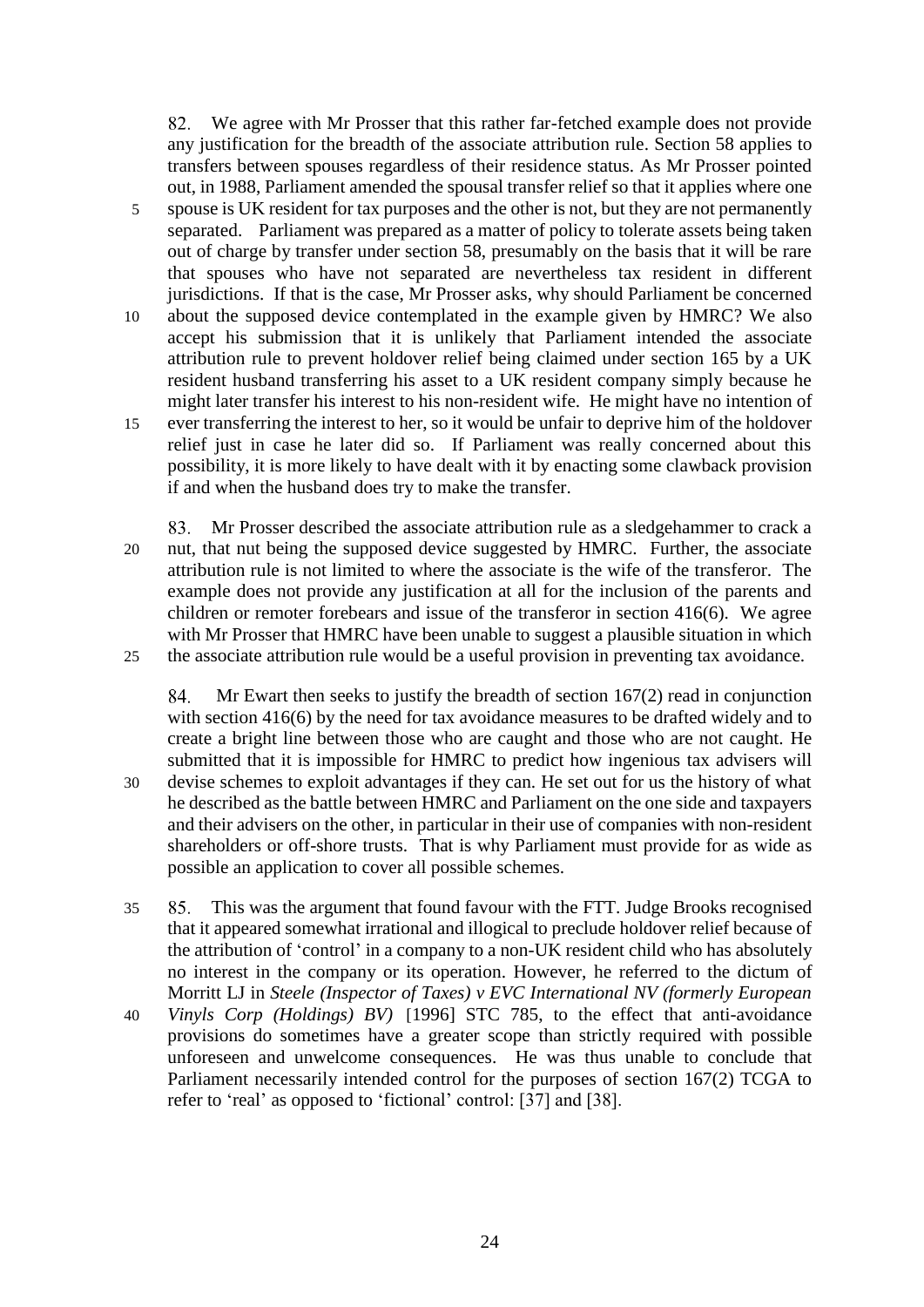As regards the alleged absurdity of the result of the literal interpretation, Mr Ewart argued that the attribution of Mr Reeves' rights and powers to Mrs Reeves would be no less 'absurd' or 'anomalous' if she owned a 1% interest in WHR. Whether she owned 1% or no interest in WHR, she could not remotely be described as controlling WHR in 5 the sense of being able to determine its decisions or influence its policy. He contrasted the way in which the definition of 'control' is drafted in section 416 with a very different kind of provision, for example in section 840 ICTA. That adopts a definition of control which depends on the affairs of the company being conducted in accordance with the wishes of the putative controller – a definition closer to the meaning of control in 10 ordinary speech.

We fully recognise the legitimacy of drafting techniques that set bright lines to achieve clarity and minimise the need for discretion or value judgements in enforcement. We do not therefore consider that a provision which removes holdover relief where the non-resident spouse owns some interest in the company however small 15 can be regarded as arbitrary for this reason. Such a bright line avoids the difficulty of fixing some random shareholding limit of say 5%, leaving taxpayers whose nonresident associates own 6% to complain that they are really in no different position so far as control of the companies concerned. We accept that section 416 adopts a different drafting approach from the approach in, for example, section 840 ICTA and that 20 Parliament's choice here must be respected.

88. But we do not accept the argument that to rely on a non-resident associate who has a very small interest in the transferee is just as absurd or unfair as relying on a nonresident associate who has no interest at all. It is true that the ownership of a few shares in the transferee may not result in any real control, but ownership of some interest

- 25 however small is a commonly used "bright line" in tax affairs. The holding of assets by a non-resident associate in the transferee company is a fact which can be ascertained in straightforward ways. It is likely to be the result of a deliberate decision on the part of the transferor to structure the transferee company in a particular way so that both the transferor and the associate are aware of it and can take it into account in their legitimate
- 30 tax planning. The ownership of the interest, if it threatens to jeopardise the availability of holdover relief can be easily reversed by requiring that associate to dispose of his interest in the transferee before the transaction takes place so that section 167(2) is not applicable.

We are satisfied that it cannot have been Parliament's intention that holdover 89. L 35 relief should be withheld merely because there is someone who is connected to the transferor and is non-resident even if they have no interest in the transferee company. We therefore hold that the context in which the word 'control' is used in section 167(2) does require some modification of section 416, pursuant to section 288, when the definition is imported into the TCGA for the purposes of section 167(2).

40 *(iii) What modification is required by the context in which 'control' is used in section 167(2)?*

90. Since we are satisfied that the context of section  $167(2)$  into which the definition of control in section 416(6) is imported does require the modification of section 416(6),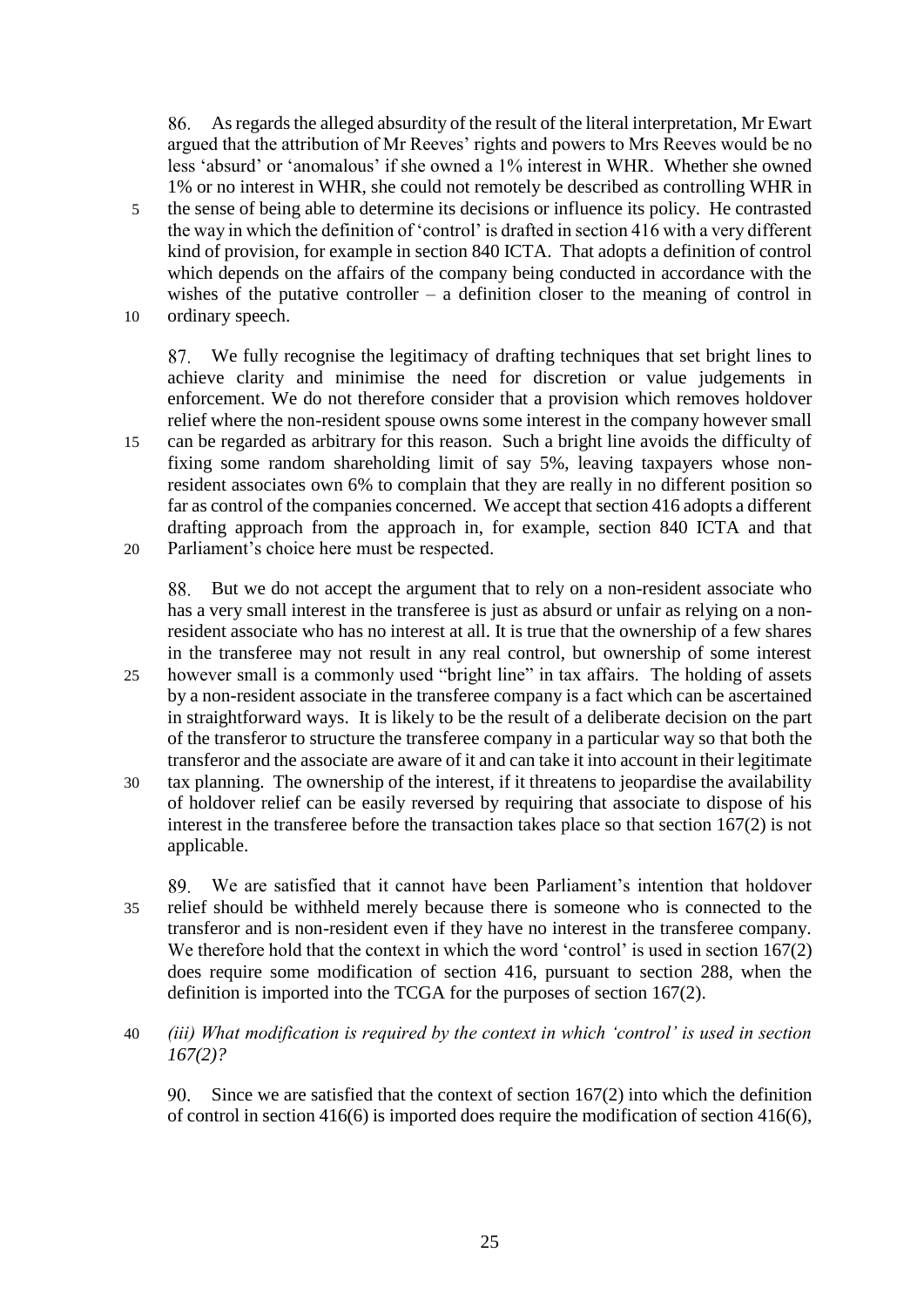what should that modification be? During the course of argument, Mr Prosser accepted not only that it would be going too far to disapply the whole of subsection (6) but also that the associate attribution rule should apply where the non-resident associate has an interest in the transferee company.

5 An illustration of how this was done by the legislature can be found in section 96(10) TCGA. That reads: (emphasis added)

"(10) For the purposes of this section  $-$ 

(a) the question whether a company is controlled by a person or persons shall be construed in accordance with section 416 of the Taxes Act, **but in deciding that**  10 **question for those purposes no rights or powers of (or attributed to) an associate or associates of a person shall be attributed to him under section 416(6) if he is not a participator in the company;** 

(b) "participator" has the meaning given by section 417(1) of the Taxes Act."

Mr Prosser described the legislative history of this provision. A draft of the clause 15 without those words in bold was introduced by the Finance Bill 1991 to serve as the definition of control for the purposes of taxing the beneficiary of an offshore trust who receives a benefit in circumstances where the trustees have made or subsequently make a gain. The Bill proposed to extend that to a case where the trustees gave the benefit not to the beneficiary directly but to a company controlled by the beneficiary. The 20 proposed clause provided that the beneficiary was to be treated as having received that benefit if it was received by a company he controlled. The proposed clause was initially drafted as stating simply that the question whether a company is controlled by a person or persons should be construed in accordance with section 416.

When the Bill was going through Standing Committee, the responsible 25 Government Minister, Francis Maude, referred to a proposed amendment to the definition of 'control'. He described the definition of 'control' as providing that not only can a person's own rights and powers be taken into account in determining whether he or she controls the company but also those of any associates. That term includes a person's relatives and the trustees of the settlement of which he or she is the settlor or 30 beneficiary. Mr Maude said that the Government had received representations to the effect that this could result in payments by trustees being attributed for tax purposes to individuals who have no interest in the company. That would, he said, go wider than the Government intended. The clause was therefore amended to limit the definition of 'control' so that only those who have an interest in the company as a participator will 35 fall within the provisions.

94. The difficulty with transposing that solution into the present situation is that the import of section 416 is not achieved by a statutory provision specifically directed at the meaning of 'control' for the purposes of section 167 but is a compendious importing provision applying to all uses of the word 'control' in the TCGA. In the present 40 statutory framework, it is certainly not appropriate to add in those qualifying words to section 288 so that they qualify the import of section 416 in every instance where the word 'control' is used in the TCGA. The qualification is needed, for the purposes of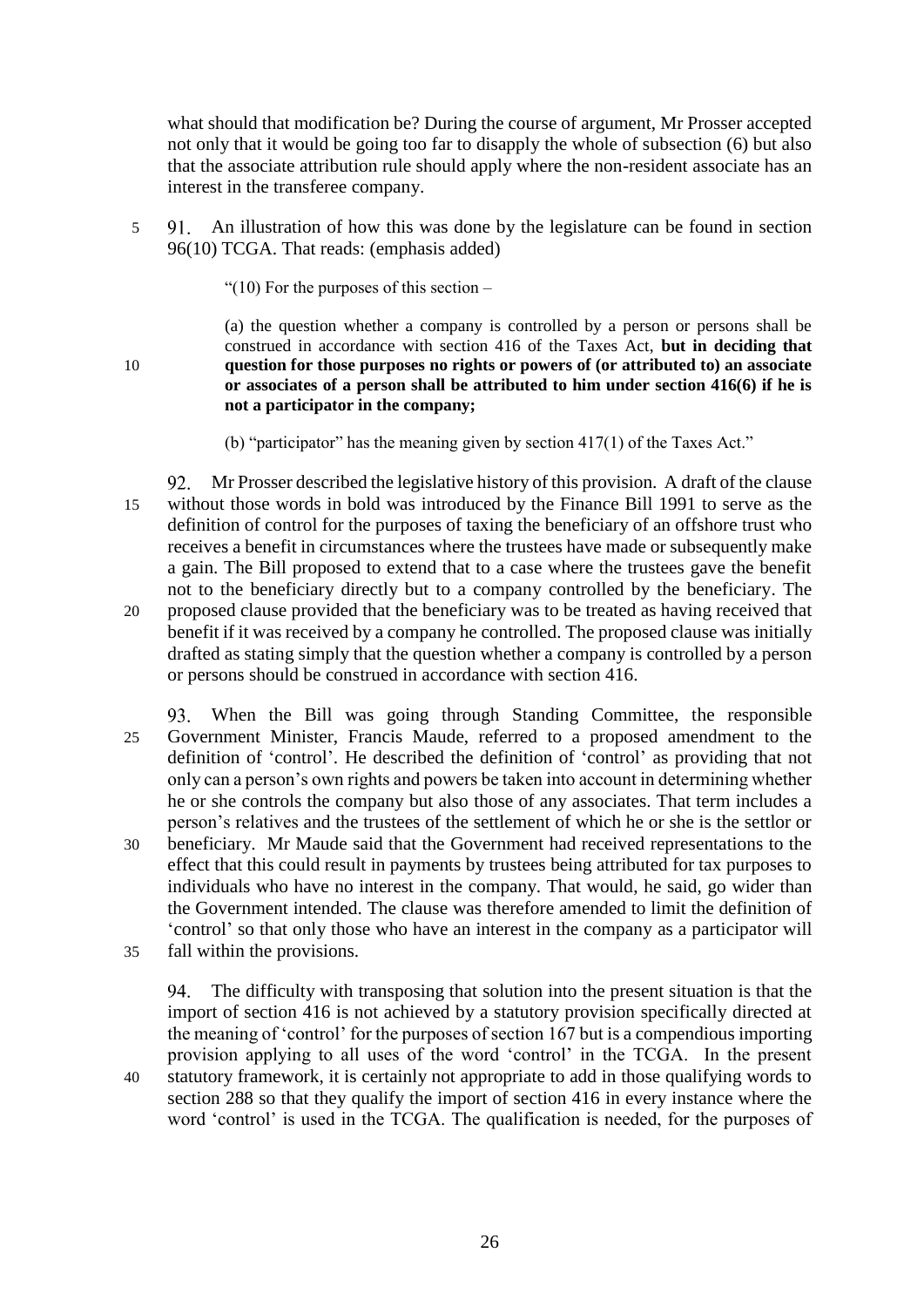this appeal at least, only insofar as that definition is imported by section 288 for the purposes of section 167(2).

<span id="page-26-0"></span>Given the different statutory structure this is most easily done by construing section 167(2) as including the words that are included in section 167(3). It seems to 5 have been common ground between the parties in this case that the effect of that is identical to the effect of the qualification added into the clause in the Finance Bill 1991 which ultimately became section 96(10) TCGA.

<span id="page-26-1"></span>We therefore hold that the context of section 167(2) requires that pursuant to section 288, the artificial assumptions to be made (to use Neuberger J's phrase in *Jenks*) 10 by the attributions of interests between associates within section 416 are limited to connected persons who control the transferee by virtue of holding assets relating to that or any other company. It follows that Mr Reeves is not precluded from benefiting from holdover relief because his wife and children, who have no interest in WHR, are nonresident and connected with him.

# 15 **HUMAN RIGHTS ACT 1998**

Mr Reeves relies on his rights under the ECHR in the event that we decide that the literal interpretation of section 167(2) prevails and therefore that holdover relief is denied if there is a non-resident person connected to the transferor, even if that person has no shareholding or other interest in the company. Mr Prosser accepted that ECHR 20 rights would not assist Mr Reeves if the Tribunal had accepted HMRC's purposive interpretation of section 167(2) stretching it to apply where the transferee company is controlled by the non-resident transferor as well as where it is controlled by nonresident persons connected to him.

- Section 3 of the Human Rights Act 1998 provides that so far as it is possible to 98. 25 do so primary legislation, whenever enacted, must be read and given effect in a way which is compatible with the Convention rights. Section 1 of the HRA defines the Convention rights as including A1P1 and Article 14 ECHR.
	- 99. Article 14 ECHR provides:

# "**Prohibition of discrimination**

- 30 The enjoyment of the rights and freedoms set forth in this Convention shall be secured without discrimination on any ground such as sex, race, colour, language, religion, political or other opinion, national or social origin, association with a national minority, property, birth or other status."
	- A1P1 provides:

# 35 "**Protection of property**

Every natural or legal person is entitled to the peaceful enjoyment of his possessions. No one shall be deprived of his possessions except in the public interest and subject to the conditions provided for by law and by the general principles of international law.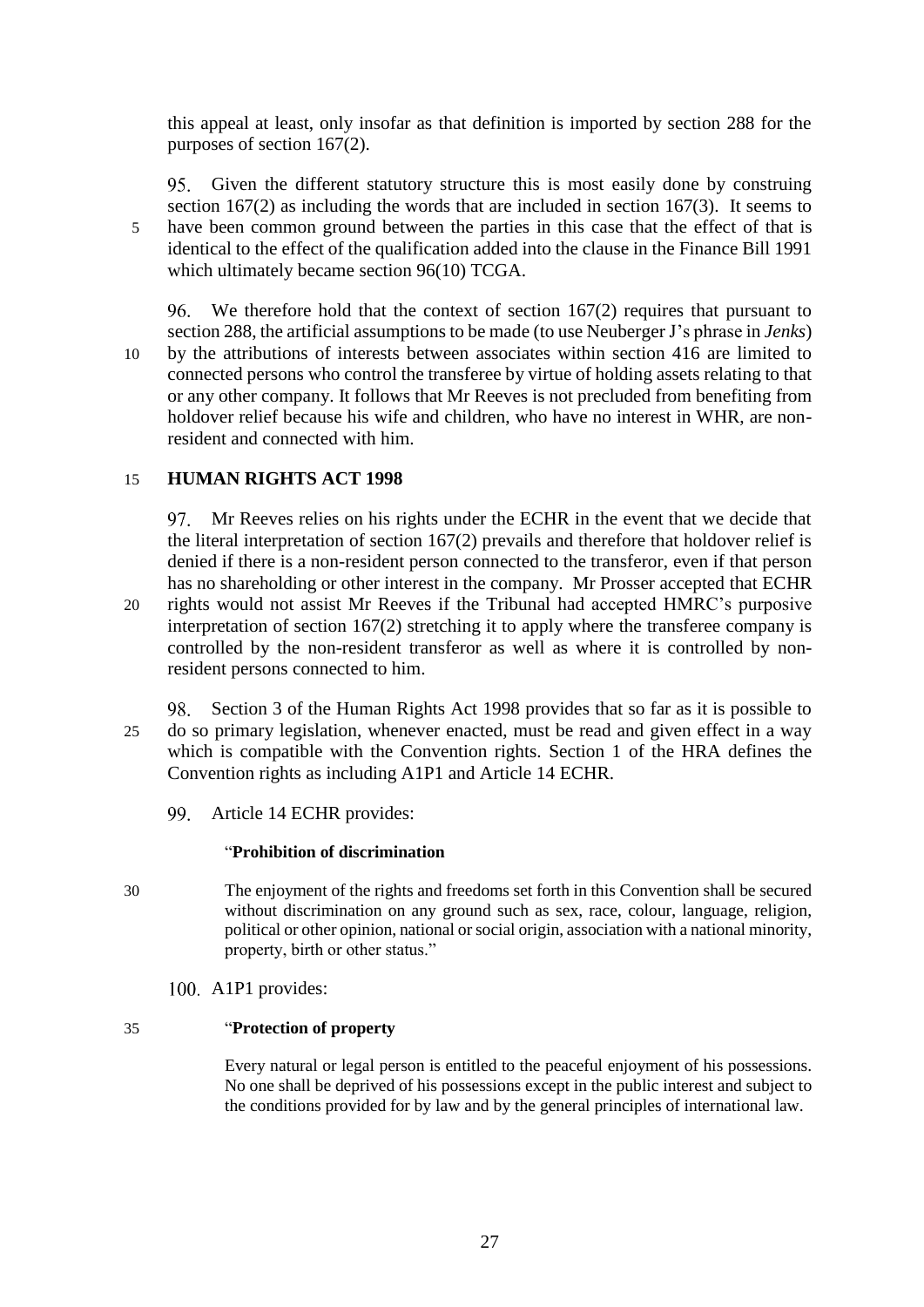The preceding provisions shall not, however, in any way impair the right of a State to enforce such laws as it deems necessary to control the use of property in accordance with the general interest or to secure the payment of taxes or other contributions or penalties."

5 101. It was common ground that A1P1 is engaged by Mr Reeves' right not to be taxed by being deprived of holdover relief by section 167. As Mr Ewart expressed it, HMRC accepts that there has been a deprivation of Mr Reeves' property here, namely a deprivation of the money which Mr Reeves would have to pay by way of tax on the disposal of his interest in BlueCrest to WHR if he and WHR cannot claim holdover 10 relief under section 165.

A1P1 expressly refers to the right of a State to secure the payment of taxes. But it was accepted by both parties that an interference with possessions must strike a fair balance between the general interests of the community on the one hand and the requirement of the protection of an individual's rights on the other. The test to be 15 applied by the court when considering Article 14 in conjunction with A1P1 was recently considered by the Supreme Court in *In Re Brewster* [2017] UKSC 8, [2017] 1 WLR 519. The Court was considering a challenge to the provisions of a public service employees' pension scheme which made the availability of a survivor's pension to an unmarried partner of the deceased scheme member dependent on the deceased having 20 previously nominated the unmarried partner. No such requirement for nomination was imposed in respect of married survivors. Lord Kerr of Tonaghmore JSC, giving the judgment of the Court, set out the following principles:

(1) the starting point was the duty of the state to "secure" the entitlement to equal treatment. Article 14 requires of the state that it should ensure that the 25 claimant's rights under the Convention are in place unless there is objective justification for denying them to her. The obligation to "secure" rights requires a greater level of vigilance on the part of the state authorities than is animated by a duty simply to have "respect" for a particular kind of right - the duty to secure rights calls for a more proactive role: [48].

- 30 (2) The question whether justification has been demonstrated must be assessed objectively. But it may be appropriate to accord a wide margin of discretionary judgement to the conclusion of the decision maker, particularly where it is the legislature that makes the choice and where the conclusion lies within the field of socio-economic policy: [49].
- 35 (3) The margin of discretion may take on a rather different hue when it becomes clear that the justifications put forward by the respondent were not grounds that were present in the mind of the decision-maker at the time the decision was taken. Lord Kerr said that "In such circumstances, the court's role in conducting a scrupulous examination of the objective justification of the impugned measure 40 becomes more pronounced": [50]. However, even retrospective judgements, if made within the sphere of expertise of the decision-maker, are worthy of respect provided that they are made bona fide: [52] and see also [64] and [65].

(4) The fact that the status involved was not an inherent or immutable characteristic but one which the claimant had chosen (because she had chosen to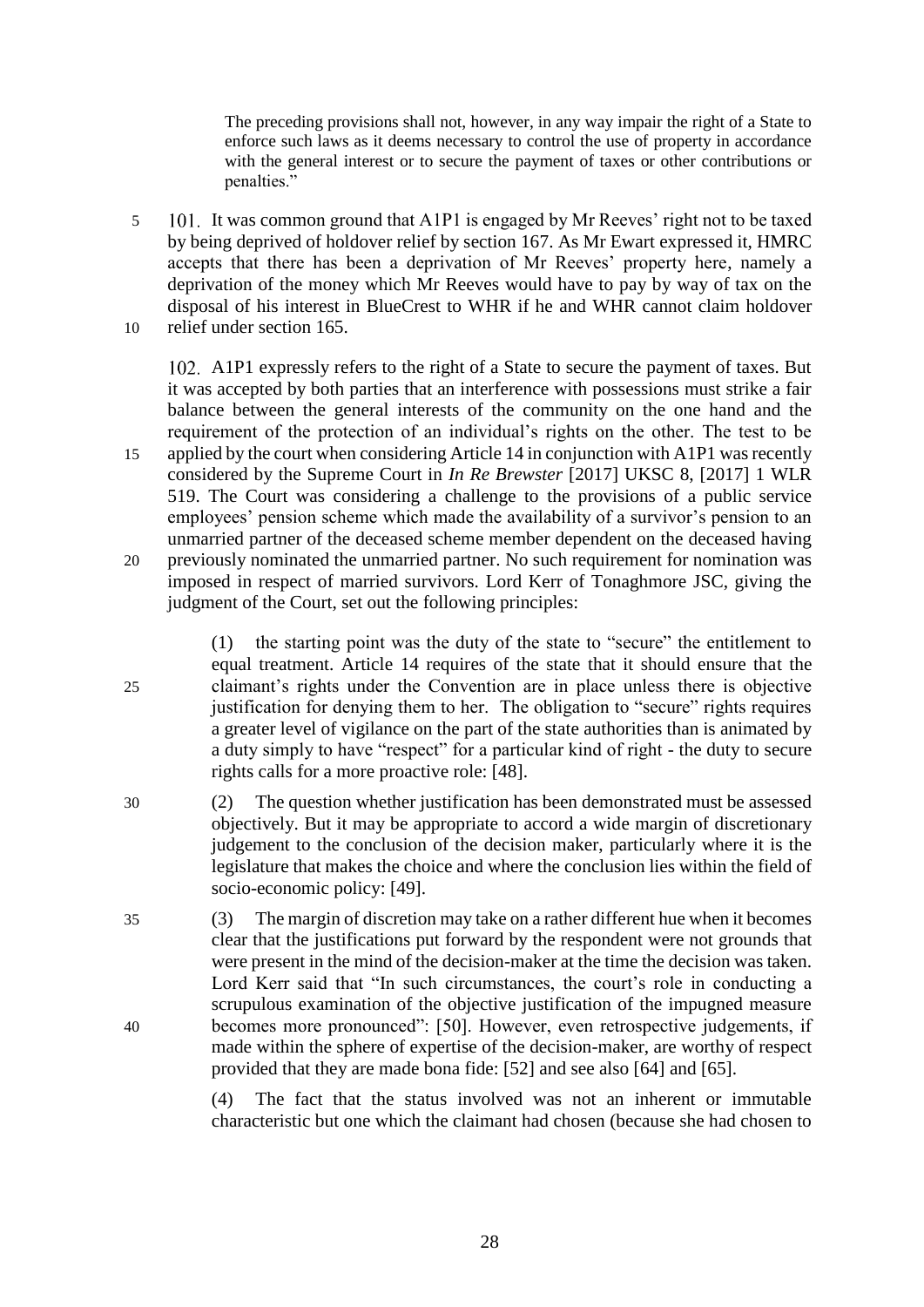cohabit rather than to marry) was relevant to the approach to be taken to the difference in treatment. But it was not a weighty factor in that case because it was not present in the mind of the decision-maker that a wider discretion was available: [59]

5 Lord Kerr was prepared to accept for the purposes of that appeal that the Court should respect the legislature's policy choice unless it was "manifestly without reasonable foundation". A future case may, he said, determine that the test requires adjustment to cater for the situation where the proffered reasons are ex post facto. But that did not affect the outcome of the appeal because the Court was satisfied that the 10 discriminatory provision was indeed manifestly without reasonable foundation.

The first issue to be addressed in this appeal is whether the provisions of the TCGA are discriminatory because they treat Mr Reeves differently on the basis of the fact that his wife and children are non-resident from how they would treat Mr Reeves if his wife and children were resident in the UK. It is common ground that place of 15 residence constitutes an aspect of personal status for the purposes of Article 14: see e.g.

- *Carson and others v United Kingdom* appn 42184/05 at [61] [62] and the cases cited there. Mr Reeves relies on his status as a person married to a non-resident or being the father of non-residents.
- 105. HMRC argued that this was an impermissible extension of the status requirement 20 because Mr Reeves was not relying on some characteristic of himself but rather on his association with someone whose status was relevant. However, it is clear from the judgment of the ECtHR in *Guberina v Croatia* (2018) 66 EHRR 11 that this objection must be rejected. In that case the applicant complained of discrimination based on the disability of his child. The applicant had sought a tax exemption for the purchase of a 25 house. The relevant legislation provided that the exemption applied where a person bought a house to resolve his housing needs. The exemption was refused on the basis the applicant himself had no particular special needs. In [67] onwards, the ECtHR set
- (1) Article 14 complements the other substantive provisions of the Convention 30 and its Protocols and applies only where the facts in issue fall within the ambit of one or more other provisions;

out the general principles applicable:

(2) only differences in treatment based on an identifiable characteristic or status are capable of amounting to discrimination under Article 14;

(3) in order for an issue to arise under Article 14 there must be a difference in 35 the treatment of persons in analogous, or relevantly similar, situations;

> (4) a difference of treatment is discriminatory if it has no objective and reasonable justification, in other words if it does not pursue a legitimate aim or if there is not a reasonable relationship of proportionality between the means employed and the aim sought to be realised;

40 (5) the Contracting States enjoy a certain margin of appreciation in assessing whether and to what extent differences in otherwise similar situations justify different treatment. The scope of the margin of appreciation will vary according to the circumstances, the subject matter and the background;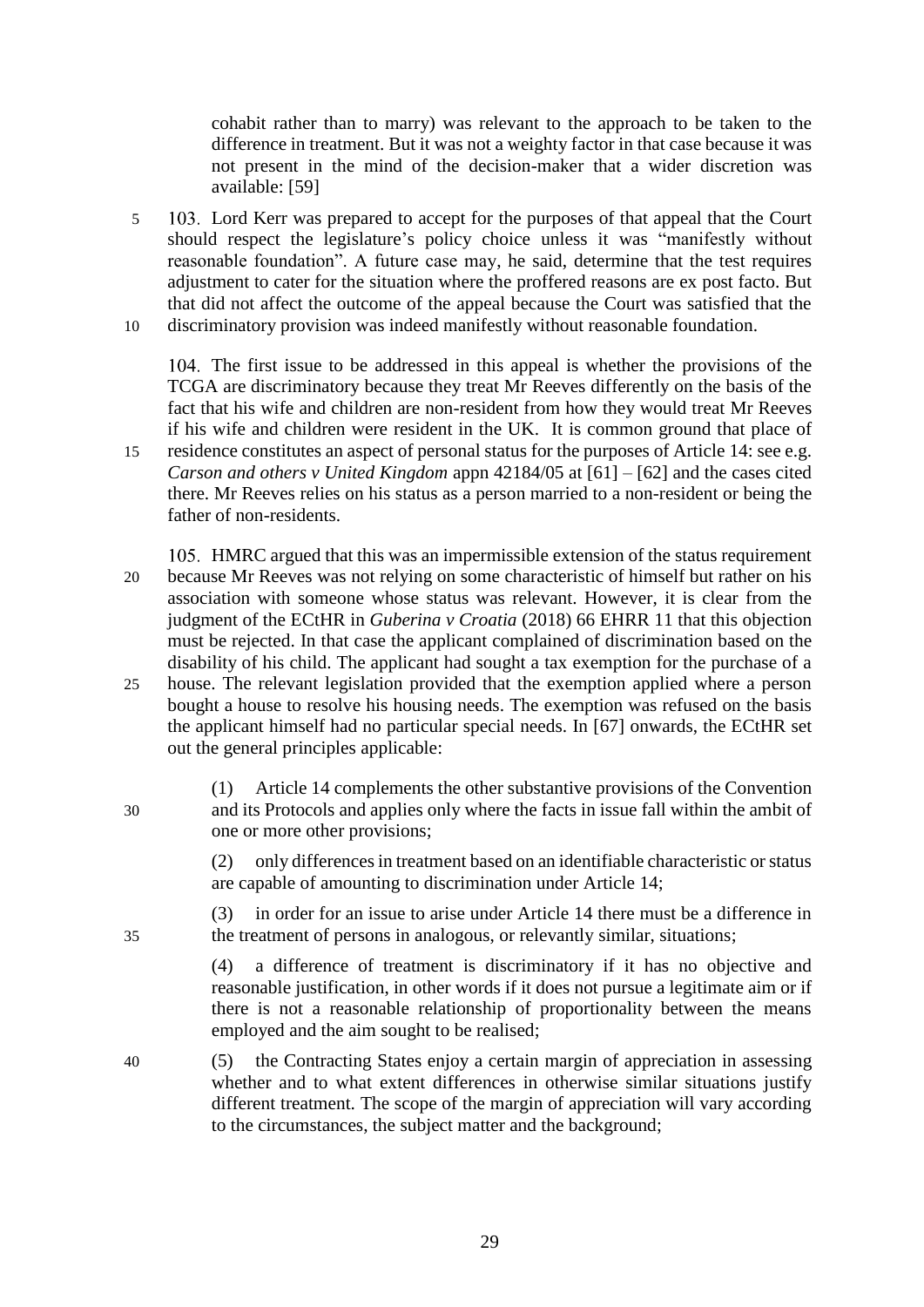(6) a wide margin is usually allowed to the State when it comes to general measures including measures in the area of taxation. However, any such measures must be implemented in a non-discriminatory manner and comply with the requirements of proportionality;

- 5 (7) once the applicant has shown a difference in treatment, the burden of proof lies with the Government to show that it was justified.
	- 106. Turning to the case before it, the ECtHR said (omitting citation of authorities):

"77. The present case concerns a situation in which the applicant did not allege discriminatory treatment related to his own disability but rather his alleged 10 unfavourable treatment on the basis of the disability of his child, with whom he lives and for whom he provides care. In other words, in the present case the question arises to what extent the applicant, who does not himself belong to a disadvantaged group, nevertheless suffers less favourable treatment on grounds relating to the disability of his child. …

- 15 78. In this connection the Court reiterates that the words "other status" have generally been given a wide meaning in its case law (…) and their interpretation has not been limited to characteristics which are personal in the sense that they are innate or inherent. (…) Accordingly, for instance, a question of discrimination arose in cases where the status of the applicants, which served as the alleged basis for discriminatory 20 treatment, was determined in relation to their family situation, such as the place of residence of their children (…). It thus follows, in the light of its objective and nature of the rights which it seeks to safeguard, that Article 14 of the Convention also covers instances in which an individual is treated less favourably on the basis of another person's status or protected characteristics."
- 25 107. In the present case, there clearly is discrimination on the basis of Mr Reeves' status as a person with a non-resident wife and children as compared to a person with a resident wife and children. If Mr Reeves' wife and children had been resident in the UK then the attribution to them of his controlling interest in WHR would have made no difference to his ability to benefit from holdover relief under section 165. It is only 30 because they are non-resident that the attribution to them of his controlling interest
- would preclude such reliance on the literal interpretation of section 167(2) read together with section 416(6).

108. Mr Ewart argued that although it is true that the application of the literal interpretation of section 416(6) has this effect, the result in this particular case is not 35 irrational because of Mr Reeves' own non-resident status. In other words, HMRC argue that Mr Reeves in some general sense ought not to benefit from holdover relief because he is non-resident, so that the literal interpretation as it applies in his case is not devoid of rational foundation. We do not regard that as a legitimate point to raise. Mr Reeves like every other person whether resident or non-resident is entitled to insist on being

- 40 taxed only in accordance with the law, including in accordance with his rights under the Convention. It is accepted that Mr Reeves is properly a "victim" of the legislation and that the legislation itself does not treat as relevant the status of the transferor; it is only concerned with the residence of those controlling the transferee. One must look at the effect of the legislation more generally not simply in the context of the particular 45 facts of the claimant: see *Springett v United Kingdom* (Appns 34726/04, 14287/05,
	- 30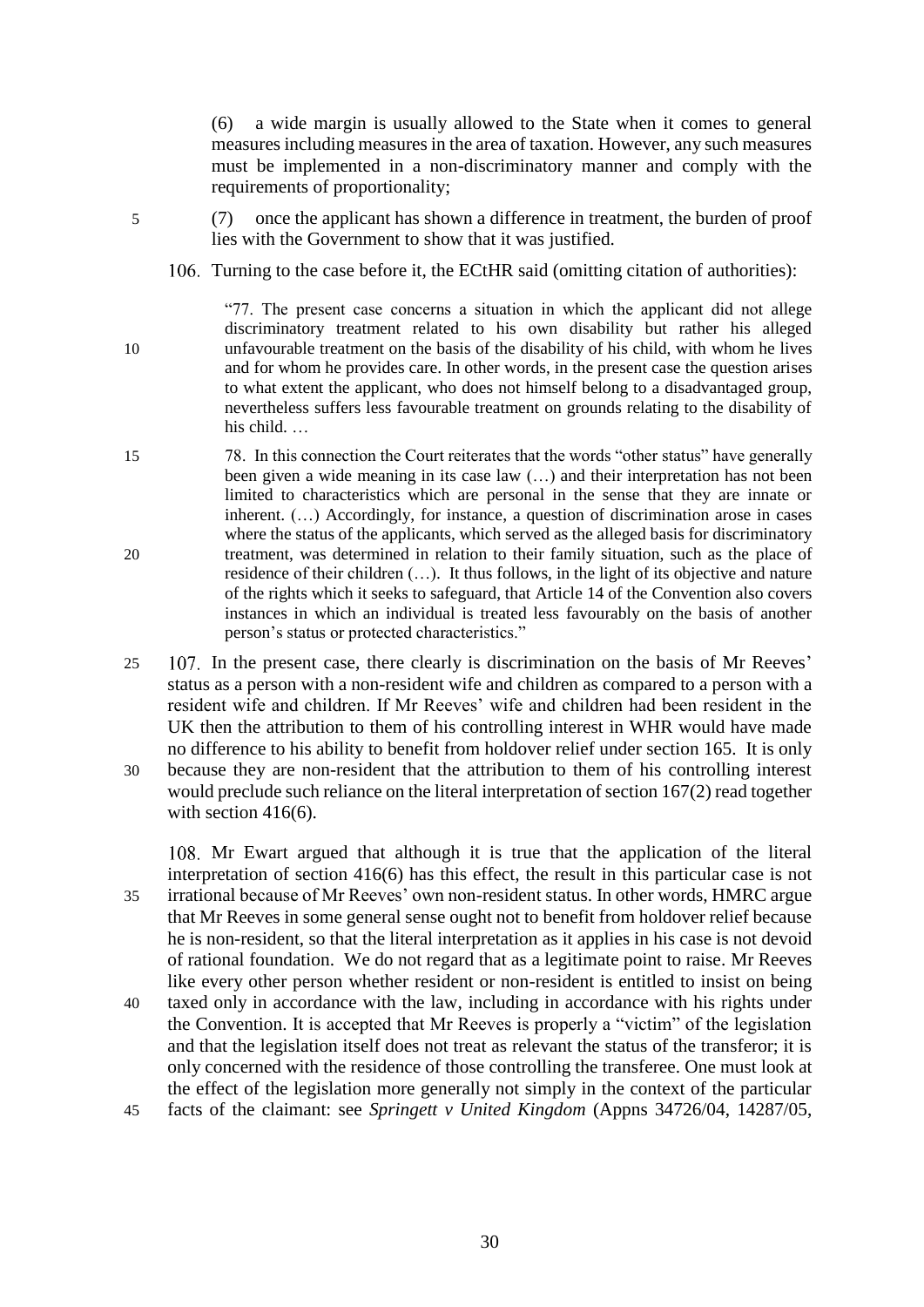34702/05, decn of 27 April 2010) at page 5. The fact that the claimant is a non-resident transferor cannot affect the validity of the rule under Article 14 or A1P1 when the rule applies equally to resident and non-resident transferors.

109. Similarly, we do not accept Mr Ewart's submission that the relevant provision to 5 consider here is the taxing provision in section 2 TCGA. The tribunal cannot look at section 2 in isolation. In any event, the wording of section 2 does not assist HMRC because it is itself expressed as being "subject to any exceptions provided by this Act". Further, section 2 only charges capital gains tax in respect of gains accruing in a year during any part of which Mr Reeves is resident in the United Kingdom. It is not that 10 section which imposes the tax charge on Mr Reeves but rather section 10 which is also expressed to be "subject to any exceptions provided by this Act". Thus it is clear that in determining whether Mr Reeves has been the victim of discrimination it is essential to look at all the statutory building blocks which lead to the imposition of this particular charge. It is the combination of provisions which operates to deprive him of his 15 possession.

110. The First-tier Tribunal dealt with the human rights claim at paragraph 72 of its decision. The FTT gave brief reasons for rejecting the human rights claim namely that "Mr Reeves has not been treated differently to any other person with a non-UK resident wife and children and therefore has not been subject to any discrimination." That

- 20 reasoning cannot stand. Mr Reeves is not arguing that he has been treated differently from all those who are in precisely the same position as him but rather that he is one of that class and that class has been treated differently from people with UK resident spouses and children. To say that there are other people in the same class, who are also discriminated against, is no basis for concluding that no discrimination has taken place.
- 25 111. We turn therefore to the question of whether HMRC has shown that the discriminatory treatment of Mr Reeves is justified and proportionate. The test for the claimed justification for a difference in treatment was said by Lord Kerr in *In Re Brewster* to be well settled: [66]. He referred to the test laid down by Lord Reed JSC in *Bank Mellat v HM Treasury (No 2)* [2013] UKSC 39, [2014] AC 700 as requiring the
- 30 court to determine (1) whether the objective of the measure is sufficiently important to justify the limitation of a protected right, (2) whether the measure is rationally connected to the objective, (3) whether a less intrusive measure could have been used without unacceptably compromising the achievement of the objective, and (4) whether, balancing the severity of the measure's effects on the rights of the person to whom it 35 applies against the importance of the objective, to the extent that the measure will contribute to its achievement, the former outweighs the latter.

112. Here Mr Reeves accepted that the application of section 167(2) and section 416 is justified and proportionate insofar as it treats the rights of associates as attributed to each other where the associates have some interest in the transferee company however 40 small. But he argues that the measure, if interpreted literally, is too intrusive and is not

It was accepted by Mr Ewart that this case was similar to *Brewster* because no thought had been given by the decision-maker to the appropriateness of including an

connected to the achievement of the objective of countering tax avoidance.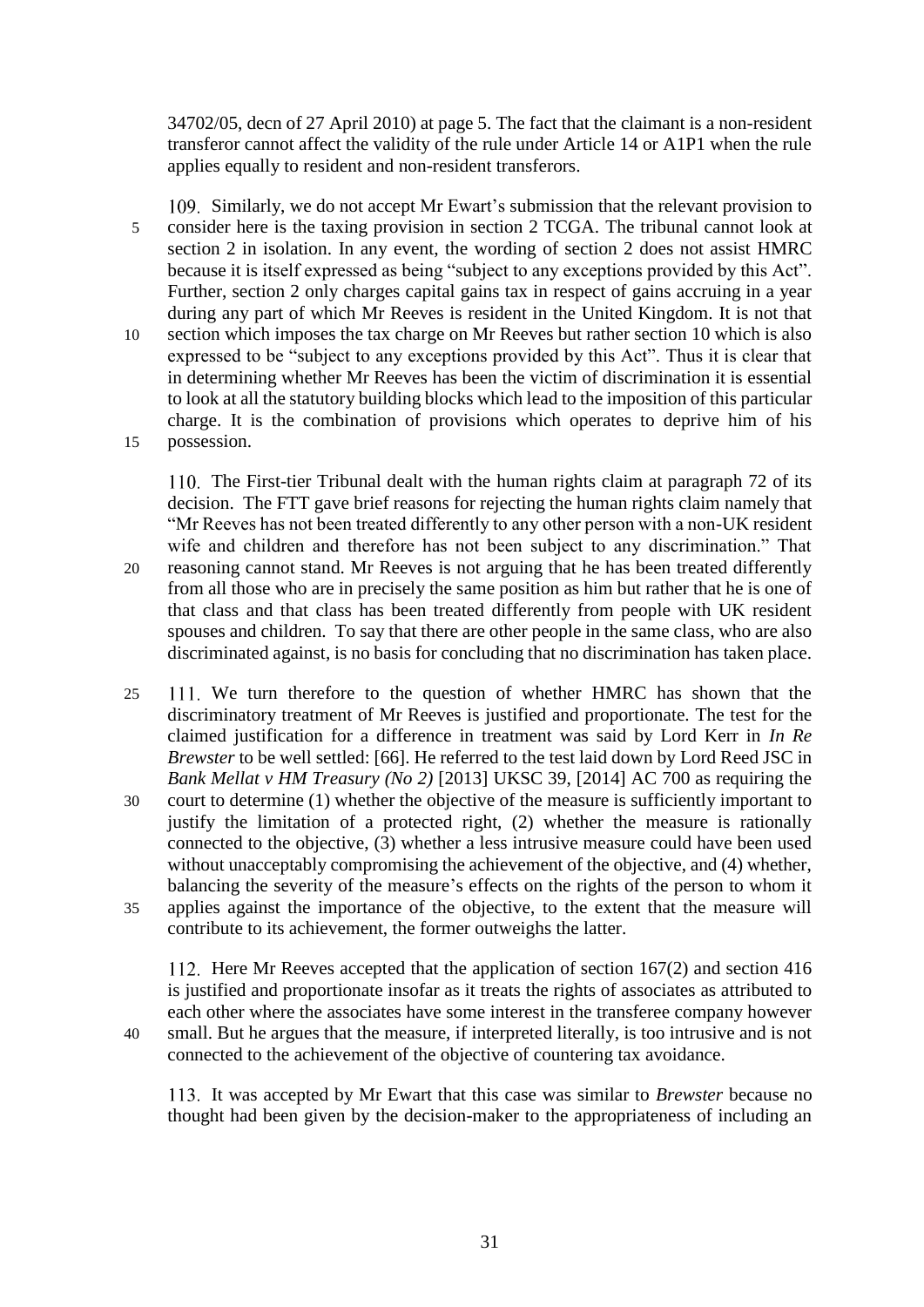associate who has no interest in the transferee company in the class of connected people for the purposes of section 167(2). It was not part of HMRC's case that Parliament either in 1989 or in 1992 in enacting these provisions was thinking expressly about the section 10 situation.

5 114. Many of the same arguments put forward in relation to Mr Reeves' reliance on the qualifying words of section 288 were also prayed in aid on the question of the proportionality and justification of the provisions for the purposes of Article 14.

115. We accept that although tax avoidance in a broad sense is a legitimate aim of the provision, the literal interpretation of section 167(2) fails on proportionality grounds

- 10 because of the anomalous position it creates. The importance of bright lines as a justification for discriminatory treatment in the context of Article 14 was also considered by the Supreme Court in *Brewster*. Lord Kerr cited at [60] a passage from the joint dissenting judgment of Lord Sumption and Lord Reed JJSC in *R (Tigere) v Secretary of State for Business, Innovation and Skills (Just For Kids Law intervening)*
- 15 [2015] 1 WLR 3820. They described the advantages of a clear rule as being capable of being applied accurately and consistently, simplifying administration to enable speedy decisions to be made particularly where there is a need to process a very large number of applications within a short time. Lord Kerr contrasted the position in *Tigere* with the position in the instant case where no thought was given to possible difficulties with
- 20 administration that might arise if the surviving cohabitee nomination procedure was not included in the new scheme. Further the respondent had not been able to produce tangible evidence that there would be significant problems if the requirement was abandoned: "Vague suggestions as to the workability of the scheme and the advantages of actuarial predictions were made but these were not supported by evidence": [62].
- 25 In our judgment, it is impossible to justify the application of section 167(2) by reference to the residence or non-residence of a spouse who holds no interest in the company to which the gift is being transferred. Indeed, the application of the provision in circumstances where the taxpayer happens to have a relative living abroad strikes us as precisely the kind of provision at which Article 14 in conjunction with A1P1 is
- 30 aimed. First, its application is entirely unexpected. No UK resident taxpayer transferring a gift to a company which is wholly owned by other UK resident shareholders would expect to have any difficulty with relying on section 165(4) because of the operation of section 167(2). They are unlikely to seek advice in relation to the issue. It would be a very sharp-eyed adviser who would think of checking with his client
- 35 the tax residence status of all his parents and grandparents, children and grandchildren, brothers and sisters. It operates as a potential trap for taxpayers and their advisers when trying to plan for the future of their business.

117. Secondly, its application is entirely arbitrary because there is no reason why that taxpayer should be treated differently depending on the answers to those questions.

40 Thirdly it may well be the case that many taxpayers over the years have claimed holdover relief in their self-assessment, this has not been queried by HMRC and they have successfully relied on section 165 when in fact on the literal interpretation they were not entitled to do so. It is therefore a provision which in fact places a discretion in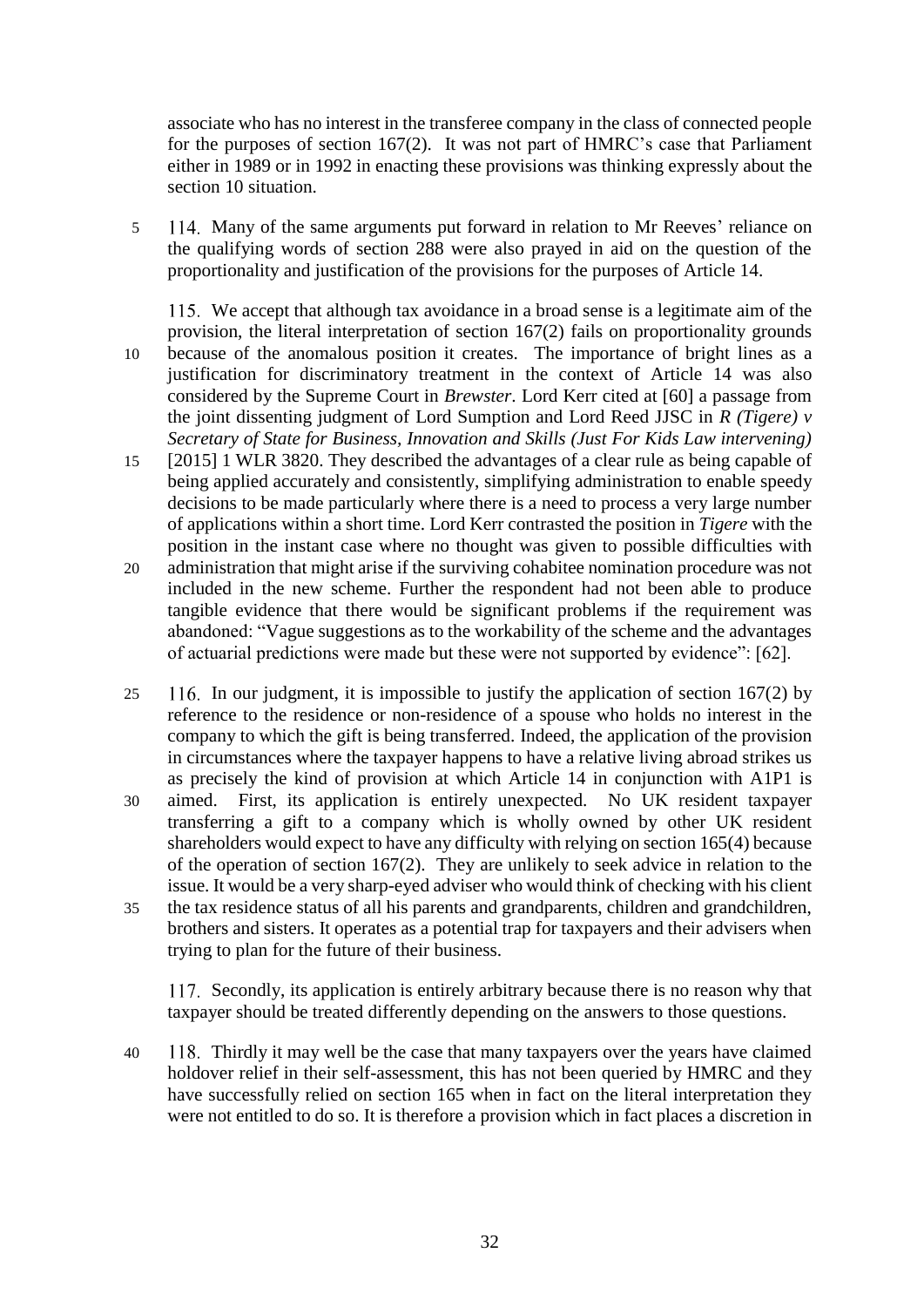the hands of a taxing authority to choose in respect of which taxpayers' self-assessments it will open an enquiry in the expectation that in many cases there will be a non-resident associate within the taxpayer's wider family whom they can point to, thereby depriving that particular taxpayer of holdover relief. We are not of course suggesting that HMRC

- 5 have, in this instance, behaved in such a manner or that they ever would. But this is a provision which is open to abuse by a taxing authority which might be so minded. The taxing authority can let most self-assessments go by without question but pick out one taxpayer and insist that he provide them with wide ranging information about the residence and tax affairs of all the members of his family or risk forfeiting what is often
- 10 a very valuable relief. It would be impossible for the taxpayer to plan his affairs to benefit from the relief in many cases where Parliament clearly intended that he should benefit. Instead of simply having to prevail on his relative to sell their stake in the transferee company he would have to try to persuade his parents to come back from Florida or his daughter to leave her post at the Australian university in order to benefit
- 15 from holdover relief.

Mr Ewart submitted that this is a general problem with the tax system which relies on self-assessment by taxpayers. The same problem would arise with someone who claims holdover relief in his self-assessment ignoring the fact that a relative living abroad has a few shares or other small interest in the company. But that takes us back 20 to the justification of a bright line between those associates who have an interest however small in the transferee company and those who have no such interest. Everyone will know that the relative has an interest in the company and would not be surprised if the residence of that person is relevant to a tax matter.

- 120. We therefore hold that if the literal interpretation of section  $167(2)$  read together 25 with section 416(6) prevails, it infringes Mr Reeves' rights under Article 14 of the European Convention in conjunction with A1P1. The legislation operates to deprive him of his possessions (namely the tax that he would have to pay because he cannot rely on holdover relief in section 165) on a discriminatory basis, namely because his wife and children are non-resident in the UK rather than resident in the UK. It is 30 unjustified and disproportionate in circumstances where his wife and children have no
- interest in the asset the transfer of which has triggered the charge to tax.

121. In the light of that finding we do not need to consider whether the legislation also infringes A1P1 on its own rather than in conjunction with Article 14.

122. We then move to whether section  $167(2)$  can be "read down" pursuant to section 35 3 of the Human Rights Act 1998. We have reminded ourselves of the test laid down by the House of Lords in *Ghaidan v Godin-Mendoza* [2004] UKHL 30. Lord Nicholls of Birkenhead in *Ghaidan* reiterated that the operation of section 3 does not depend on there being an ambiguity in the legislation in question: even if there is no doubt as to its meaning according to the ordinary principles of interpretation, section 3 may 40 nonetheless require it to be given a different meaning: see particularly [32] and [33].

123. In our judgment, it is possible to read section  $167(2)$  in a manner which is compliant with Mr Reeves' rights and is not inconsistent with a fundamental feature of the legislation. One can do this by reading into section 167(2) the wording in section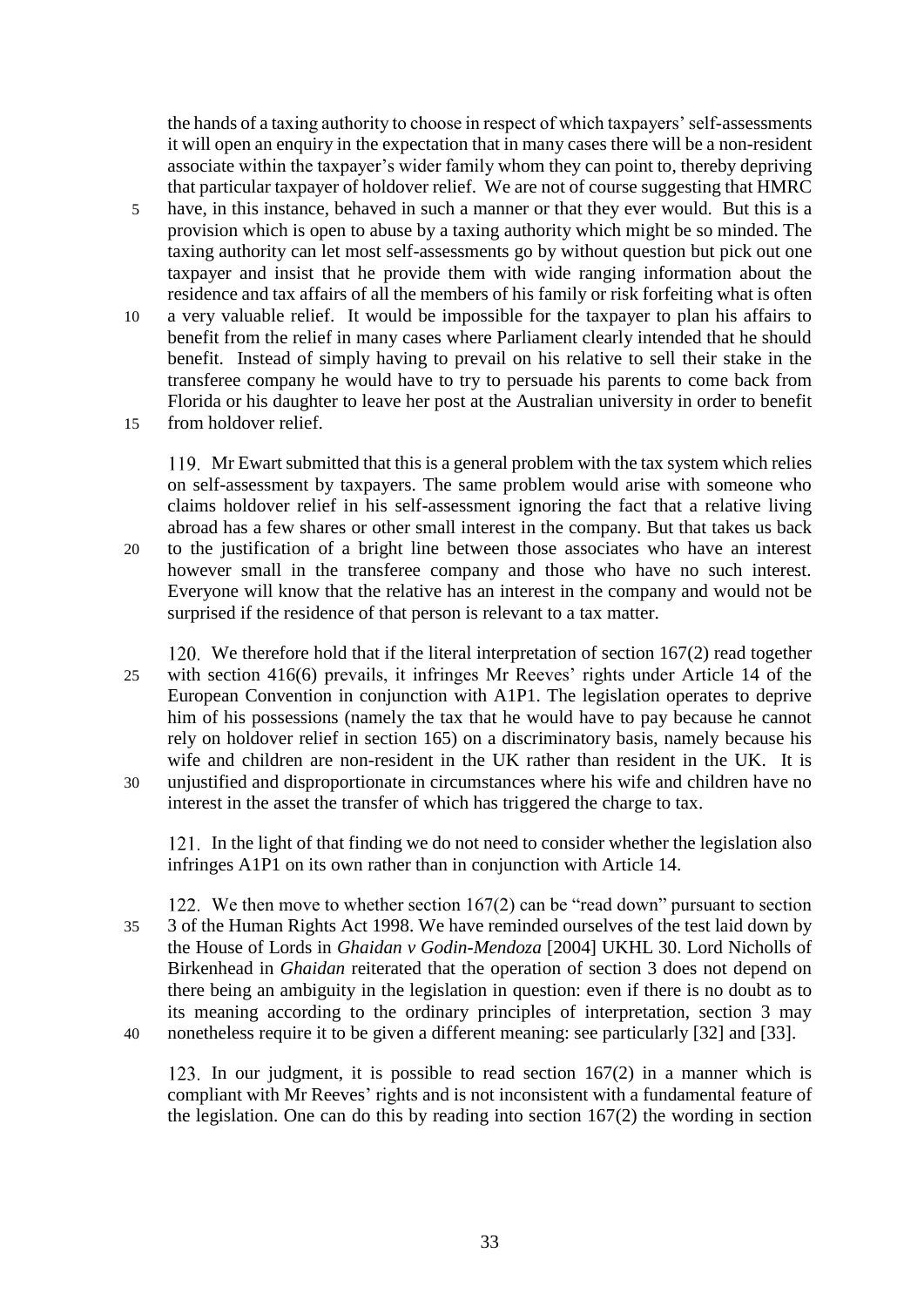167(3). In other words, if we are wrong that it is possible to construe section 167(2) as requiring the connected person to have an interest in the transferee company using the ordinary domestic canons of construction (see [\[95\]](#page-26-0) and [\[96\]](#page-26-1) above) then one can certainly do so using the more extensive powers conferred by section 3 HRA.

# 5 **EU LAW ARGUMENTS**

124. Mr Reeves also argued that section  $167(2)$  whether construed purposively as HMRC contended or construed literally was a breach of the TFEU provisions on the free movement of capital. This raised five sub-issues:

(1) whether the relevant Treaty freedom engaged here was the free movement 10 of capital under Article 63 TFEU so that Mr Reeves, as a US citizen, could rely on it or whether it was freedom of establishment in which case he could not.

(2) whether, if the free movement of capital provisions of the Treaty are engaged, the provision falls within the exception in Article 64 TFEU and could therefore not be challenged by Mr Reeves. In particular, the issue between the 15 parties was whether the transaction amounted to a "direct investment" within the meaning of Article 64, read together with Annex I of Council Directive of 24 June 1988 (88/361/EEC).

> (3) whether, if the provisions were not exempted by Article 64, they did impose a restriction on the free movement of capital.

20 (4) whether if they did impose a restriction on capital it was a restriction which was justified.

> (5) whether if they did amount to a restriction on capital which was justified, was it also a proportionate restriction.

- 125. In the light of our decision that Mr Reeves succeeds on the proper construction 25 of section 167(2) and on the application of Article 14 ECHR in conjunction with A1P1 we do not have to address these issues. We had the benefit of clear and very helpful submissions on these points by Mr Yates on behalf of Mr Reeves and by Ms Abram on behalf of HMRC. We mean no disrespect to either of them in declining to arrive at a decision on these issues which are complicated and on which we consider the answers 30 to be not at all clear. We do not necessarily endorse the conclusions arrived at by the
- FTT, but we do not consider it appropriate to embark on the legal analysis which would be necessary to determine those five issues.

126. The appeal is therefore allowed.

# **Costs**

35 Any application for costs in relation to this appeal must be made in writing within one month after the date of release of this decision and be accompanied by a schedule of costs claimed with the application as required by rule 10(5)(b) of the Tribunal Procedure (Upper Tribunal) Rules 2008.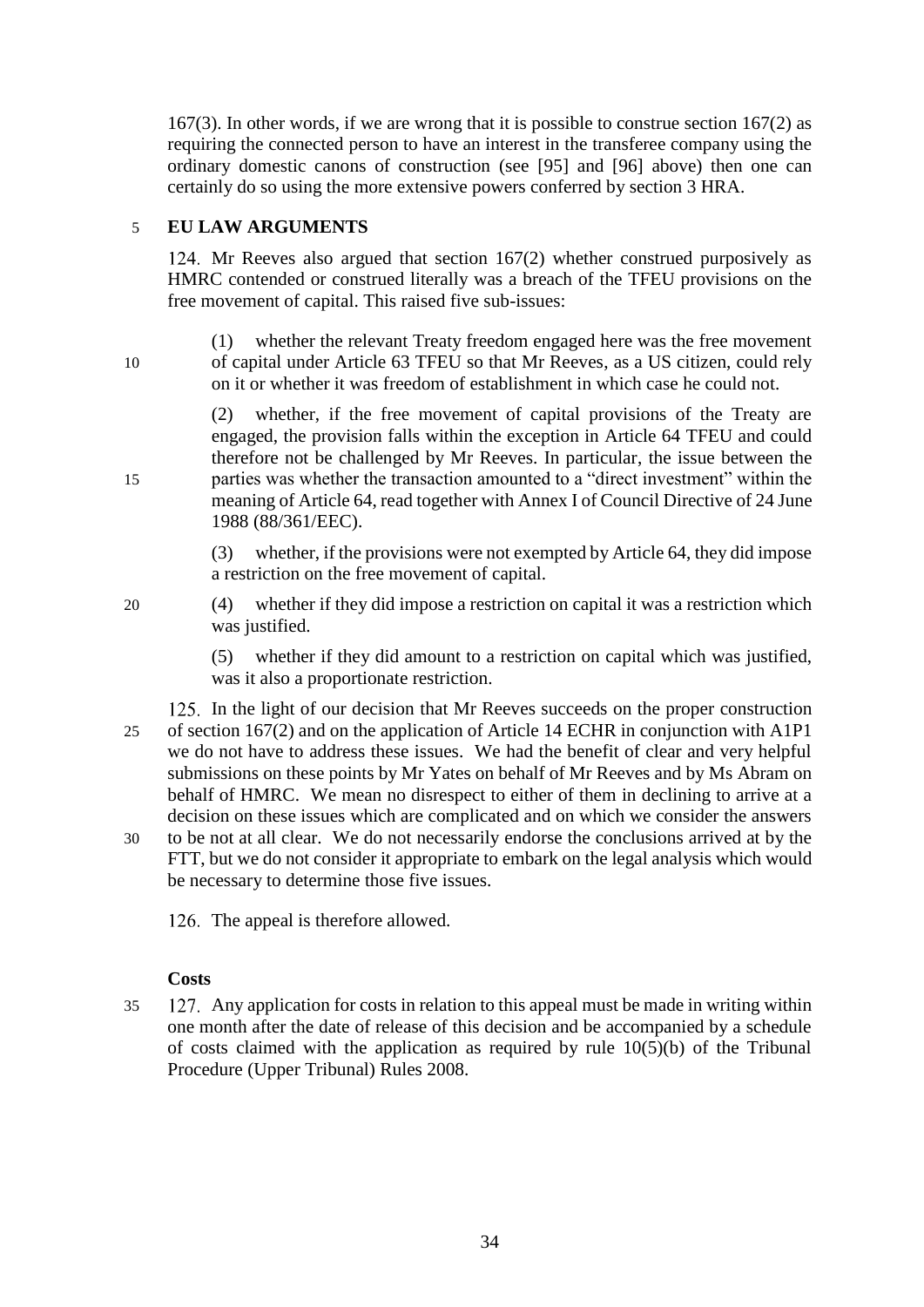**The Hon Mrs Justice Rose DBE Upper Tribunal Judge Greg Sinfield Release date: 26 September 2018**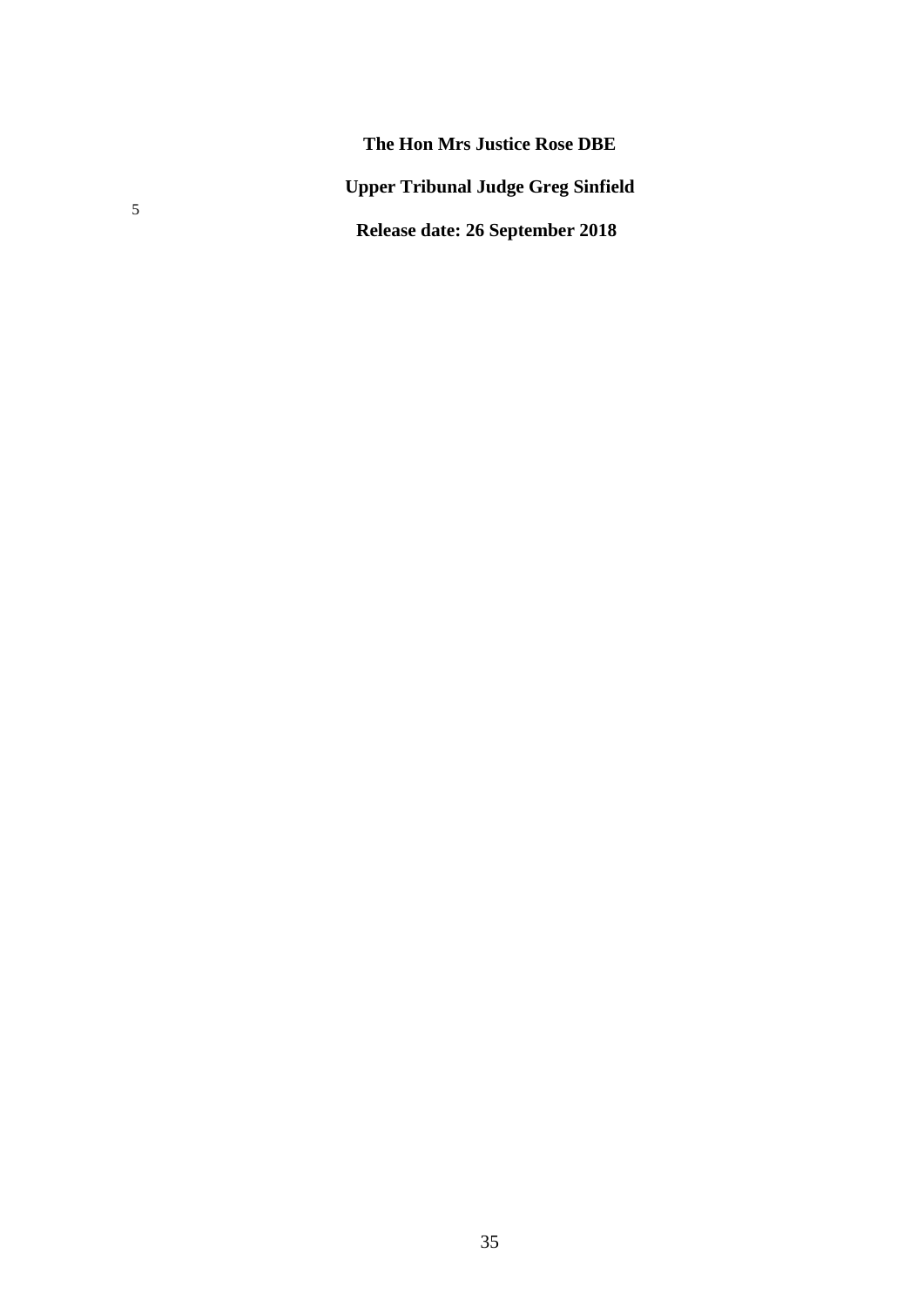# **ANNEX**

# **Taxation of Chargeable Gains Act 1992**

# **2. Persons and gains chargeable to capital gains tax, and allowable losses**

5 (1) Subject to any exceptions provided by this Act, and without prejudice to sections 10 and 276, a person shall be chargeable to capital gains tax in respect of chargeable gains accruing to him in a year of assessment during any part of which he is resident in the United Kingdom, or during which he is ordinarily resident in the United Kingdom.

10

# **10 Non-resident with United Kingdom branch or agency**

(1) Subject to any exceptions provided by this Act, a person shall be chargeable to capital gains tax in respect of chargeable gains accruing to him in a year of assessment in which he is not resident and not ordinarily resident in the United

15 Kingdom but is carrying on a trade in the United Kingdom through a branch or agency, and shall be so chargeable on chargeable gains accruing on the disposal—

> (a) of assets situated in the United Kingdom and used in or for the purposes of the trade at or before the time when the capital gain accrued, or

(b) of assets situated in the United Kingdom and used or held for the purposes 20 of the branch or agency at or before that time, or assets acquired for use by or for the purposes of the branch or agency.

(2) Subsection (1) above does not apply unless the disposal is made at a time when the person is carrying on the trade in the United Kingdom through a branch or agency.

#### 25 **165 Relief for gifts of business assets**

 $(1)$  If—

(a) an individual ("the transferor") makes a disposal otherwise than under a bargain at arm's length of an asset within subsection (2) below, and

(b) a claim for relief under this section is made by the transferor and the 30 person who acquires the asset ("the transferee") or, where the trustees of a settlement are the transferee, by the transferor alone,

then, subject to subsection (3) and sections 166 and 167, 169, 169B and 169C, subsection (4) below shall apply in relation to the disposal.

(2) An asset is within this subsection if—

- 35 (a) it is, or is an interest in, an asset used for the purposes of a trade, profession or vocation carried on by—
	- (i) the transferor, or
	- (ii) his personal company, or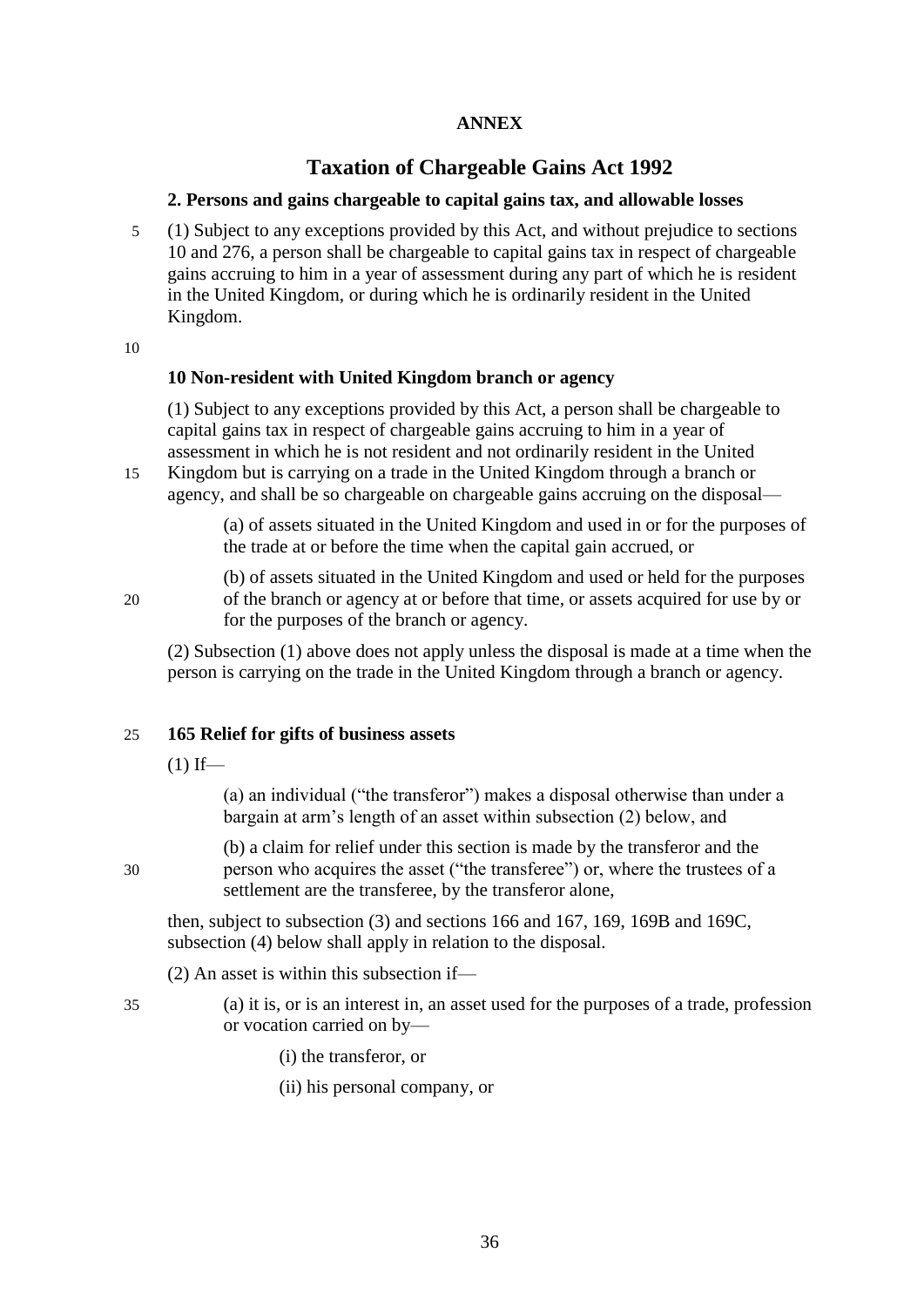(iii) a member of a trading group of which the holding company is his personal company, or

(b) …

(3) Subsection (4) below does not apply in relation to a disposal if—

5 (a) in the case of a disposal of an asset, any gain accruing to the transferor on the disposal is (apart from this section) wholly relieved under Schedule 6, or

(b) …

(ba) in the case of a disposal of shares or securities, the transferee is a company,

10 (c) in the case of a disposal of qualifying corporate bonds, a gain is deemed to accrue by virtue of section 116(10)(b), or

> (d) subsection (3) of section 260 applies in relation to the disposal (or would apply if a claim for relief were duly made under that section).

- (4) Where a claim for relief is made under this section in respect of a disposal—
- 15 (a) the amount of any chargeable gain which, apart from this section, would accrue to the transferor on the disposal, and

(b) the amount of the consideration for which, apart from this section, the transferee would be regarded for the purposes of capital gains tax as having acquired the asset or, as the case may be, the shares or securities,

20 shall each be reduced by an amount equal to the held-over gain on the disposal.

 $(5)$  ...

(6) Subject to Part II of Schedule 7 and subsection (7) below, the reference in subsection (4) above to the held-over gain on a disposal is a reference to the chargeable gain which would have accrued on that disposal apart from subsection (4)

25 above and (in appropriate cases) Schedule 6, and in subsection (7) below that chargeable gain is referred to as the unrelieved gain on the disposal.

# **166 Gifts to non-residents**

(1) Section 165(4) shall not apply where the transferee is neither resident nor 30 ordinarily resident in the United Kingdom.

(2) Section 165(4) shall not apply where the transferee is an individual if that individual—

(a) though resident or ordinarily resident in the United Kingdom, is regarded for the purposes of any double taxation relief arrangements as resident in a 35 territory outside the United Kingdom, and

> (b) by virtue of the arrangements would not be liable in the United Kingdom to tax on a gain arising on a disposal of the asset occurring immediately after its acquisition.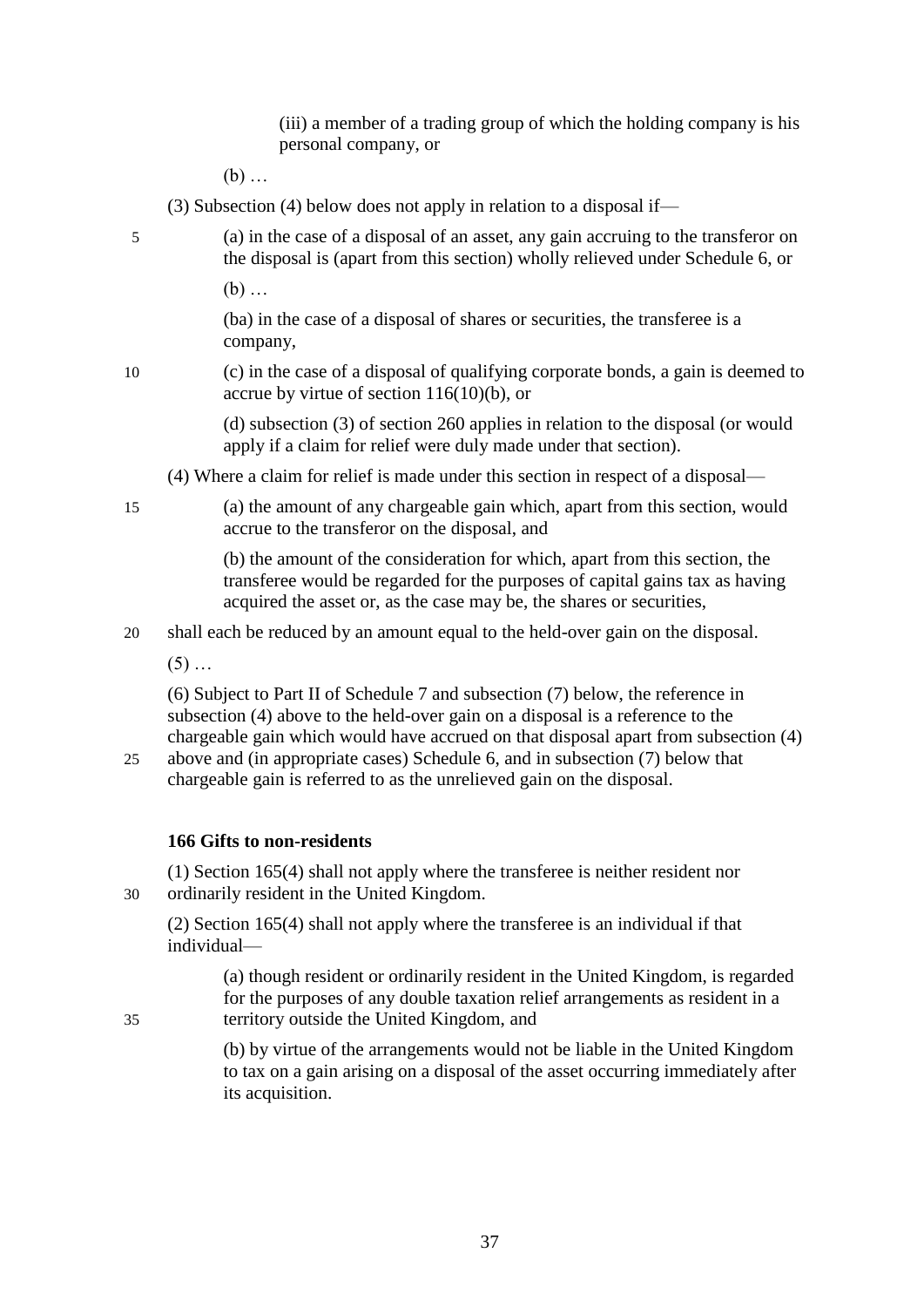# **167 Gifts to foreign-controlled companies**

(1) Section 165(4) shall not apply where the transferee is a company which is within subsection (2) below.

(2) A company is within this subsection if it is controlled by a person who, or by 5 persons each of whom—

(a) is neither resident nor ordinarily resident in the United Kingdom, and

(b) is connected with the person making the disposal.

(3) For the purposes of subsection (2) above, a person who (either alone or with others) controls a company by virtue of holding assets relating to that or any other 10 company and who is resident or ordinarily resident in the United Kingdom shall be

regarded as neither resident nor ordinarily resident there if—

(a) he is regarded for the purposes of any double taxation relief arrangements as resident in a territory outside the United Kingdom, and

(b) by virtue of the arrangements he would not be liable in the United 15 Kingdom to tax on a gain arising on a disposal of the assets.

# **286 Connected persons: interpretation**

(1) Any question whether a person is connected with another shall for the purposes of this Act be determined in accordance with the following subsections of this section

20 (any provision that one person is connected with another being taken to mean that they are connected with one another).

(2) A person is connected with an individual if that person is the individual's husband or wife, or is a relative, or the husband or wife of a relative, of the individual or of the individual's husband or wife.

25 (3) A person, in his capacity as trustee of a settlement, is connected with any individual who in relation to the settlement is a settlor, with any person who is connected with such an individual and with a body corporate which, under section 681 of the Taxes Act, is deemed to be connected with that settlement ("settlement" and "settlor" having for the purposes of this subsection the meanings assigned to them 30 by subsection (4) of the said section 681).

(4) Except in relation to acquisitions or disposals of partnership assets pursuant to bona fide commercial arrangements, a person is connected with any person with whom he is in partnership, and with the husband or wife or a relative of any individual with whom he is in partnership.

35 …

(8) In this section "relative" means brother, sister, ancestor or lineal descendant.

# **288 Interpretation**

(1) In this Act, unless the context otherwise requires—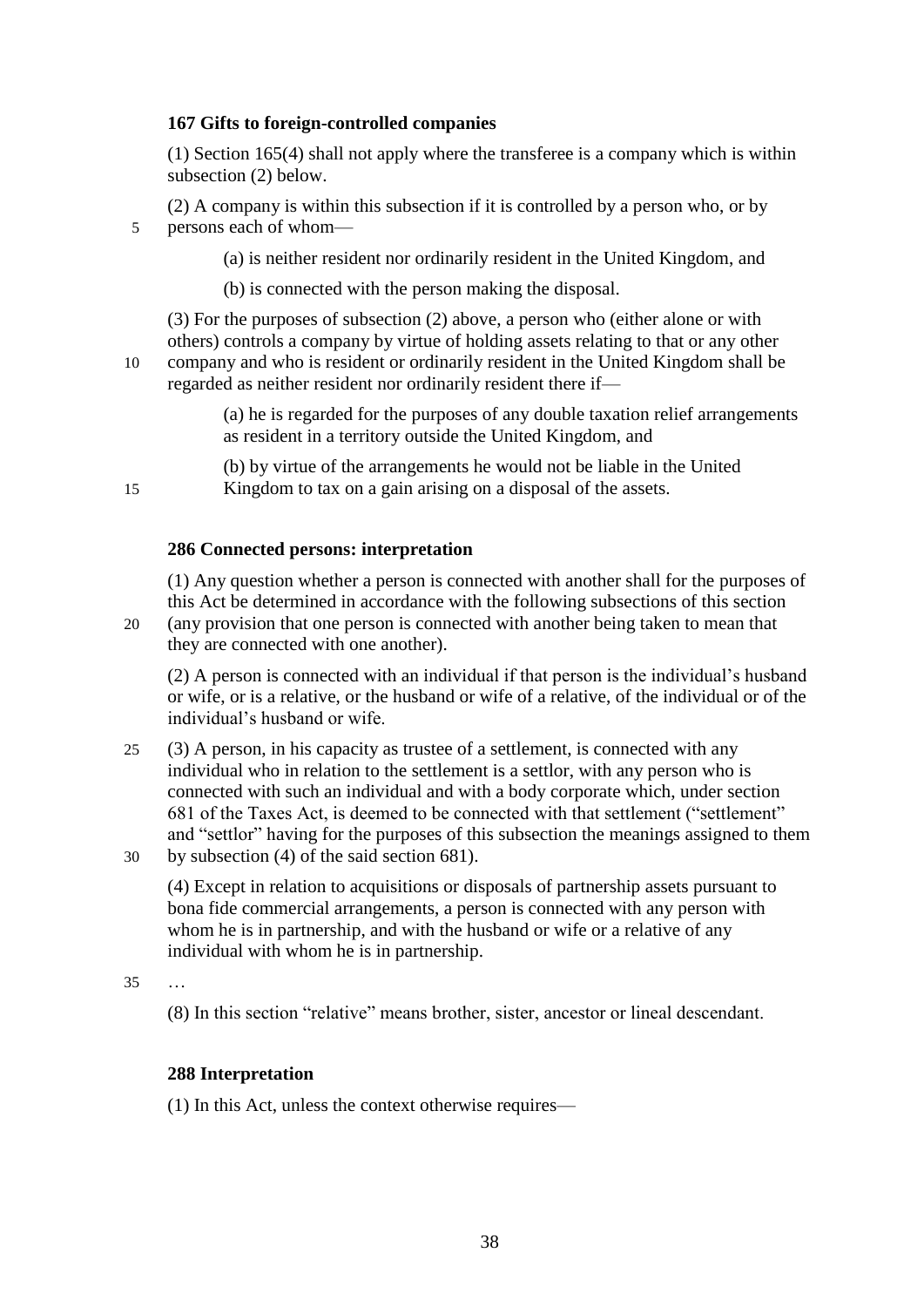…

"control" shall be construed in accordance with section 416 of the Taxes Act;

# **Income and Corporation Taxes Act 1988**

# 5 **416 Meaning of "associated company" and "control"**

(1) For the purposes of this Part, a company is to be treated as another's "associated company" at a given time if, at that time or at any other time within one year previously, one of the two has control of the other, or both are under the control of the same person or persons.

10 (2) For the purposes of this Part, a person shall be taken to have control of a company if he exercises, or is able to exercise or is entitled to acquire, direct or indirect control over the company's affairs, and in particular, but without prejudice to the generality of the preceding words, if he possesses or is entitled to acquire—

(a) the greater part of the share capital or issued share capital of the company 15 or of the voting power in the company; or

> (b) such part of the issued share capital of the company as would, if the whole of the income of the company were in fact distributed among the participators (without regard to any rights which he or any other person has as a loan creditor), entitle him to receive the greater part of the amount so distributed; or

20 (c) such rights as would, in the event of the winding-up of the company or in any other circumstances, entitle him to receive the greater part of the assets of the company which would then be available for distribution among the participators.

(3) Where two or more persons together satisfy any of the conditions of subsection (2) 25 above, they shall be taken to have control of the company.

(4) For the purposes of subsection (2) above a person shall be treated as entitled to acquire anything which he is entitled to acquire at a future date, or will at a future date be entitled to acquire.

(5) For the purposes of subsections (2) and (3) above, there shall be attributed to any 30 person any rights or powers of a nominee for him, that is to say, any rights or powers which another person possesses on his behalf or may be required to exercise on his direction or behalf.

(6) For the purposes of subsections (2) and (3) above, there may also be attributed to any person all the rights and powers of any company of which he has, or he and

- 35 associates of his have, control or any two or more such companies, or of any associate of his or of any two or more associates of his, including those attributed to a company or associate under subsection (5) above, but not those attributed to an associate under this subsection; and such attributions shall be made under this subsection as will result in the company being treated as under the control of five or fewer participators if it
- 40 can be so treated.